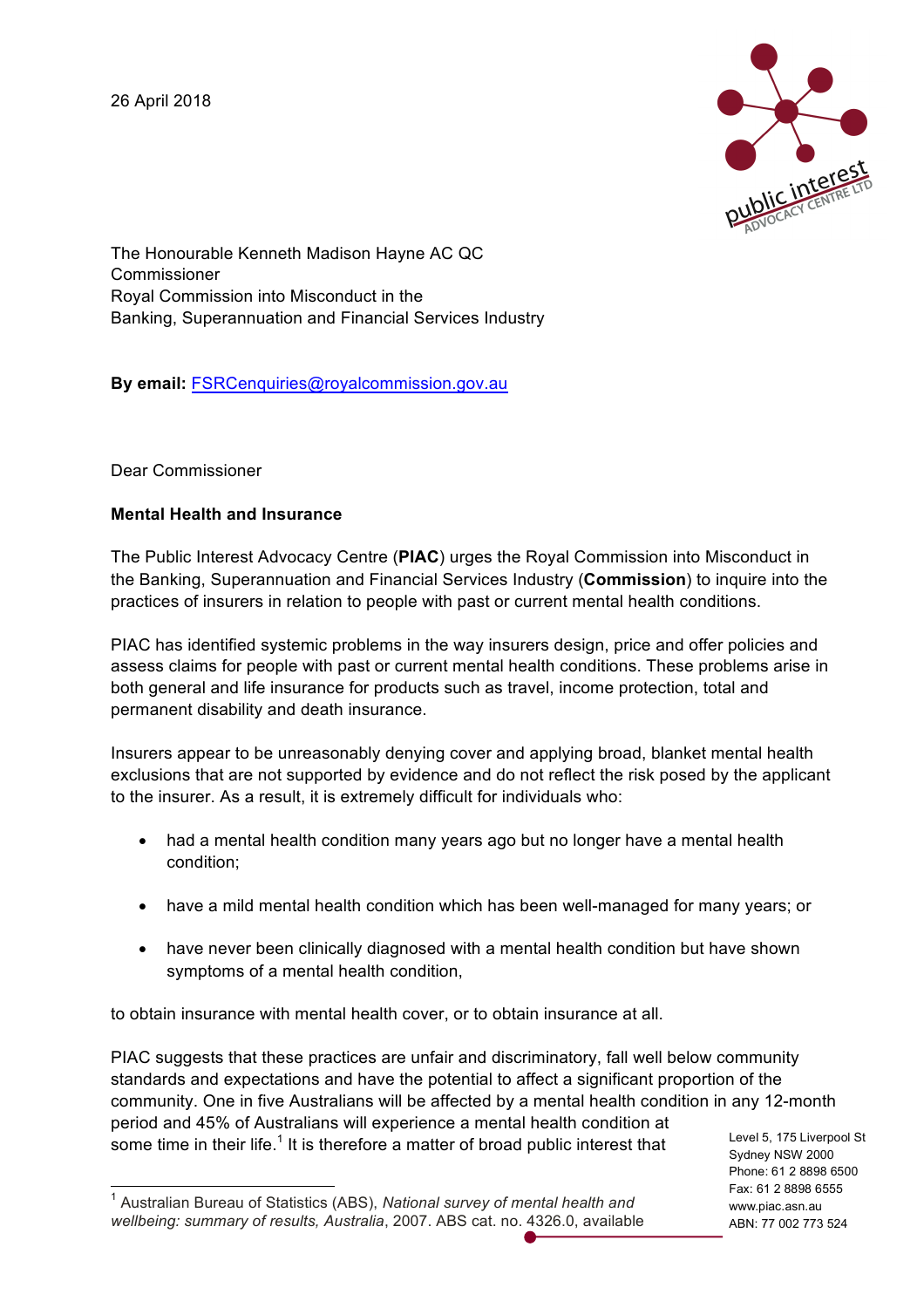insurance providers are acting in a manner that is founded on robust evidence and contemporary understandings of mental illness.

There is no doubt that the provision of mental health cover by insurers is a complex one and that insurance will not always be available to every applicant. However, the insurance industry has been extremely slow to recognise the need for reform and it is difficult for groups such as PIAC, without access to insurers' internal practices and systems, to fully expose the scale of the issue.

This submission builds on PIAC's previous submissions to the following inquiries:

- the Parliamentary Joint Committee on Corporations and Financial Services: Inquiry into the Life Insurance Industry (Report dated March 2018); $^{2}$
- the Senate Standing Committee on Economics Inquiry into the Scrutiny of Financial Advice (Report dated 30 June 2017); $3$
- the Australian Law Reform Commission's inquiry into Equality, Capacity and Disability in Commonwealth Laws (Report dated 24 November 2014);<sup>4</sup> and
- the Senate Legal and Constitutional Affairs Committee inquiry into the Exposure Draft of the Human Rights and Anti-discrimination Bill 2012 (Report dated 21 February 2013).<sup>5</sup>

While the Report issued by the Parliamentary Joint Committee on Corporations and Financial Services in March 2018 considered some issues regarding mental health and insurance, the inquiry was limited in that:

• it considered the life insurance industry only;

- it was confined to written submissions and the answers provided to questions asked during relatively short public hearings i.e. the Committee did not compel insurers to provide information or documentary evidence; and
- it focused primarily on the claims handling process and not on the underwriting process which is a key focus of this submission.

We note that, so far, no government inquiry has conducted a thorough and comprehensive investigation into the industry wide systemic issues set out in this submission. We respectfully

https://www.aph.gov.au/Parliamentary\_Business/Committees/Joint/Corporations\_and\_Financial\_Services /LifeInsurance/Submissions

http://www.piac.asn.au/sites/default/files/publications/extras/16.04.22 -

<sup>4</sup> Public Interest Advocacy Centre, Submission No 41, Australian Law Reform Commission, *Equality, Capacity and Disability in Commonwealth Laws* (20 January 2014) available

http://www.abs.gov.au/AUSSTATS/abs@.nsf/Lookup/4326.0Main+Features12007?OpenDocument.<br><sup>2</sup> Public Interest Advocacy Centre, Submission No 9, *Parliamentary Joint Committee on Corporations and Financial Services: Inquiry into the Life Insurance Industry* (18 November 2016):

 $3$  Public Interest Advocacy Centre, Submission No 180, Senate Standing Committee on Economics Inquiry into the Scrutiny of Financial Advice (22 April 2016):

piac\_submission\_to\_the\_senate\_standing\_committee\_on\_economics\_inquiry\_into\_the\_scrutiny\_of\_fina ncial\_advice.pdf

http://www.piac.asn.au/publication/2014/01/equality-law-people-disability.<br><sup>5</sup> Public Interest Advocacy Centre, Submission No 421, Senate Legal and Constitutional Affairs Committee, *Exposure Draft of Human Rights and Anti-Discrimination Bill 2012* (21 December 2012) available http://www.piac.asn.au/publication/2013/01/aligning-pieces.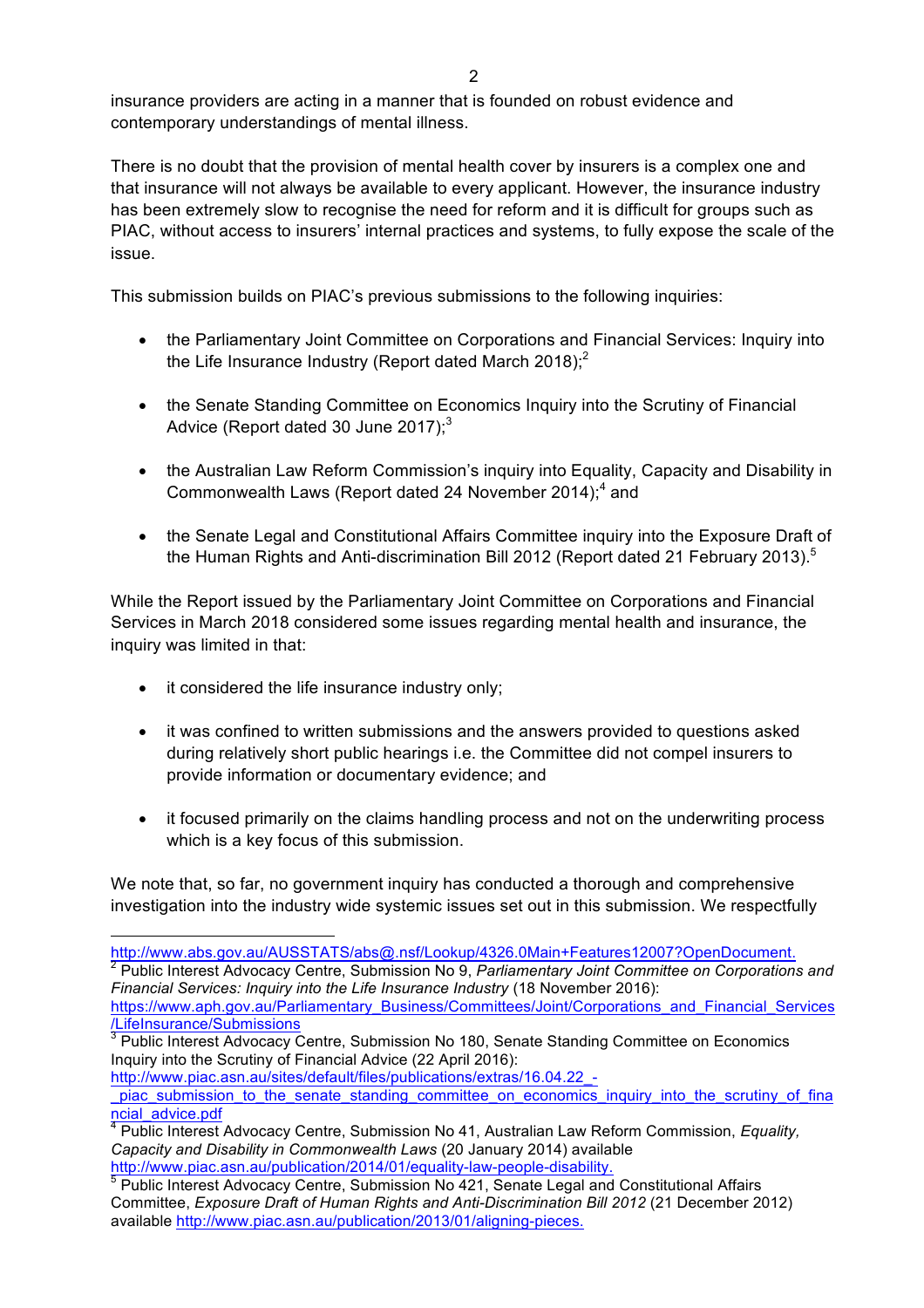suggest that this Commission is ideally placed to inquire into these issues and to make recommendations for reform that reasonably take into account both consumer and insurer perspectives.

We submit that this investigation falls within the Commission's Terms of Reference including in particular, the Commission's authority to inquire into:

- whether any conduct, practices, behaviour or business activities by financial services entities fall below community standards and expectations; and
- the adequacy of:
	- $\circ$  existing laws and policies of the Commonwealth relating to the provision of [...] financial services;
	- o the internal systems of financial services entities; and
	- o forms of industry self-regulation, including industry codes of conduct;

to identify, regulate and address misconduct in the relevant industry, to meet community standards and expectations and to provide appropriate redress to consumers.

In the enclosed submission, we set out:

- an introduction to the issues:
- the existing legislative context and relevant case law;
- the systemic issues we have identified through our casework;
- our thoughts as to how the Commission could inquire into the issues; and
- areas of potential reform for inquiry by the Commission.

PIAC welcomes the opportunity to meet with the Commission to discuss this submission in further detail.

Yours sincerely

**Jonathon Hunyor Chief Executive Officer** Public Interest Advocacy Centre

Direct phone: +61 2 8898 6508 E-mail: jhunyor@piac.asn.au

M. Haragan

**Mary Flanagan Senior Solicitor** Public Interest Advocacy Centre

Direct phone: +61 2 8898 6509 E-mail: mflanagan@piac.asn.au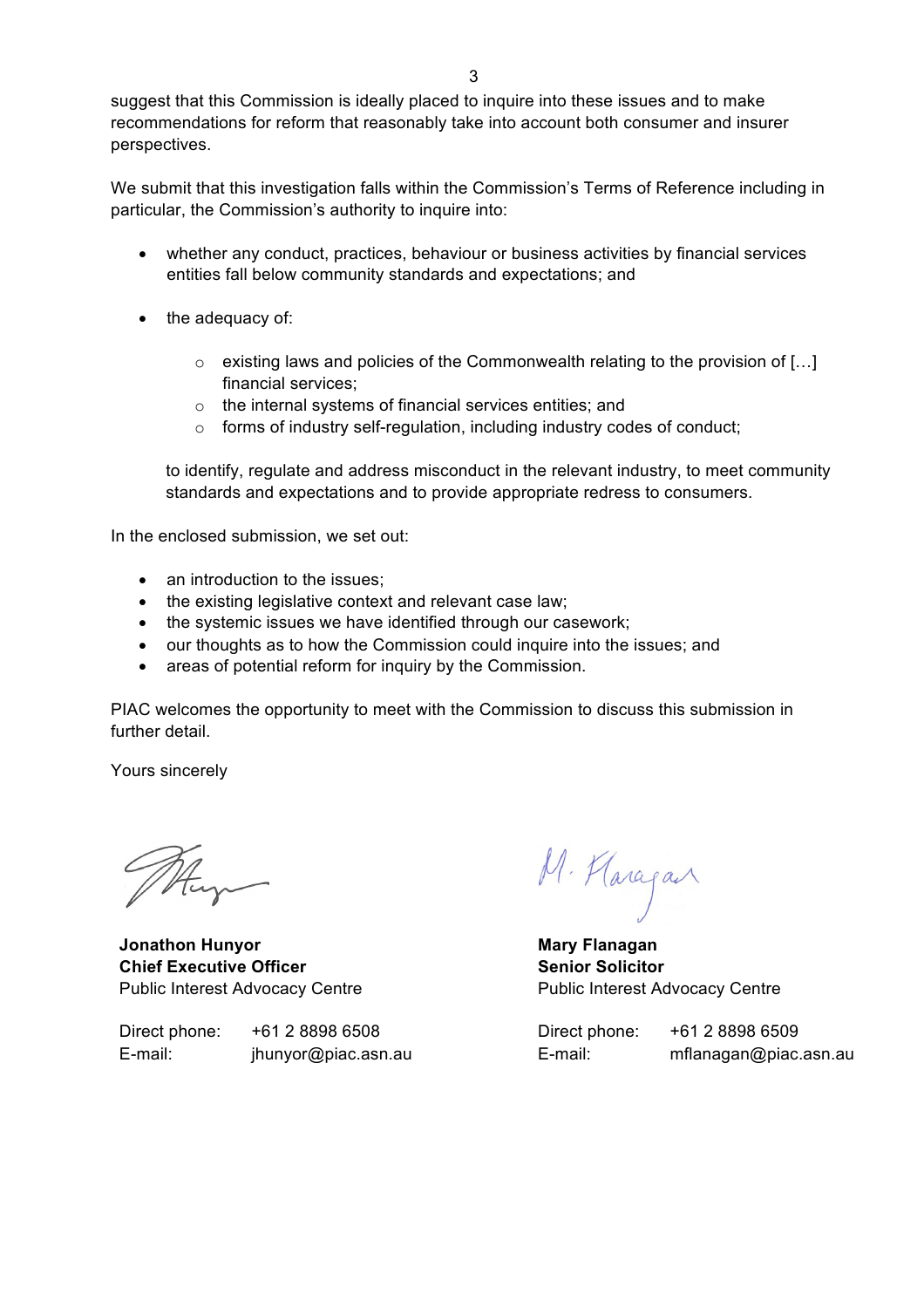

# **Mental Health and Insurance**

**26 April 2018**

Level 5, 175 Liverpool Street, Sydney NSW 2000 Phone: 61 2 8898 6500 • Fax: 61 2 8898 6555 • www.piac.asn.au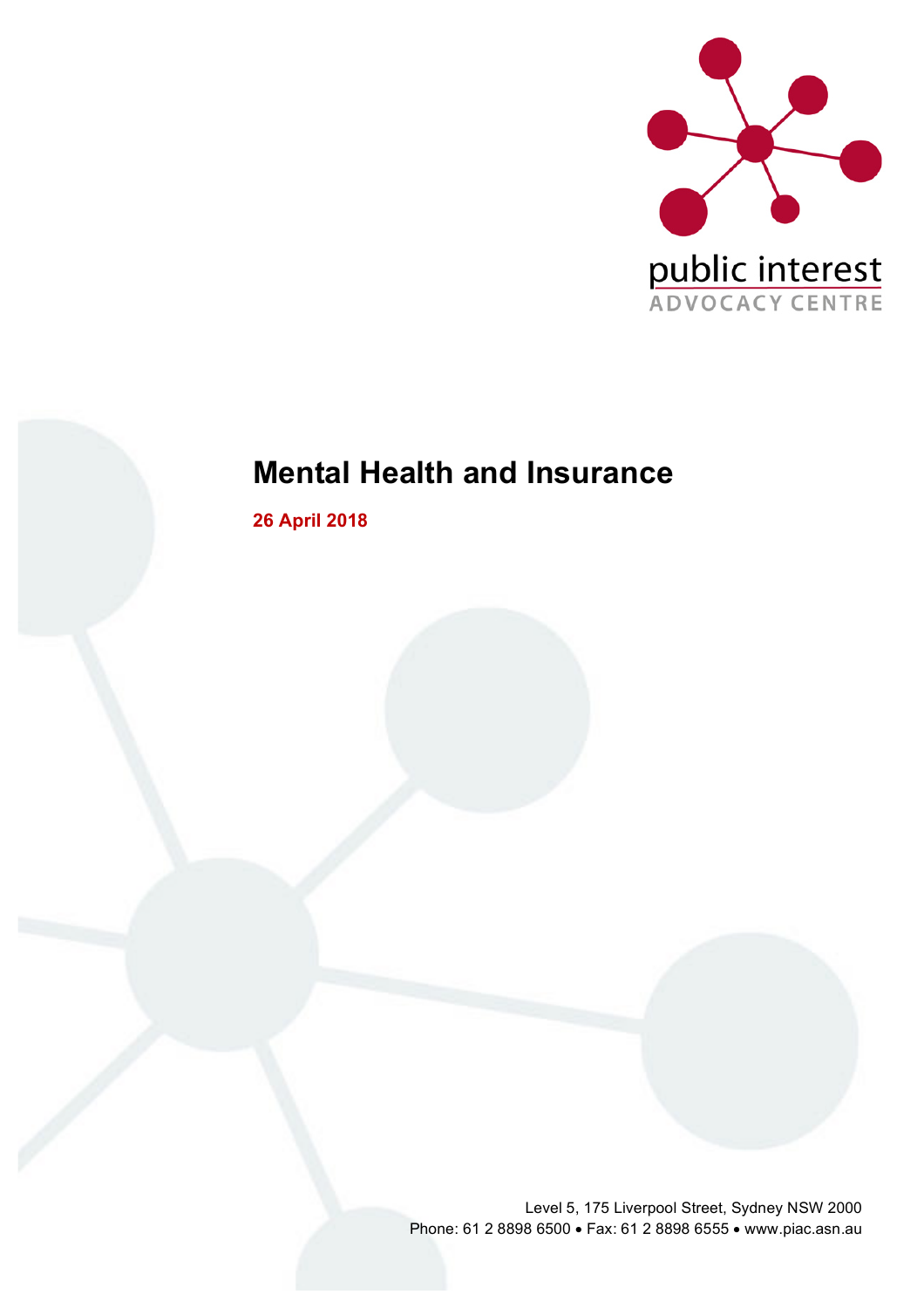## **About the Public Interest Advocacy Centre**

The Public Interest Advocacy Centre (**PIAC**) is an independent, non-profit legal centre based in Sydney. Established in 1982, PIAC works for a fair, just and democratic society, tackling issues that have a significant impact upon disadvantaged and marginalised people. We ensure basic rights are enjoyed across the community through legal assistance and strategic litigation, public policy development, communication and training.

Our work addresses issues such as:

- homelessness (through the Homeless Persons' Legal Service);
- access for people with disability to basic services like public transport, education and online services;
- indigenous disadvantage (through our Indigenous Justice Project and Indigenous Child Protection Project);
- discrimination against people with mental health conditions;
- access to energy and water for low-income and vulnerable consumers (the Energy and Water Consumers Advocacy Program);
- the exercise of police power;
- the rights of people in detention, including the right to proper medical care (including the Asylum Seeker Health Rights Project); and
- government accountability, including freedom of information.

#### **PIAC's work on mental health and insurance**

In 2012, Mental Health Australia and *beyondblue* approached PIAC concerned by levels of unfair and discriminatory practices in the insurance industry around mental health, in particular, with regard to the provision of general (particularly, travel) and life insurance products including income protection and total and permanent disability insurance.

Since then, PIAC has provided advice and legal representation to individuals across the country who believe general or life insurance providers have discriminated against them.

### **Contact**

Mary Flanagan Public Interest Advocacy Centre Level 5, 175 Liverpool St Sydney NSW 2000

T: 02 8898 6509 E: mflanagan@piac.asn.au Website: www.piac.asn.au



**Public Interest Advocacy Centre** 

@PIACnews

The Public Interest Advocacy Centre office is located on the land of the Gadigal of the Eora Nation.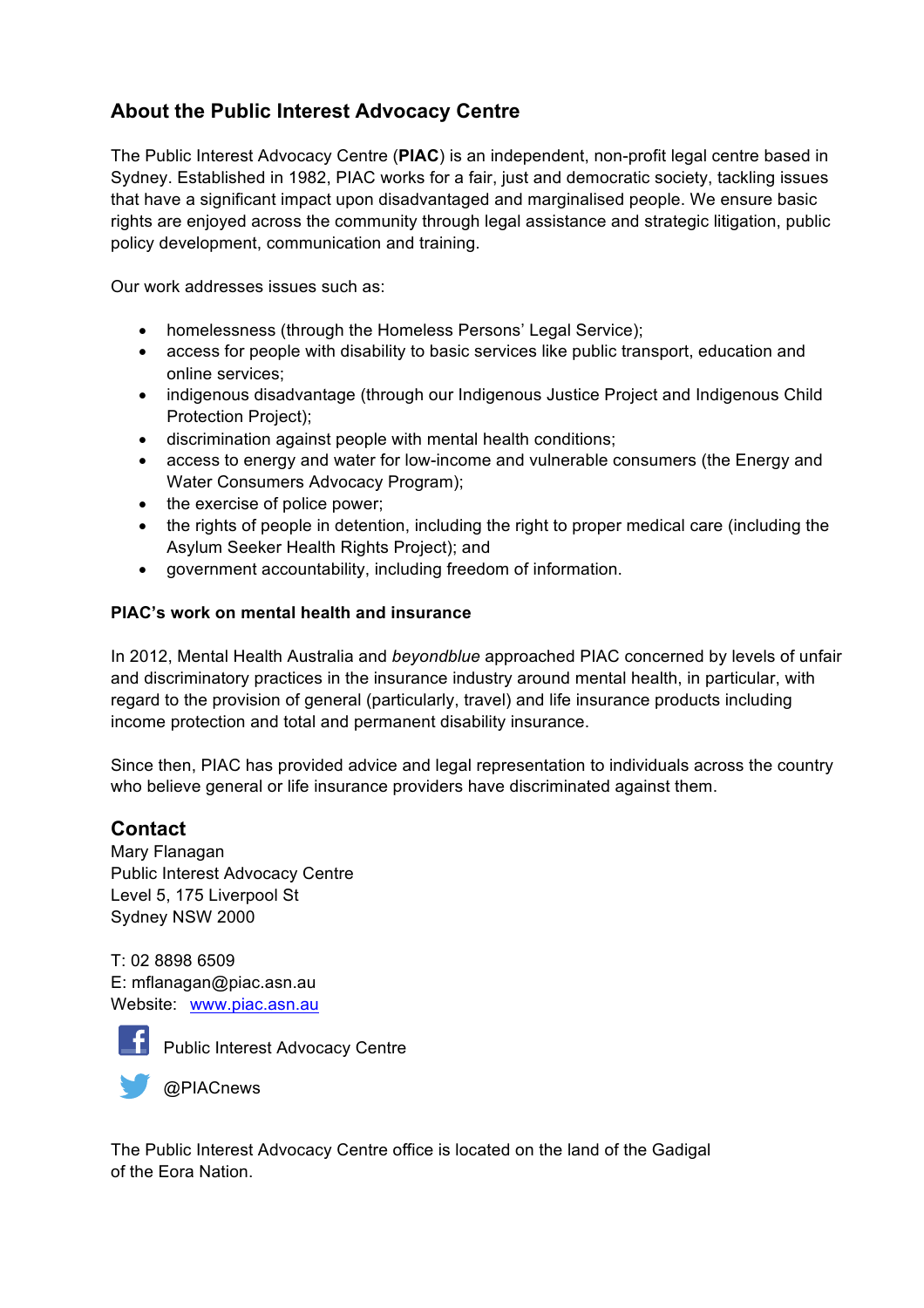## **Contents**

|                                                                                                                                                                                          | 3 |
|------------------------------------------------------------------------------------------------------------------------------------------------------------------------------------------|---|
|                                                                                                                                                                                          |   |
|                                                                                                                                                                                          |   |
| AHRC Guidelines for Providers of Insurance and Superannuation under the Disability                                                                                                       |   |
|                                                                                                                                                                                          |   |
|                                                                                                                                                                                          |   |
| Systemic issues relating to provision of insurance and mental health. 9                                                                                                                  |   |
| Insurers are unreasonably limiting and denying cover following disclosure of a past or                                                                                                   |   |
| Insurers are underwriting applications for insurance that disclose a past or current mental<br>health condition based on outdated understandings of mental health conditions and         |   |
| Insurers are underwriting applications that disclose a past or current symptom of a mental<br>health condition on the assumption that the applicant had or has a mental health condition |   |
| Insurers are unreasonably cancelling policies for alleged non-disclosure of past mental                                                                                                  |   |
|                                                                                                                                                                                          |   |
|                                                                                                                                                                                          |   |
|                                                                                                                                                                                          |   |
|                                                                                                                                                                                          |   |
|                                                                                                                                                                                          |   |
|                                                                                                                                                                                          |   |
|                                                                                                                                                                                          |   |
|                                                                                                                                                                                          |   |
|                                                                                                                                                                                          |   |
| Increasing transparency and accountability to applicants for insurance who have been<br>denied cover or offered cover on non-standard terms due to a mental health condition  26         |   |
| Defining 'other relevant factors' in disability discrimination legislation  26                                                                                                           |   |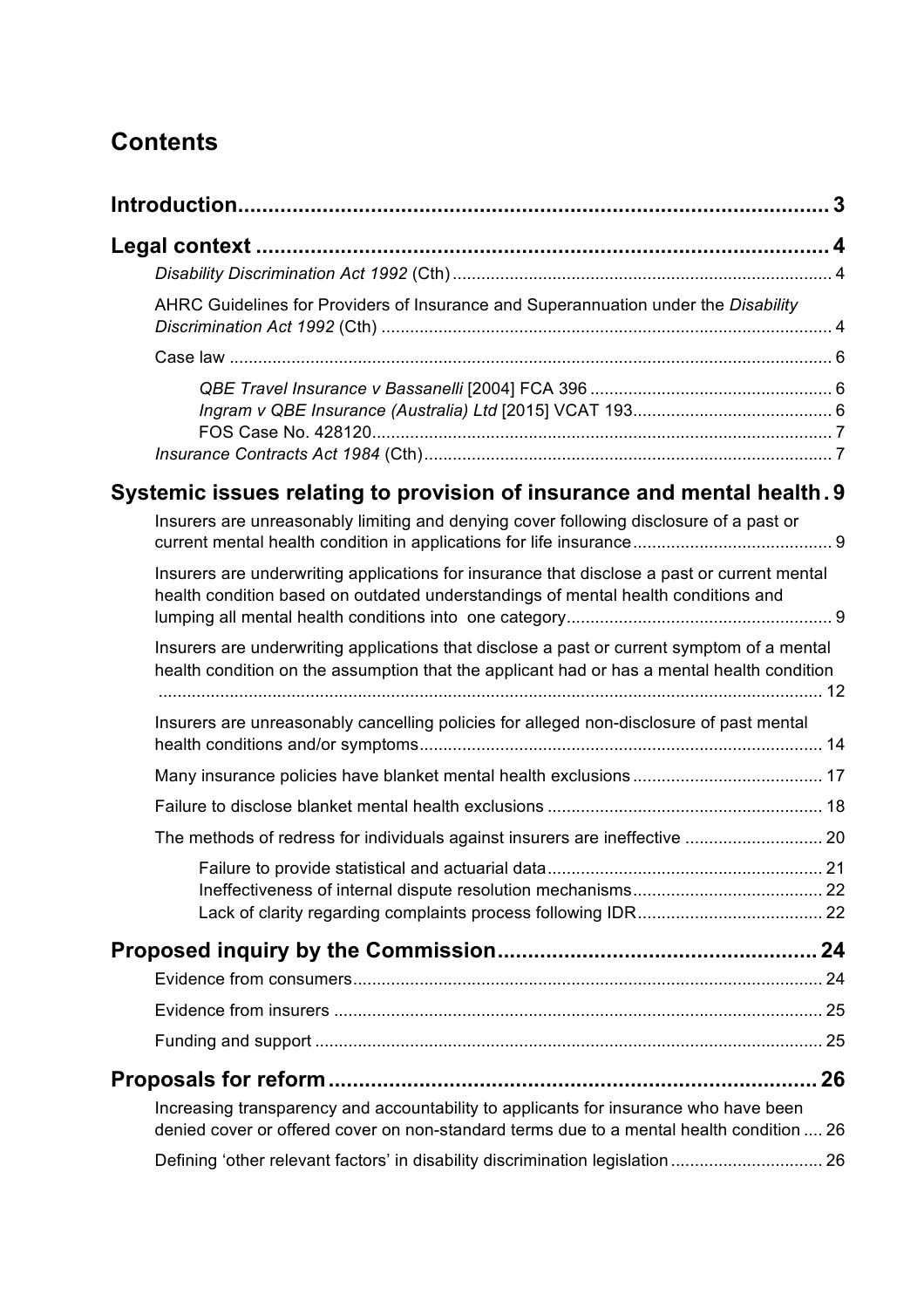| Increasing transparency and accountability to the community by requiring insurers to report           |    |
|-------------------------------------------------------------------------------------------------------|----|
|                                                                                                       |    |
| Ensuring greater clarity in the application process by improving questions in health                  |    |
|                                                                                                       |    |
|                                                                                                       | 31 |
| Examples of travel insurance policies with blanket mental health exclusions as at 19 April<br>2018 31 |    |
|                                                                                                       |    |
| Examples of income protection insurance policies with blanket mental health exclusions as             |    |
|                                                                                                       |    |
|                                                                                                       |    |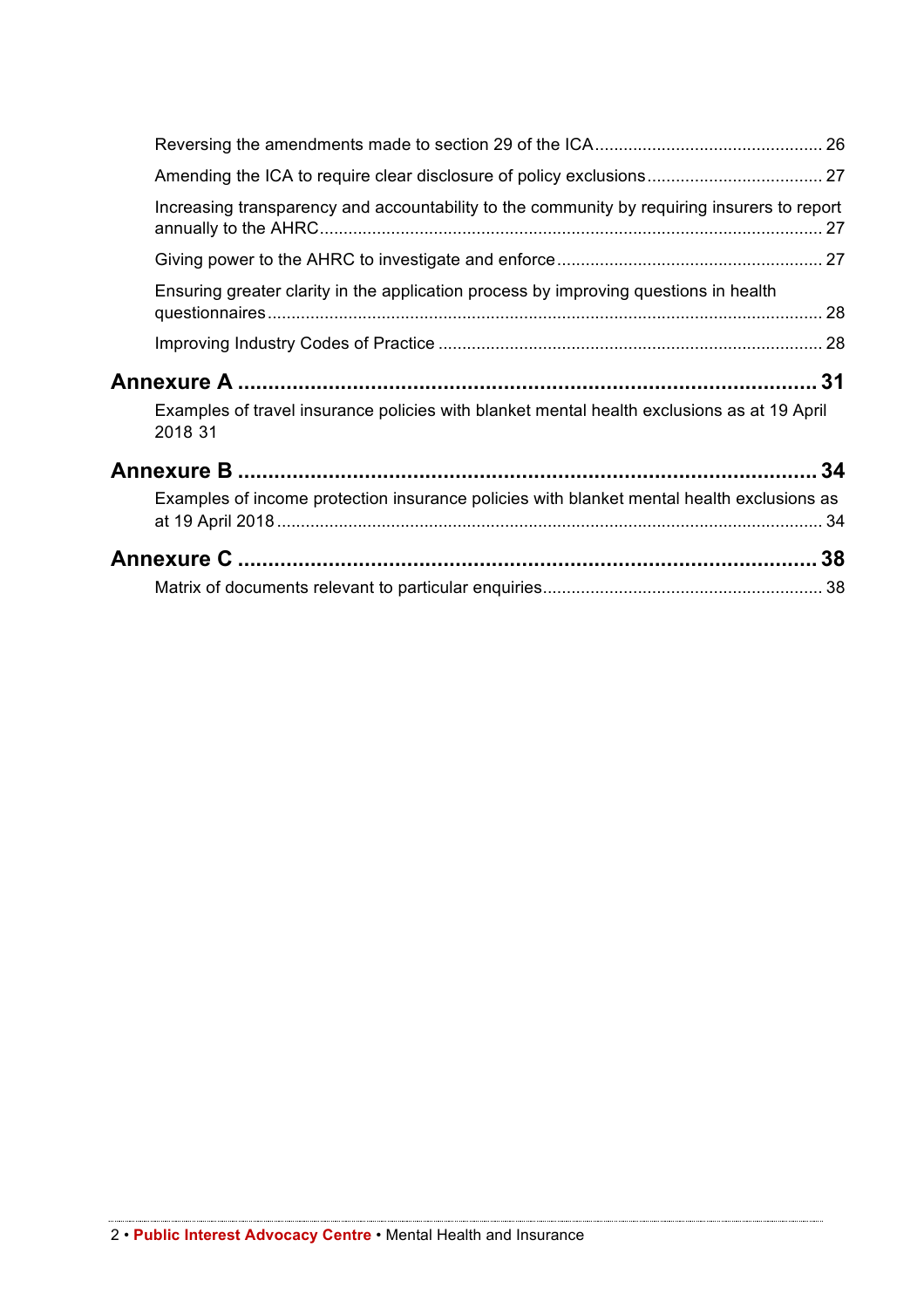## **Introduction**

- 1. One in five Australians will be affected by a mental health condition in any 12-month period and 45% of Australians will experience a mental health condition at some time in their life.<sup>1</sup> It is therefore a matter of significant public interest that insurance providers act fairly and without discrimination, basing their decisions on robust evidence and contemporary understandings of mental illness.
- 2. Systemic problems exist in the way insurers design, price and offer policies and assess claims for people with past or current mental health conditions. These problems arise in both general and life insurance for products such as travel, income protection, total and permanent disability and death insurance. This submission sets out the range of systemic issues that PIAC's work has revealed and provides case studies from our work.
- 3. In PIAC's experience, too many insurers are unreasonably denying cover and applying broad, blanket mental health exclusions that are not supported by evidence and do not reflect the risk posed by the applicant to the insurer. PIAC has also observed insurers cancelling policies and refusing to pay claims on the basis of imputed mental health conditions.
- 4. As a result of these practices, it can be extremely difficult for individuals with mental health conditions to obtain insurance with mental health cover, to obtain insurance at all or to have their claims paid. This includes people who:
	- a. had a mental health condition many years ago but no longer have a mental health condition;
	- b. have a mild mental health condition which has been well-managed for many years; or
	- c. have never been clinically diagnosed with a mental health condition but have shown symptoms of a mental health condition.
- 5. These practices are unfair and may be discriminatory. They fall well below community standards and expectations and have the potential to affect a significant proportion of the community.
- 6. The provision of mental health cover by insurers is undoubtedly complex. Insurance will not always be available to every applicant. However, the insurance industry has been extremely slow to recognise the need for reform and there is a compelling case for the Commission to investigate this issue.

**Public Interest Advocacy Centre** • Mental Health and Insurance • 3

 <sup>1</sup> Australian Bureau of Statistics (ABS), *National survey of mental health and wellbeing: summary of results, Australia*, 2007. ABS cat. no. 4326.0, available

http://www.abs.gov.au/AUSSTATS/abs@.nsf/Lookup/4326.0Main+Features12007?OpenDocument.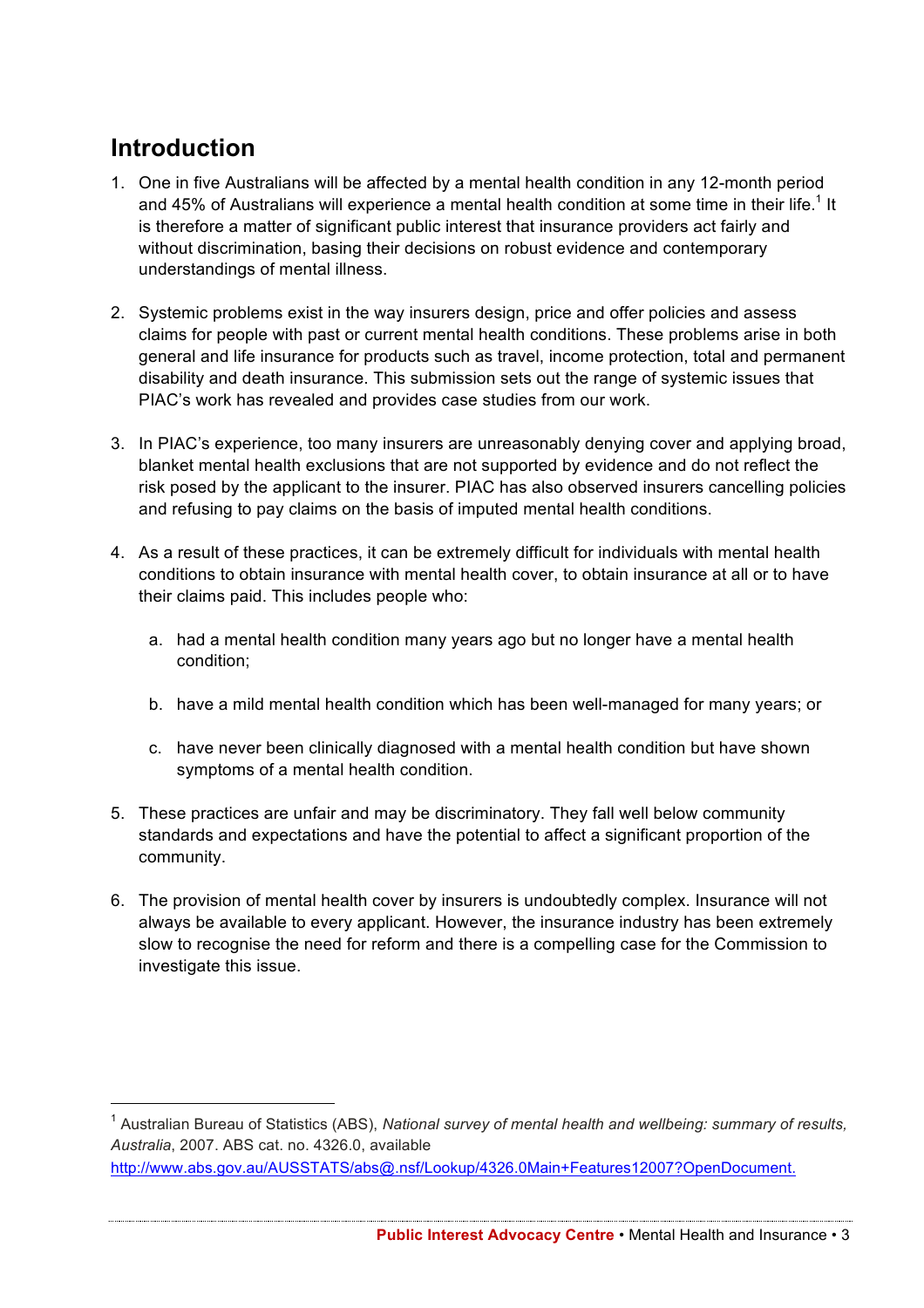## **Legal context**

## *Disability Discrimination Act 1992* **(Cth)**

- 7. The *Disability Discrimination Act 1992* (Cth) (**DDA**) prohibits insurers from discriminating against a person on the basis of mental health, including past, present, future and imputed mental health conditions, or symptoms of mental health conditions, unless the discrimination is:
	- a. based on actuarial or statistical data that is reasonable for the insurer to rely on; and
	- b. the discrimination is reasonable having regard to that data and all 'other relevant factors'.<sup>2</sup>
- 8. If there is no statistical or actuarial data available or reasonably obtainable to assess the risk, an insurer may justify its discrimination by relying solely on all 'other relevant factors'.
- 9. The reference to the discrimination being *'*based' on statistical or actuarial data means that the insurer must have actually based its decision on that data and the data must have been in existence at that time the decision was made  $3$
- 10. The anti-discrimination legislation in each State operates in similar terms.<sup>4</sup>

## **AHRC Guidelines for Providers of Insurance and Superannuation under the**  *Disability Discrimination Act 1992* **(Cth)**

- 11. The Australian Human Rights Commission (**AHRC**) has issued 'Guidelines for Providers of Insurance and Superannuation under the *Disability Discrimination Act 1992* (Cth)'5 (**AHRC Guidelines**). This document sets out guidance for insurers on:
	- a. what type of actuarial or statistical data is reasonable for insurers to rely upon;
	- b. what is meant by 'other relevant factors'; and
	- c. when it will be 'reasonable' to discriminate.
- 12. The AHRC Guidelines state that actuarial or statistical data which is reasonable for insurers to rely upon includes:

<sup>4</sup> Section 49QX of the *Anti-Discrimination Act 1977* (NSW); s 47X of the *Equal Opportunity Act 2010* (Vic), s 28 of the *Discrimination Act 1991* (ACT); s 49 of the *Anti-Discrimination Act 1992* (NT); ss 74, 75 of the *Anti-Discrimination Act 1991* (QLD); s 34 of the *Equal Opportunity Act 1984* (SA); s 44 of the *Anti-Discrimination Act 1998* (TAS); s 66T of the *Equal Opportunity Act 1984* (WA).

<sup>5</sup>https://www.humanrights.gov.au/sites/default/files/AHRC\_DDA\_Guidelines\_Insurance\_Superannuation20 16.pdf

 <sup>2</sup> Section 46 of the *Disability Discrimination Act 1992* (Cth) (**DDA**). Similar provisions can be found in state anti-discrimination legislation. For example, see *Anti-Discrimination Act 1977* (NSW) s 49QX and *Equal Opportunity Act 2010* (Vic) s 47X which each provide a similar exemption for insurers in the area of disability discrimination.

<sup>3</sup> *Ingram v QBE Insurance (Australia) Ltd (Human Rights)* [2015] VCAT 193, para 117.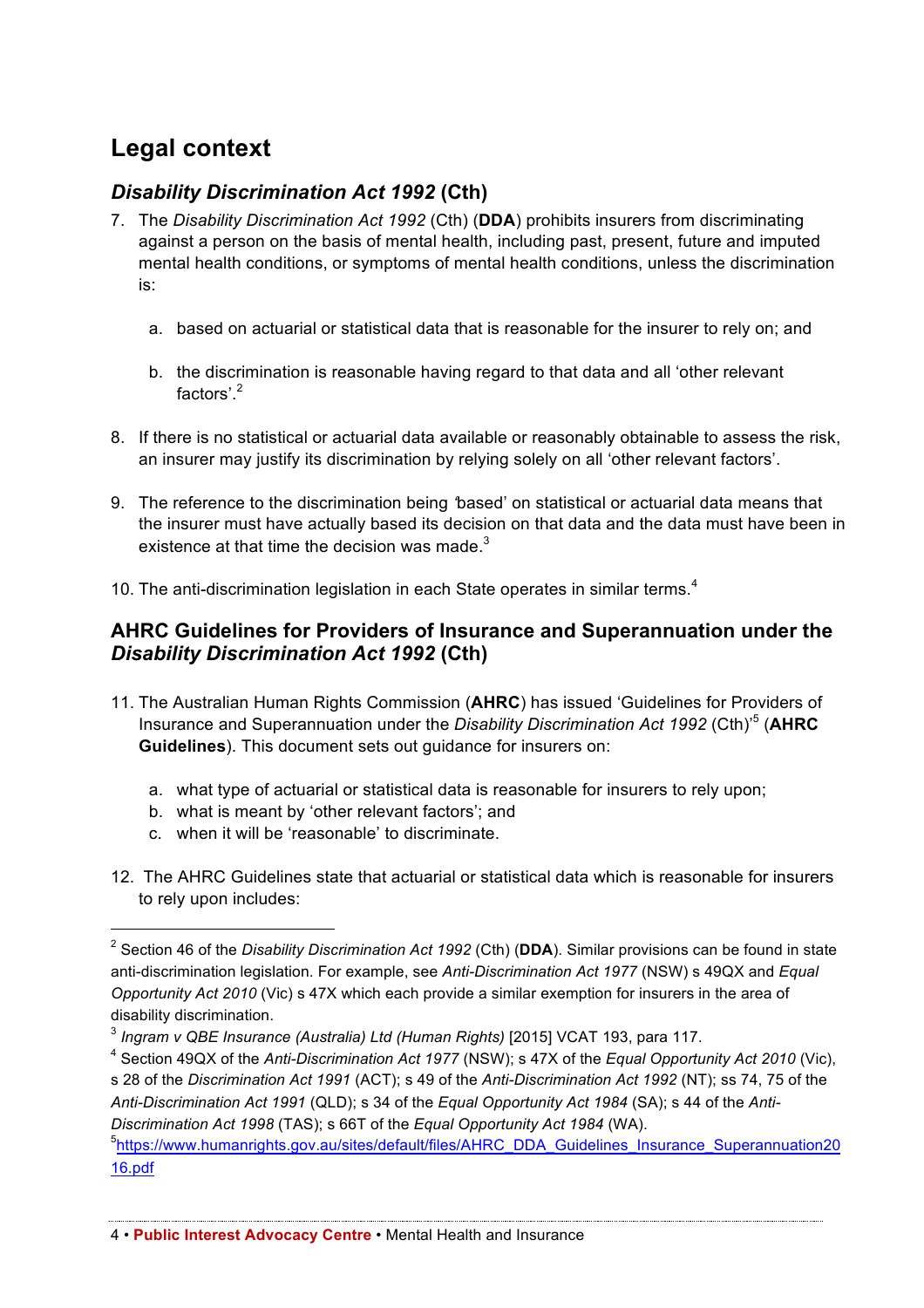- a. complete and up-to-date underwriting manuals;
- b. local data such as relevant domestic population or insurance studies;
- c. relevant international population or medical studies; and
- d. the claims experience of the insurer or other insurance companies which is up to date, directly applicable to the particular situation and of a sufficient sample size.
- 13. The AHRC Guidelines state that 'other relevant factors' include:
	- a. medical opinions
	- b. relevant information about the particular individual seeking insurance such as:
		- i. the type of disability;
		- ii. the severity of the disability;
		- iii. the functional impact of the disability;
		- iv. treatment plans; and
		- v. employment records;
	- c. opinions from other professional groups;
	- d. actuarial advice or opinion;
	- e. practice of others in the insurance industry; and
	- f. commercial judgment.
- 14. Matters that can be taken into account in determining whether the discrimination is 'reasonable' include:
	- a. practical and business considerations;
	- b. whether less discriminatory options were available;
	- c. the individual's particular circumstances;
	- d. all other relevant factors of the particular case; and
	- e. the objects of the DDA, especially the object of eliminating disability discrimination as far as possible.
- 15. The AHRC Guidelines note that it would be unlawful under the DDA for insurers to:
	- a. refuse to insure a person with a disability simply because the provider does not have any data if it would otherwise be reasonable to provide insurance having regard to other relevant factors;
	- b. refuse to insure a person with a disability merely because of historical practice;
	- c. base decisions about insurance or superannuation on inaccurate assumptions or stereotypes of people with disability;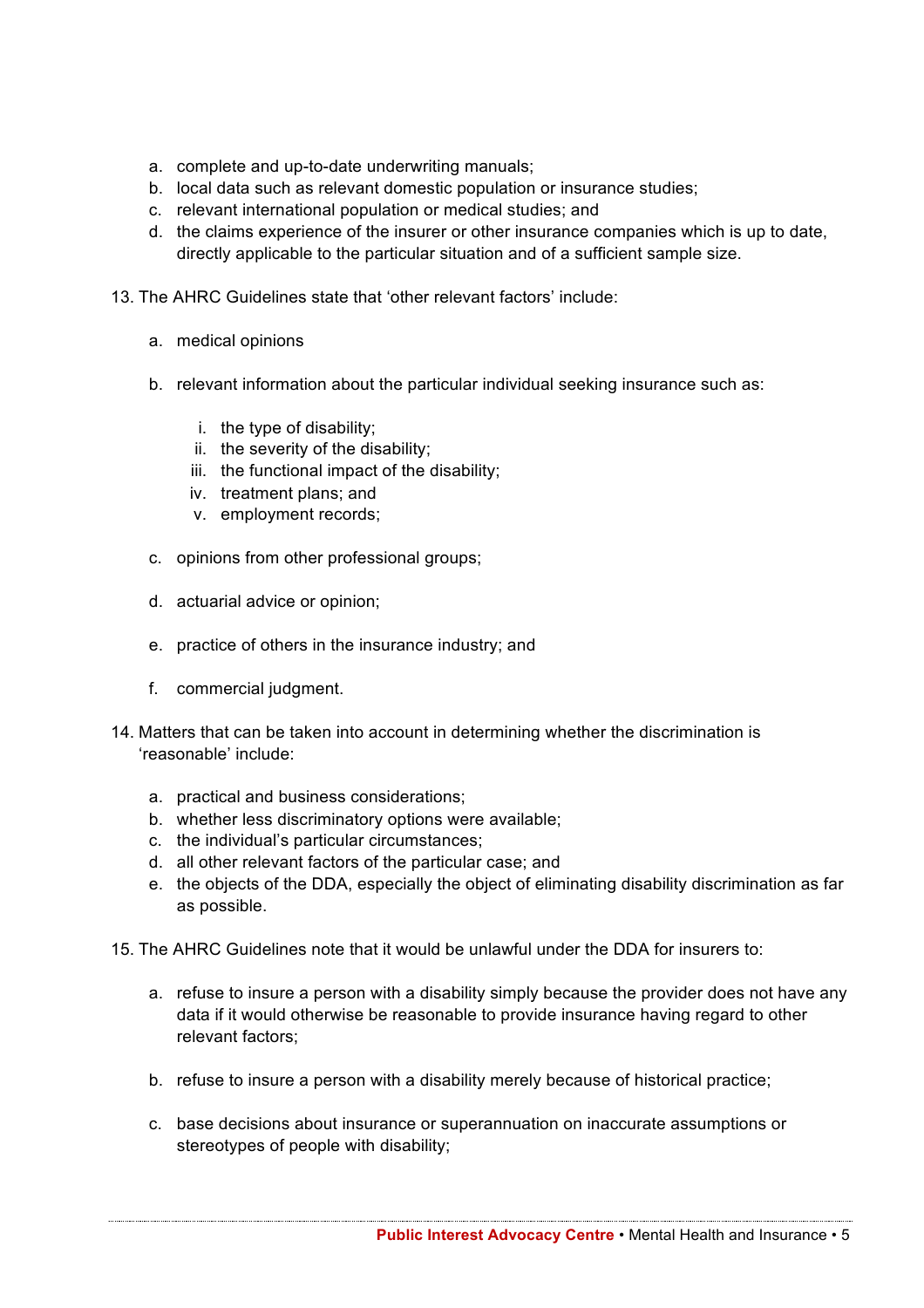- d. impute a disability merely from the fact that a person has consulted with a medical practitioner;
- e. impute a disability merely from the fact that a person has failed to disclose to an insurer that they consulted with a medical practitioner; and
- f. impute a disability from information disclosed by a person if the person has not disclosed that they have a disability and the imputation is not supported by medical opinion.

### **Case law**

#### *QBE Travel Insurance v Bassanelli* **[2004] FCA 396**

- 16. The Federal Court decision in *QBE Travel Insurance v Bassanelli* [2004] FCA 396 articulates some of the principles underpinning this area of discrimination law. The case concerned the refusal to provide travel insurance on grounds of a pre-existing disability of metastatic breast cancer. In its submissions, QBE agreed that the refusal of the policy of insurance could be considered discriminatory and also accepted that there was no actuarial or statistical data relied upon or available when it made the decision not to issue the policy to Ms Bassanelli. However, it submitted that the discrimination was reasonable having regard to 'any other relevant factors'.
- 17. Mansfield J found in favour of Ms Bassanelli and held as follows at [85]:

*I consider the appellant applied a decision-making process which was too formulaic or which tended to stereotype the respondent by reference to her disability. Such grouping of individuals, whether by race or disability, without proper regard to an individual's circumstances or to the characteristics that they possess, may cause distress or hurt. This case provides an illustration. Legislation such as the DD Act is aimed to reduce or prevent such harm. Section 46 of the DD Act recognises that there are circumstances in*  which discrimination by reason of disability may be justified (or, at least, not be unlawful). **It** *requires that the particular circumstances of an individual who is discriminated against be addressed, but not in a formulaic way. Even if the exemption pathway provided by s 46(1)(f) is utilised, the reference to 'any other relevant factors' confirms that legislative intention.* [emphasis added]

#### *Ingram v QBE Insurance (Australia) Ltd* **[2015] VCAT 193**

- 18. In *Ingram v QBE Insurance (Australia) Ltd* [2015] VCAT 193, the Victorian Civil and Administrative Tribunal decided that QBE unlawfully discriminated against Ms Ingram under the *Equal Opportunity Act 2010* (Vic) by including a clause excluding all mental illness related claims in the travel insurance policy it issued to her, and when it declined to indemnify her claim by relying on that clause.
- 19. Ms Ingram had developed severe depression after she purchased the policy, which prevented her from travelling and gave rise to her claim. She had no prior history of mental illness. The Tribunal decided that QBE could not rely on the statutory exceptions to excuse the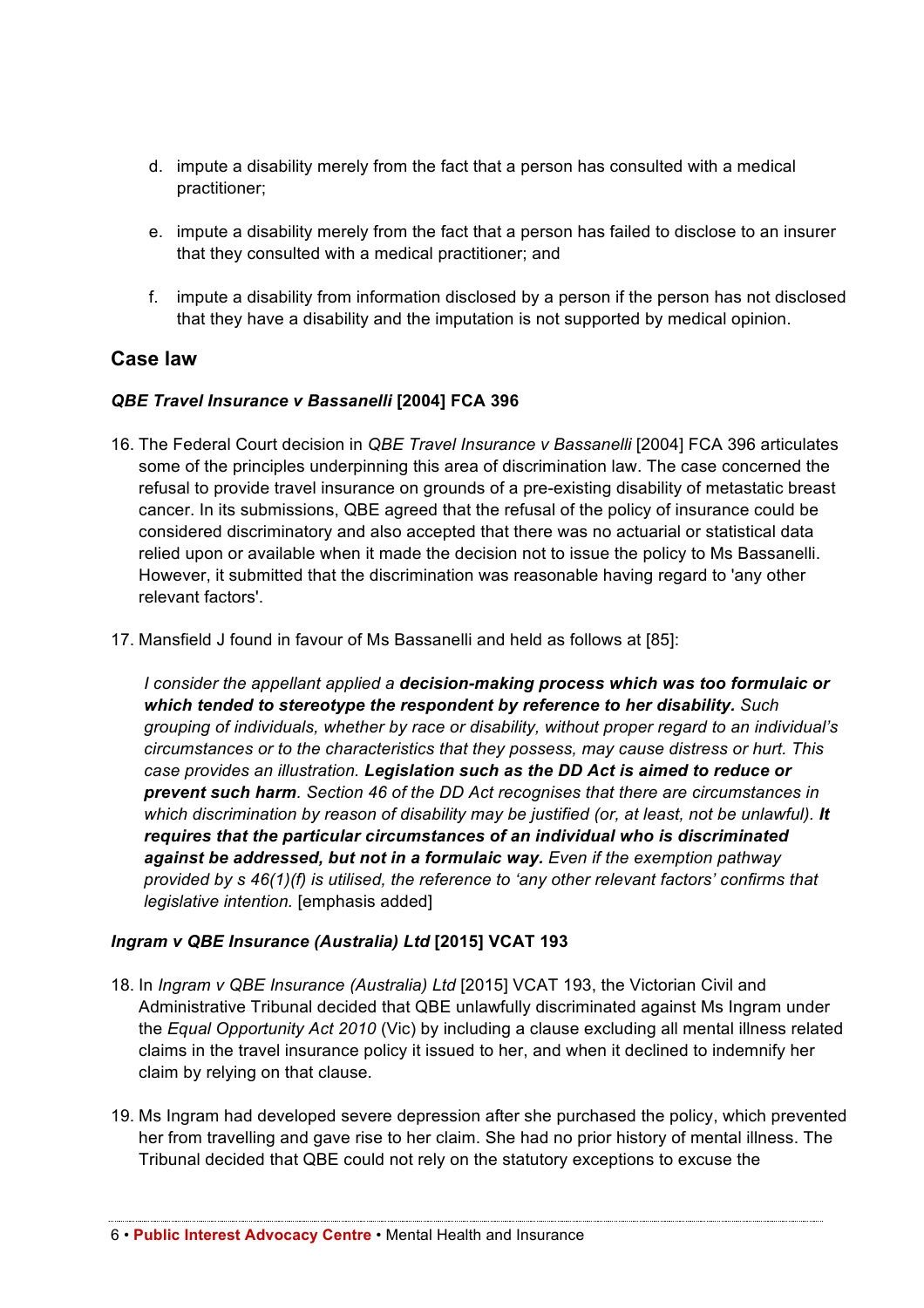discrimination, as QBE did not prove that the discrimination was based on reasonable actuarial or statistical data, or that it would have suffered unjustifiable hardship if it had not included the mental illness exclusion in the policy. Crucially, QBE did not produce any evidence to prove that at the time it decided to incorporate the mental health exclusion into the policy, it relied on contemporaneous actuarial data. The Tribunal also held that QBE failed to prove that removing the exclusion would result in a price increase or financial loss.

#### **FOS Case No. 428120**

- 20. In a decision made by the Financial Ombudsman Service (**FOS**) in March 2017 (Case No. 428128), FOS found that an insurer unlawfully discriminated against a man by including a broad mental health exclusion in his travel insurance policy and by refusing to pay his travel insurance claim on the basis of the exclusion. $6$  The applicant had no prior history of mental illness but during his overseas trip, he suffered a manic episode resulting in hospitalisation. He lodged a claim on the travel insurance policy which was denied by the insurer relying on a clause in the policy which excluded claims arising from or in any way related to depression, anxiety, stress, mental or nervous conditions. The FOS panel found that the blanket exclusion was discriminatory and held that the insurer could not rely on s46 of the DDA. The panel held that it was not reasonable for the insurer to rely upon the actuarial and statistical data it referred to because:
	- a. the insurer was unable to provide its own actuarial data specific to the applicant's risk category;
	- b. the general statistical data submitted did not refer to or assess the risk undertaken by the insurer associated with first presentation mental illness;
	- c. the insurer was unable to present any data it relied upon when it first introduced the exclusion to the policy; and
	- d. the data provided was not accompanied by any evidence that the insurer actually relied upon it to introduce and maintain the exclusion.

## *Insurance Contracts Act 1984* **(Cth)**

- 21. Under section 21(1) of the *Insurance Contracts Act 1984* (Cth) (**ICA**), an insured person has a duty of dislcosure to the insurer before the relevant contract of insurance is entered into.
- 22. Pursuant to s 29 of the ICA, an insurer may cancel a life insurance contract if an insured person does not comply with their duty of disclosure or makes a misrepresentation to the insurer. If the non-disclosure or misrepresentation was fraudulent, the insurer can cancel the policy at any time<sup>7</sup> or if the non-disclosure or misrepresentation was not fraudulent, the insurer can cancel the policy within the first three years of the contract.<sup>8</sup>

 <sup>6</sup> https://forms.fos.org.au/DapWeb/CaseFiles/FOSSIC/428120.pdf

 $<sup>7</sup>$  ICA s 29(2).</sup>

 $8$  ICA s 29(3).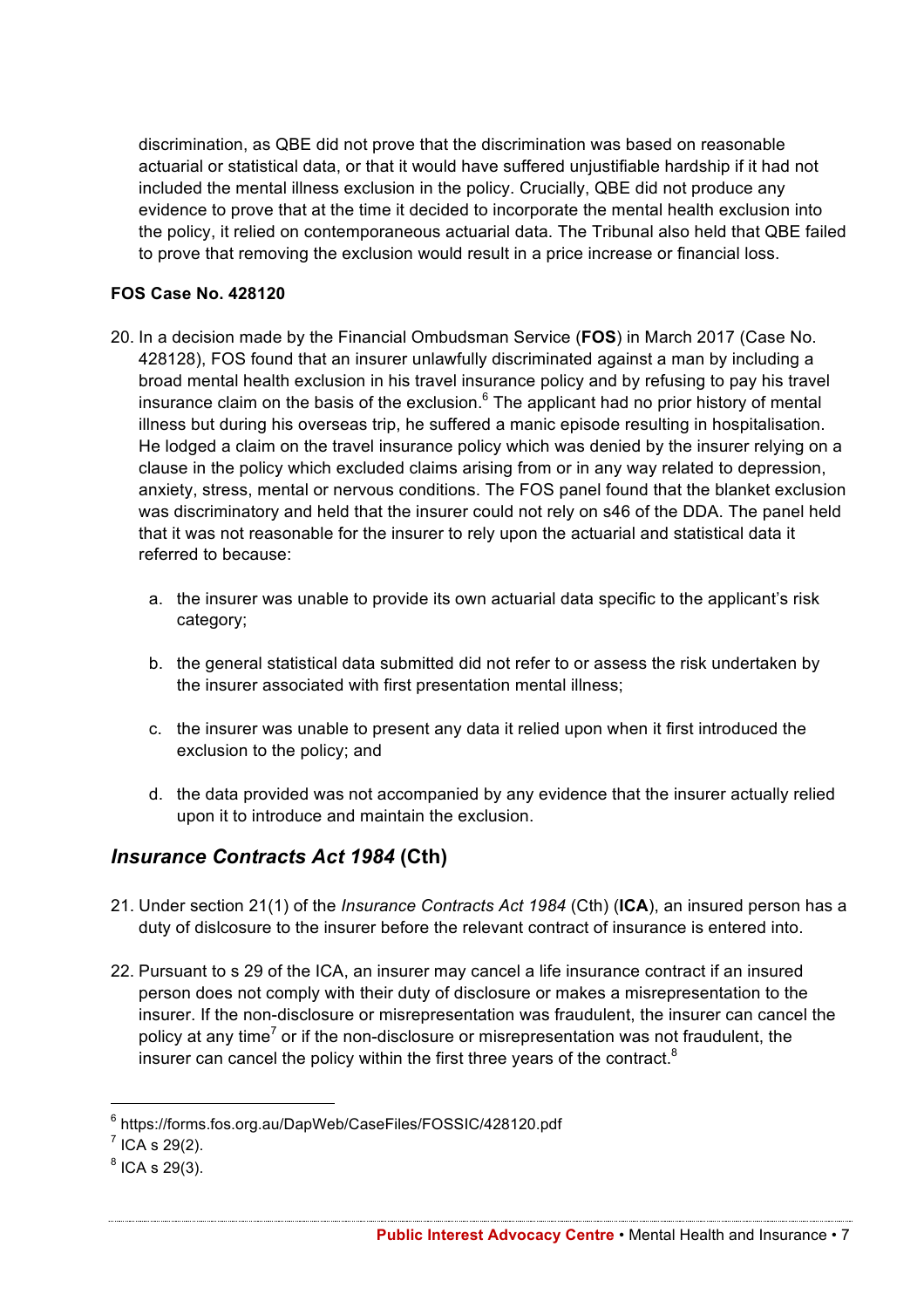- 23. Applying to contracts for life insurance entered into, and in some cases varied, from 28 June 2014, s 29 of the ICA was amended to expand the remedies available to insurers where an insured has not complied with their duty of disclosure.<sup>9</sup> The purpose of the amendments was largely to introduce more flexible remedies for insurers to better cater for the strong market emergence of non-traditional life insurance (i.e., products that do not have a surrender value and do not provide cover on death – in other words, products such as income protection insurance, total and permanent disability insurance).<sup>10</sup>
- 24. Prior to the amendments, consumers had greater protection from cancellation based on innocent non-disclosures because to cancel a policy an insurer would have needed to show that it would not have been prepared to enter into *a* contract of life insurance on *any terms* if the duty of disclosure had been complied with.<sup>11</sup> Currently, an insurer can cancel a policy if it can show it would not have been prepared to enter into the same contract of life insurance.
- 25. Section 13(1) of the ICA provides that an insurance contract is one based on utmost good faith and the parties to the contract both have an implied duty to act towards each other with the utmost good faith.

 <sup>9</sup> The amending Act was the *Insurance Contract Amendment Act 2013* (Cth).

 $10$  The reasons for the amendments to the remedies available to insurers are discussed in the Explanatory Memorandum, Insurance Contract Amendment Bill 2013 (Cth) at [1.113] – [1.119] and [2.117] – [2.122]. The Explanatory Memorandum notes that many of the amendments adopt the recommendations made by the Review Panel commissioned by the Australian Government in 2003 to review the ICA.

 $11$  ICA s 29(3) as then applicable.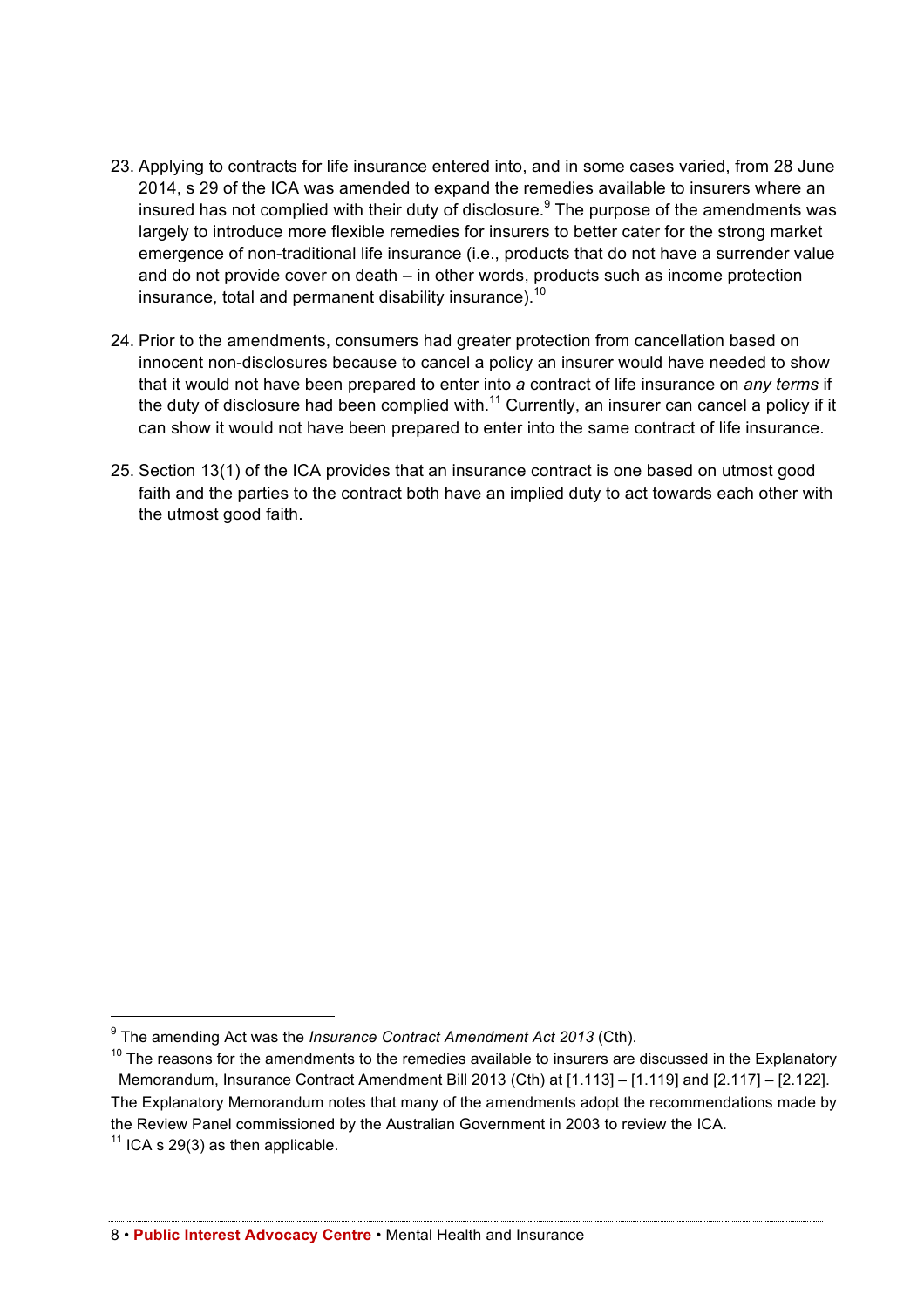## **Systemic issues relating to provision of insurance and mental health**

### **Insurers are unreasonably limiting and denying cover following disclosure of a past or current mental health condition in applications for life insurance**

- 26. PIAC is concerned that insurers do not always properly assess the risk posed by individual applicants for insurance who disclose a past or current mental health condition and are, as a result, unreasonably limiting and denying cover to applicants.
- 27. In our experience, decisions to limit or deny cover to an individual applicant because they have disclosed that they have a mental health issue are not consistently based upon relevant actuarial or statistical data and do not otherwise appear to reflect the risk posed by the applicant.
- 28. The mere disclosure that a person has a mental health condition or a history of a mental health condition will commonly lead to an insurer limiting or denying cover, without taking into account factors particular to the individual's condition, including the severity of the condition, the treatment a person is receiving for the condition (indeed, that a person is receiving treatment is often taken by insurers to mean that the condition is severe) and whether or the extent to which the condition impacts on the individual's functioning.
- 29. PIAC's experience is consistent with research published by MHA and *beyondblue* in 2011 following a survey of mental health consumers' experiences in accessing or claiming upon insurance $12$ , which reported that:

*...underwriting often fails to fully consider individual circumstances, focusing on the 'illness' rather than fully considering how this fits into the bigger picture of how well a person is functioning in the various aspects of their life on a day to day basis.<sup>13</sup>*

## **Insurers are underwriting applications for insurance that disclose a past or current mental health condition based on outdated understandings of mental health conditions and lumping all mental health conditions into one category**

30. PIAC has advised and represented individuals who have disclosed a past or current mental health condition when applying for insurance, in compliance with their duty of disclosure under the ICA, and the insurer:

https://www.beyondblue.org.au/docs/defaultSsource/defaultS

documentSlibrary/bw0129SreportSmentalShealthSdiscriminationSandSinsurance.pdf?sfvrsn=2

 <sup>12</sup> Mental Health Council of Australia and *beyondblue*, *Mental Health Discrimination and Insurance: A Survey of Consumer Experiences 2011* (2011) available

<sup>13</sup> Mental Health Council of Australia and *beyondblue*, above 21, 9.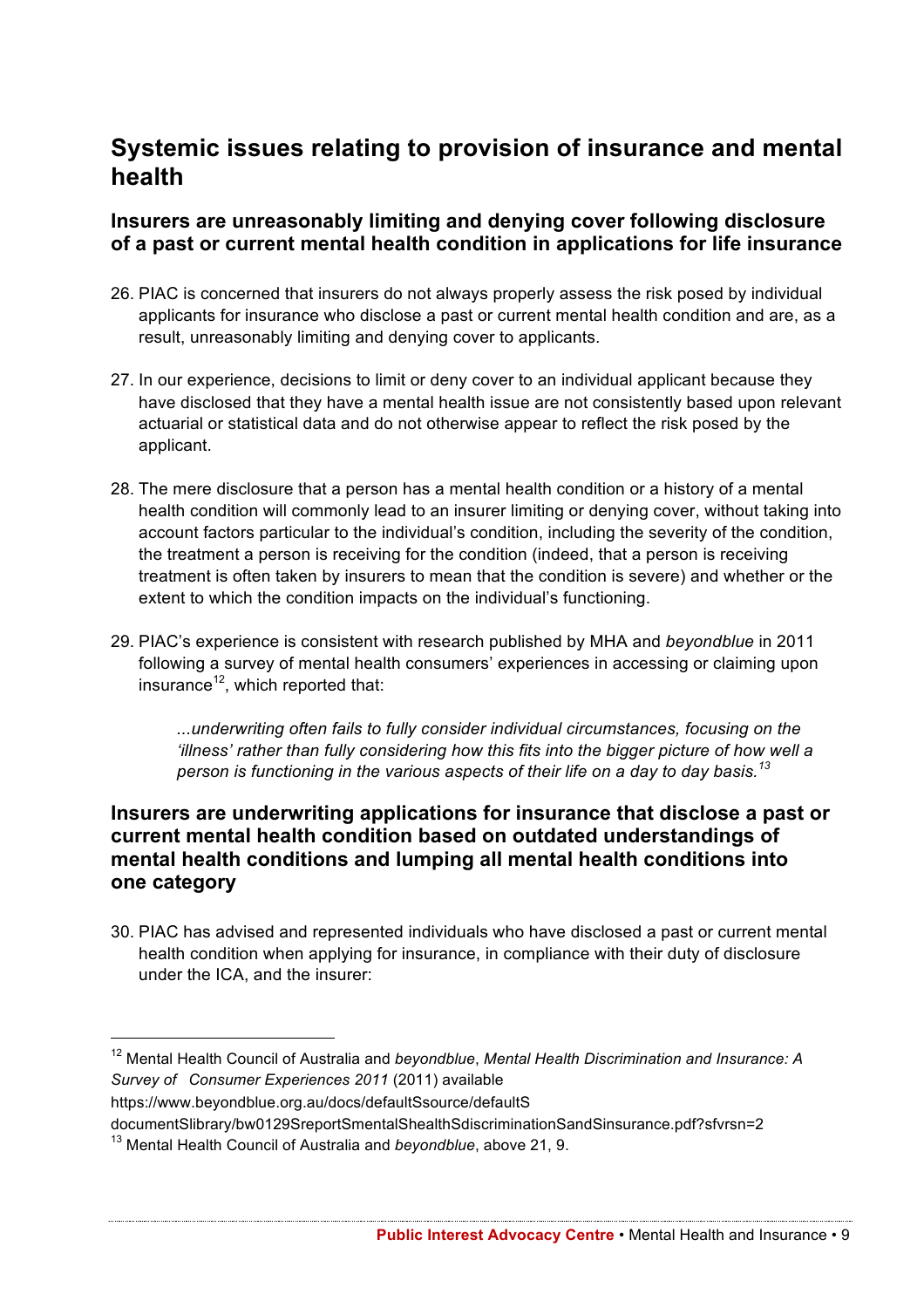- a. refuses to offer insurance;
- b. offers insurance with an unreasonably broad mental health exclusion;
- c. offers insurance without a mental health exclusion but with an unreasonably high premium loading; or
- d. offers insurance with both an unreasonably broad mental health exclusion and an unreasonably high premium loading.
- 31. Insurers appear to be refusing insurance or offering insurance on non-standard terms based on outdated understandings of mental health conditions, lumping unrelated mental health conditions into one category, and failing to recognise that mental illness occurs on a spectrum from the very mild to the very serious and can manifest and impact individuals differently depending on the nature and severity of their condition and the individual's particular circumstances. PIAC has observed instances of insurance providers:
	- a. **declining applications for insurance following disclosure of a mental health history at the application stage**. A number of our clients have had applications for insurance declined during a telephone application with the insurer, suggesting to PIAC that some insurers have internal documents or processes that direct their call centre operators to decline an application following disclosure of a mental health issue. Similarly, clients who have applied for insurance online have had their application automatically declined during the online process or by email within a matter of days of making the application, suggesting that online applications are programmed to automatically decline applications that disclose a mental health history;
	- b. **failing to ask further questions or obtain further medical information** to better understand the applicant's mental health history before deciding the application; -
	- c. **failing to properly consider the applicant's mental health history and the risk posed to the insurer**, for example, by failing to take into account the time that has elapsed since diagnosis or symptoms, the absence of any recurring mental health episodes or hospitalisations, the applicant's compliance with treatment and the applicant's employment history, amongst other things; and
	- d. **offering a policy with a broad, blanket mental health exclusion that lumps all mental illness together and that is not commensurate with the risk posed by the applicant's medical history**. For example, it is common for applicants who disclose that they experienced depression sometime in the past to have the following types of blanket exclusions placed on their policy, regardless of their individual circumstances:

#### *Example 1*

*No claim shall be payable under this cover where that claim arises from or is contributed to by stress (including post traumatic stress), fatigue, physical symptoms of a psychiatric illness or condition, anxiety, depression, psychoneurotic, psychotic, personality, emotional or behavioural disorders, or disorders related to substance abuse or dependency (which includes alcohol, drug or chemical abuse or dependency).*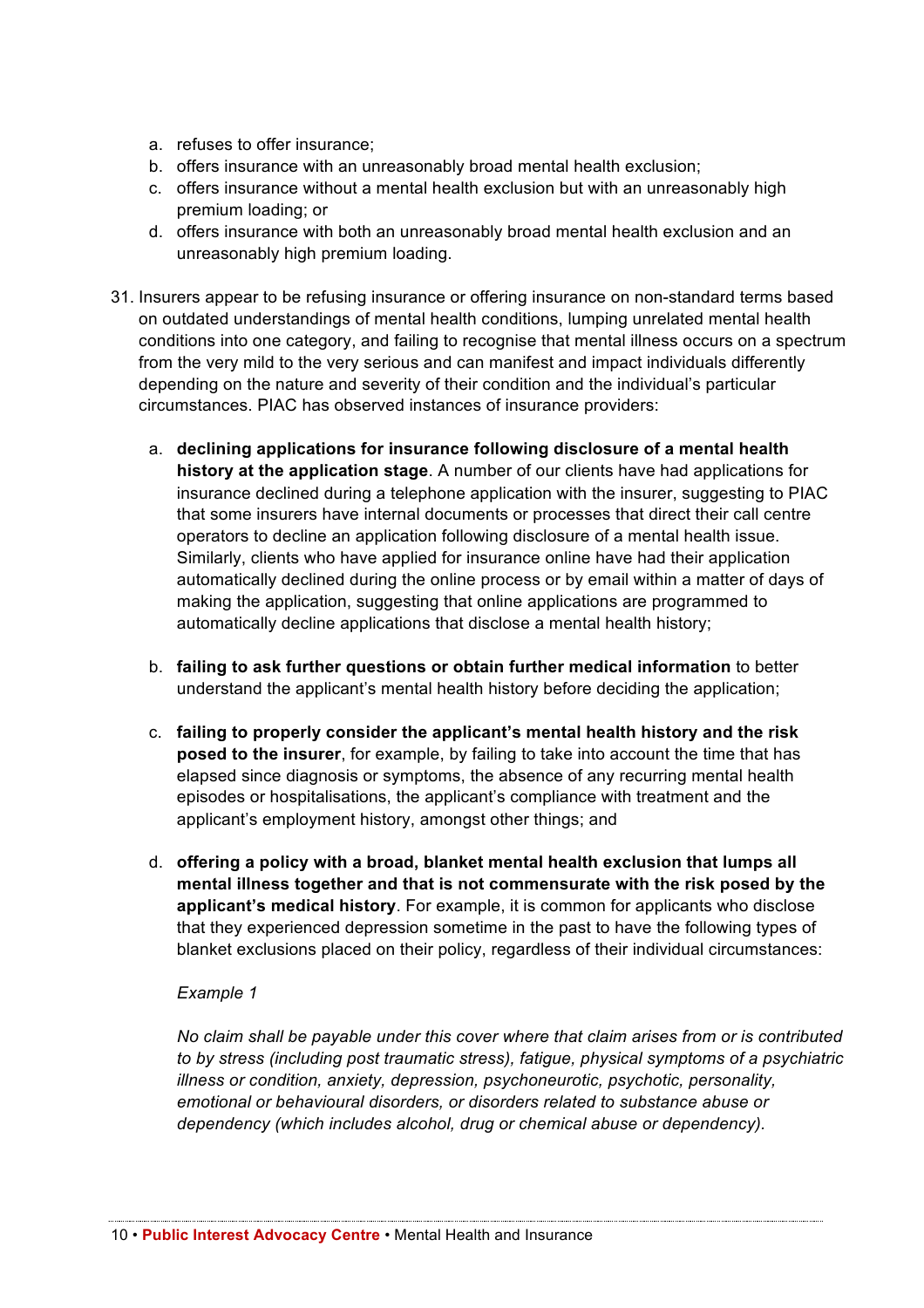#### *Example 2*

*No payment will be made under this insurance for any disability contributed to or caused by any mental health disorder including, but not limited to, any anxiety state or disorder, adjustment disorder, acute stress disorder, depressive or mood disorder, personality or substance use disorder, eating disorder, suicide or self-harming behaviour or any complications arising from any of them.*

#### **Case study 1**

The client was diagnosed with bipolar disorder ten years prior. The client's condition was well managed with medication. The client was never hospitalised and had never taken time off work because of their condition. They applied for increased income protection and TPD insurance through their superannuation provider. The application was denied. The client then applied for a standalone income protection policy with a different insurer and the application was again declined. The client then applied to increase their death and TPD insurance through another superannuation policy and again the application was declined.

None of the three insurers sought or obtained further information from the client before declining the application. None of the insurers considered the option of providing cover on non-standard terms taking into account the client's pre-existing bi-polar disorder.

PIAC assisted the client to file complaints against each insurer in the Australian Human Rights Commission on the basis that the refusals to provide cover constituted unlawful disability discrimination under state and federal discrimination law.

Two of the complaints settled on favourable terms to the client. One of the complaints did not settle.

#### **Case study 2**

The client experienced depression, anxiety and an eating disorder in their teenage years and experienced minor symptoms of anxiety around the time of their wedding (which was three years prior to their application for insurance). The client was provided with medication to assist them to sleep around this time.

When the client was in their mid-twenties, they applied for life and TPD insurance through their superannuation provider. The application was denied on the basis of the client's mental health history.

PIAC assisted the client to request the insurer to conduct a review of its decision to decline the client's application. The insurer then offered the client a life insurance policy with no exclusion and a TPD insurance policy with the following mental health exclusion:

*No Total and Permanent Disability benefit shall be payable for any mental or nervous disease or disorder including but not limited to, anxiety, depression, stress, chronic*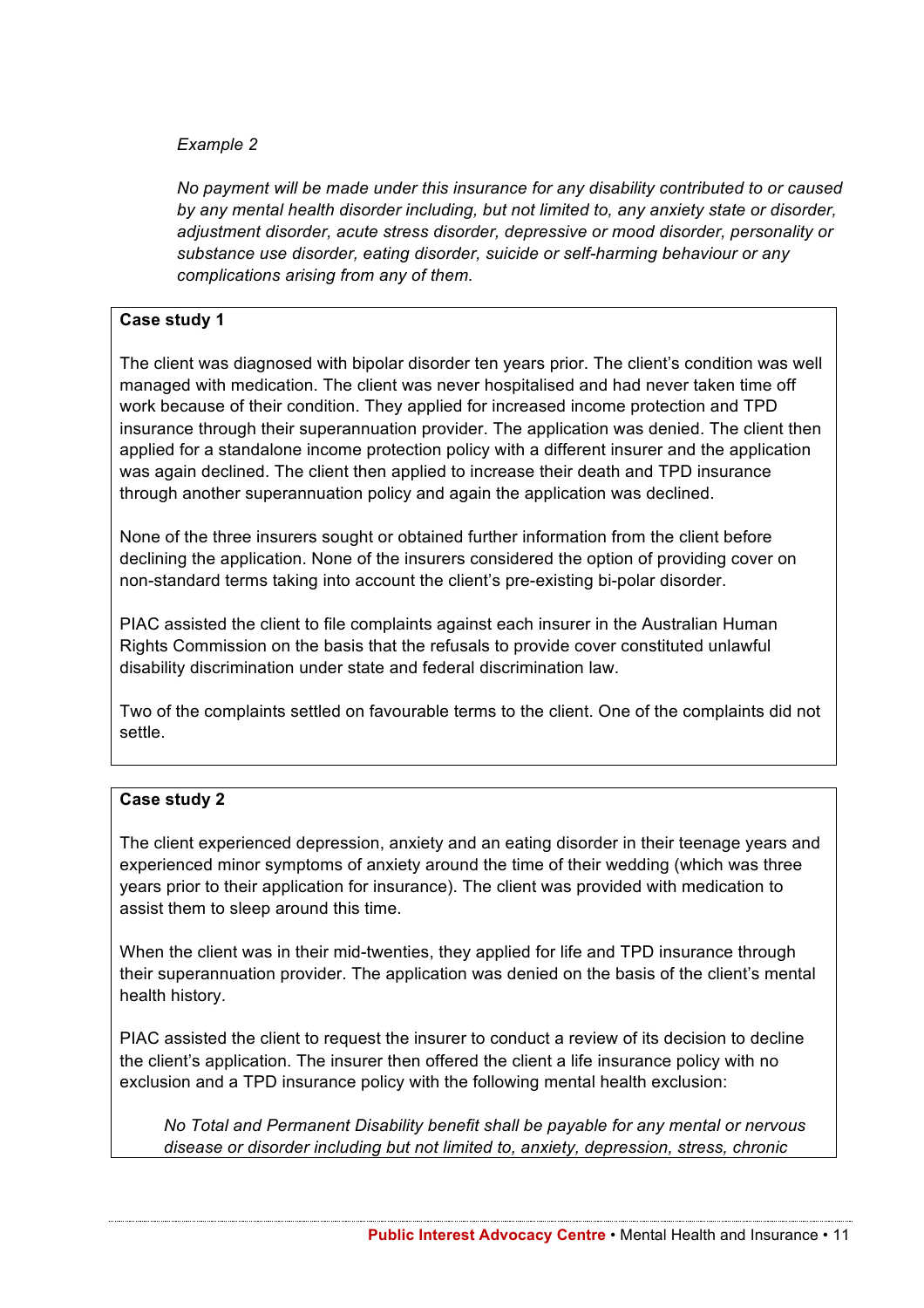*fatigue syndrome, post-traumatic stress disorder, exhaustion or fibromyalgia, physical complications of psychiatric disorders, drug, alcohol or substance abuse, cognitive impairment, behavioural disorders or complications thereof.* 

The insurer did not provide any actuarial or statistical data to show that the client's previous conditions would result in them being more likely to develop the extensive number of conditions listed in the proposed exclusion, or all other mental health conditions in the future.

PIAC assisted the client to engage in protracted negotiations in relation to the scope of the proposed mental health exclusion on their TPD policy. The insurer eventually agreed to narrow the exclusion to apply to any claims:

*directly arising from or directly related to any depressive disorder, anxiety disorder or eating disorder.*

#### **Insurers are underwriting applications that disclose a past or current symptom of a mental health condition on the assumption that the applicant had or has a mental health condition**

- 32. PIAC has advised and represented individuals who have disclosed *symptoms* of a mental health condition when applying for insurance but have never been diagnosed with a mental health condition and the insurer:
	- a. imputes a mental health condition that is not supported by the information provided in the application or by medical practitioners; and
	- b. refuses to offer insurance, offers insurance with a broad mental health exclusion, offers insurance with a premium loading, or offers insurance with both a broad mental health exclusion and a premium loading.
- 33. PIAC is concerned that some insurers are imputing a mental health condition on the basis of symptoms disclosed during the application process in the absence of a diagnosis from an appropriately qualified medical practitioner and are assessing applications for insurance in reliance on those imputed conditions.
- 34. PIAC has observed instances of insurance providers:
	- a. **failing to properly consider the applicant's mental health history and the risk posed to the insurer by treating disclosure of minor symptoms of depression and**  anxiety, for example, feeling 'low' after a relationship breakdown or feeling 'stressed' as a result of work, in the same category as people who have been diagnosed with moderate to severe depression or anxiety disorders for which they have received ongoing treatment such as counselling and/or medication and/or been hospitalised;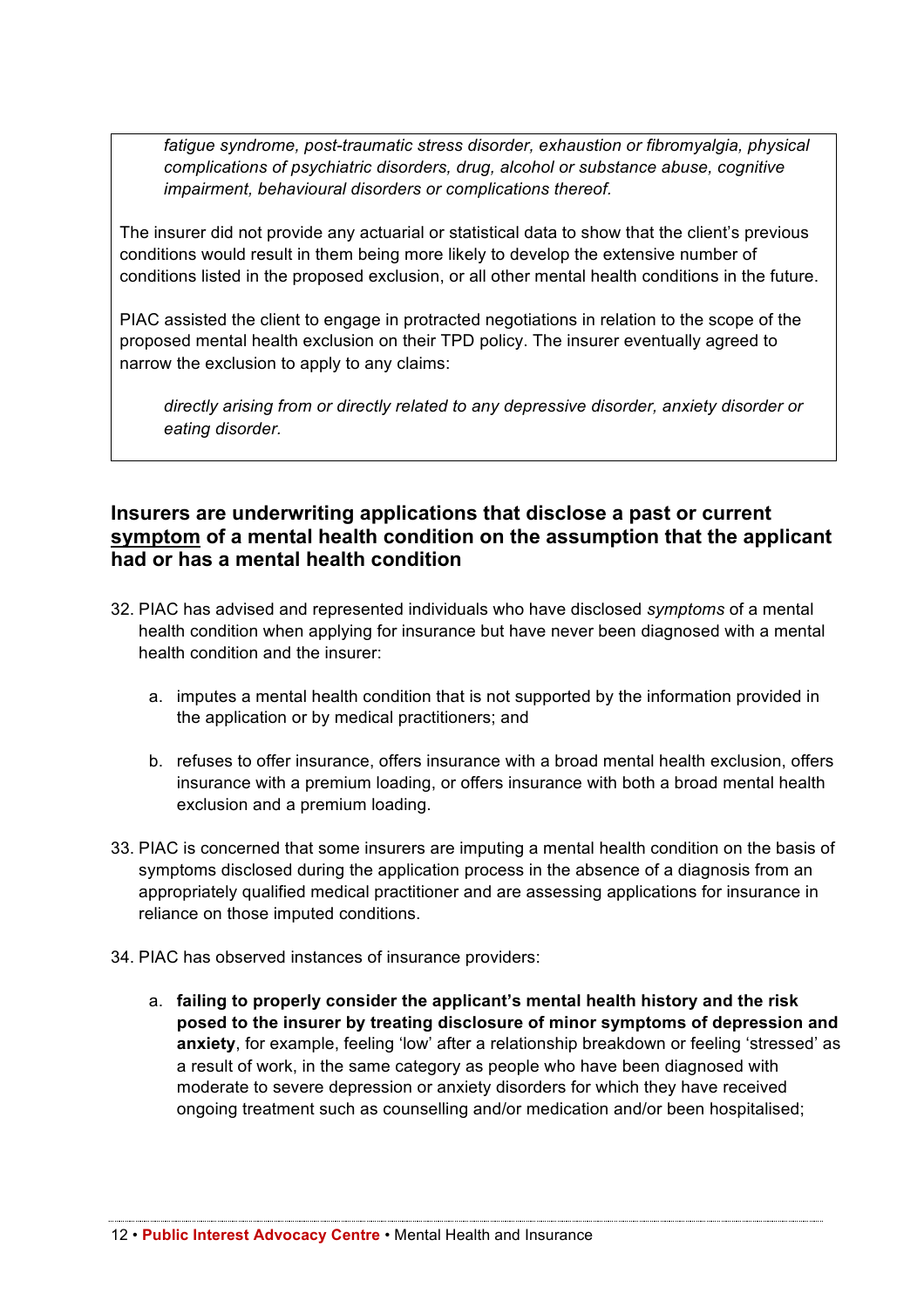- b. **forming conclusions about the applicant's experience of symptoms of mental illness in a manner that was inconsistent with the opinions of the medical professionals treating the insured**. PIAC has seen examples of insurers failing to accept and/or failing to take into account the evidence of a treating medical practitioner about the absence of a diagnosis or the low severity of a condition;
- c. **imputing a mental health condition where there was no diagnosis of a mental illness from medical professionals and the existence of a condition is otherwise not supported by the medical evidence**. For example, we have seen an insurer rely on clinical records that show a GP discussed taking anti-depressant medication with the insured as evidence that the insured had depression;
- d. **offering a policy with a broad mental health exclusion following disclosure of symptoms** of a mental health condition in the absence of any diagnosis of a mental health condition; and
- e. **taking an approach that penalises and discourages people from seeking preventative, early medical assistance** to proactively manage their mental health. This also undermines government funded campaigns and programs that encourage people to take active steps to stay mentally healthy and to seek assistance to do so.

#### **Case study 3**

The client attended a counsellor on an ad hoc basis for symptoms of anxiety. The client was not provided with a diagnosis of any anxiety related disorder. The client did not take any medication and was not required to take any time off work due to their symptoms.

The client applied for life and TPD insurance. The insurer offered life insurance with no exclusions and offered TPD insurance with an exclusion which excluded claims arising from:

*Any disability that is a result of any mental disorder including, but not limited to, anxiety, depression, stress, fatigue, post traumatic stress disorder, insomnia, exhaustion or fibromyalgia, physical complication of psychiatric disorders, drug or alcohol abuse, cognitive impairment, behavioural disorders or complications thereof.*

The client requested the insurer to change its decision to offer TPD insurance with this blanket mental health exclusion. The insurer declined this request.

PIAC assisted the client to send another letter to the insurer requesting it to change its decision on the basis that the insurer had failed to make inquiries into all relevant factors relating to the client's application for insurance. If the insurer continued to insist on offering a TPD policy with a mental health exclusion, we requested the insurer to indicate in writing:

• the actuarial or statistical data relied upon by the insurer to apply the mental health exclusion clause to the TPD cover offered to the client; and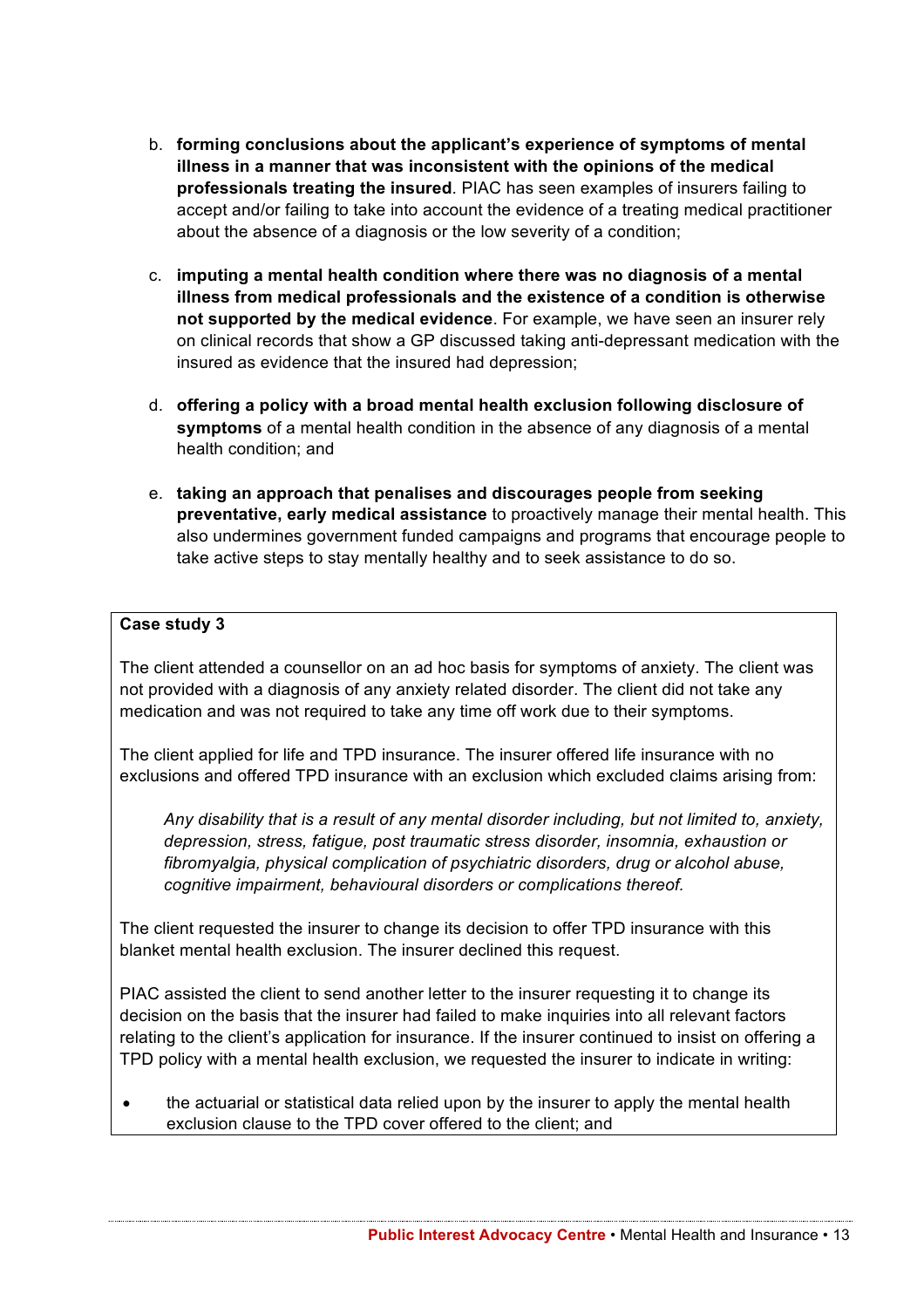• all other relevant factors considered by the insurer in making the decision to apply the mental health exclusion clause to the TPD cover offered.

After reviewing the client's medical records, the insurer reversed its decision and offered the client a TPD policy without a mental health exclusion.

### **Insurers are unreasonably cancelling policies for alleged non-disclosure of past mental health conditions and/or symptoms**

- 35. PIAC has advised and represented individuals who have had their life insurance policies cancelled by insurers for their purported failure to comply with their duty of disclosure at the time they applied for cover or to amend existing cover, in circumstances where the noncompliance is innocent, or where the insured did not know, and could not reasonably have known, that their prior medical interactions would have been relevant to an insurer's decision to offer a policy. When the insured later makes a claim on the policy (whether or not the claim is connected to mental health), the insurer cancels the policy for non-compliance with the insured's duty of disclosure under s 29 of the ICA.
- 36. This issue is compounded by the difficulties applicants face when completing application forms. Questionnaires regarding an applicant's medical history often ask broad, unclear and open-ended questions which are misunderstood by applicants. If applicants misinterpret a question because it is vague or unclear, this gives rise to the risk that an applicant could be accused of failing to comply with their duty of disclosure or of making a misrepresentation.
- 37. For example, an application form might include a question asking whether an applicant "has ever been stressed". This is an extremely broad question and is liable to different interpretations by different applicants. Another example is where an applicant might disclose that they have depression and a follow up question might then ask "how many episodes of depression have you had". This question is difficult for applicants to answer as it is not always possible to categorise a person's experience of depression into one or more "episodes". There is generally no explanation of what is meant by the term "episode".
- 38. PIAC is concerned that insurers appear to be unfairly and unnecessarily cancelling insurance policies to avoid paying legitimate, reasonable claims. PIAC is of the view that in some circumstances this practice constitutes a breach of an insurer's duty of good faith as required by section 13 of the ICA.
- 39. An allegation by an insurer that the insured has not complied with their duty of disclosure generally arises after the insured has made a claim for a benefit against the policy. Often the claim that the insured is making against the policy is not related to mental health.
- 40. After an insured has made a claim against their policy, the insurer obtains access to and reviews the insured's medical records. PIAC has seen instances of insurers obtaining an insured's complete medical history, including from doctors that treated the insured during childhood, before deciding a claim. PIAC has found that insurers often rely on matters

14 • **Public Interest Advocacy Centre** • Mental Health and Insurance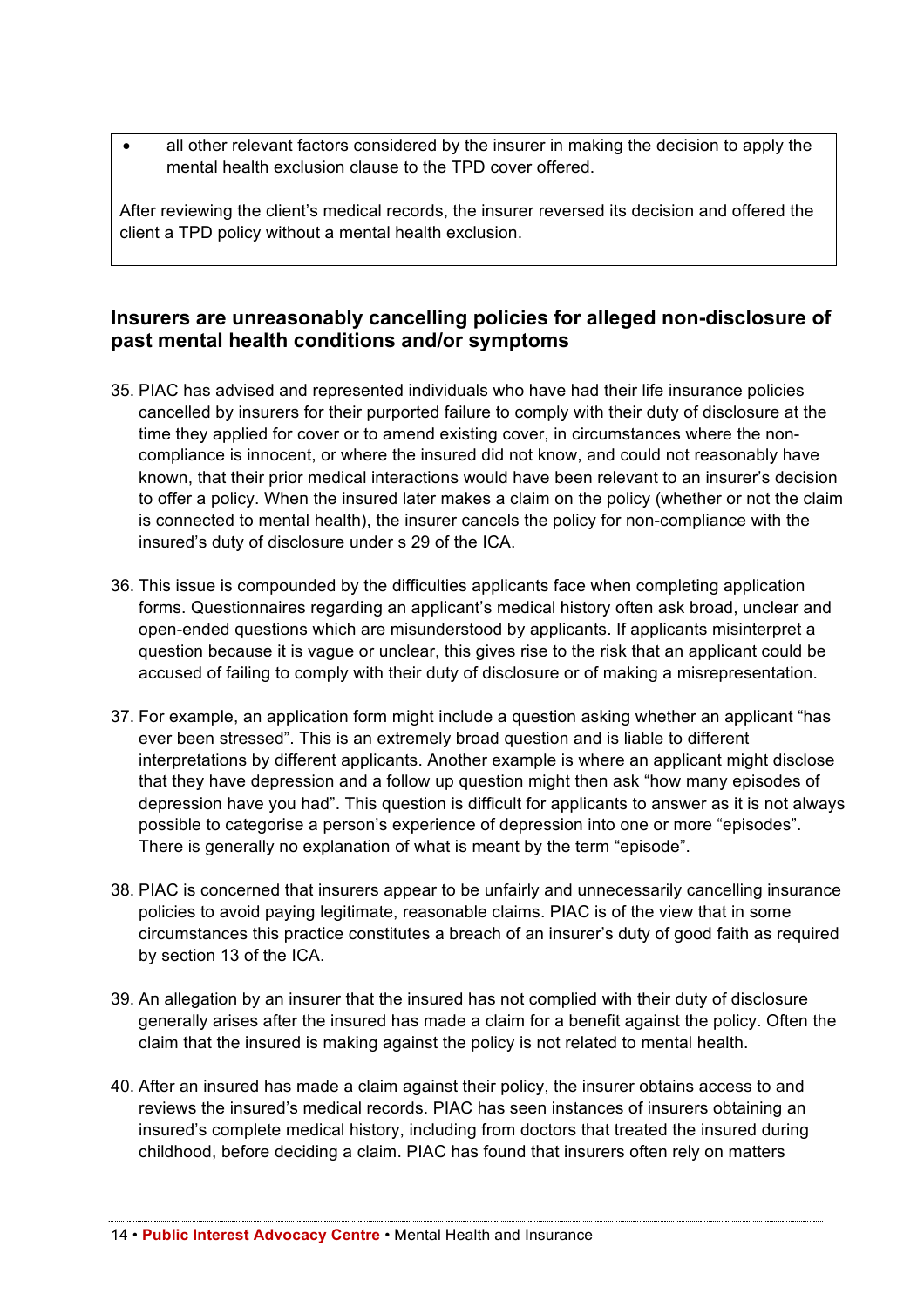'discovered' during the review of the insured's medical records to allege that the insured has breached their duty of disclosure.

- 41. Often the conclusions drawn by the insurer from the insured's medical records about their experiences of mental health are inconsistent with the insured's medical records and the opinions of their treating medical practitioners. For example, PIAC has represented clients where the insurer has alleged there has been a breach of the duty of disclosure because:
	- a. notes taken by a psychologist during a consultation with the insured show the psychologist suspected the insured might be depressed, despite the psychologist confirming to the insurer that he had never made a diagnosis of depression nor communicated his concerns that the insured was depressed to the insured; -
	- b. the treating medical practitioner retrospectively diagnosed a mental health condition i.e., the practitioner did not make this diagnosis at the time of treatment nor communicate it to the insured;
	- c. the insurer interpreted an accidental overdose of pain medication to be a suicide attempt despite medical evidence from the insured's treating medical practitioners, including contemporaneous medical evidence, confirming the overdose was accidental; and
	- d. the insured sought counselling from a psychologist following the breakdown of a relationship, in circumstances where there was no diagnosis of a mental health condition.
- 42. PIAC has represented individuals who have had a policy cancelled because the insurer has relied on medical records to impute a medical condition that either did not exist or that the insured did not know existed at the time of applying for insurance.
- 43. In PIAC's experience, it appears that consumers are being disadvantaged by the reforms to the remedies available to insurers under s 29 of the ICA (as set out in paragraphs 22 to 24 above), or at the very least, are not seeing any benefits flowing from the increased flexibility by the amendments to the ICA.
- 44. Take the following scenarios:

*The insured obtains income protection insurance. During the application process, the insured does not disclose that they attended a counsellor a number of years prior. The insured does not think the appointments with the counsellor are relevant to their insurance application because they were never diagnosed with a mental health condition. The insured subsequently becomes ill with an unrelated physical medical condition and makes a claim on their income protection policy. The insurer discovers that the insured did not disclose that they attended a counsellor and cancels the policy and stops paying the claim on the basis of the purported non-disclosure.*

*Scenario A – the policy of insurance commenced prior to 28 June 2014 before the changes to s 29 of the ICA came into effect. The insured is able to prove that, according to the* 

**Public Interest Advocacy Centre** • Mental Health and Insurance • 15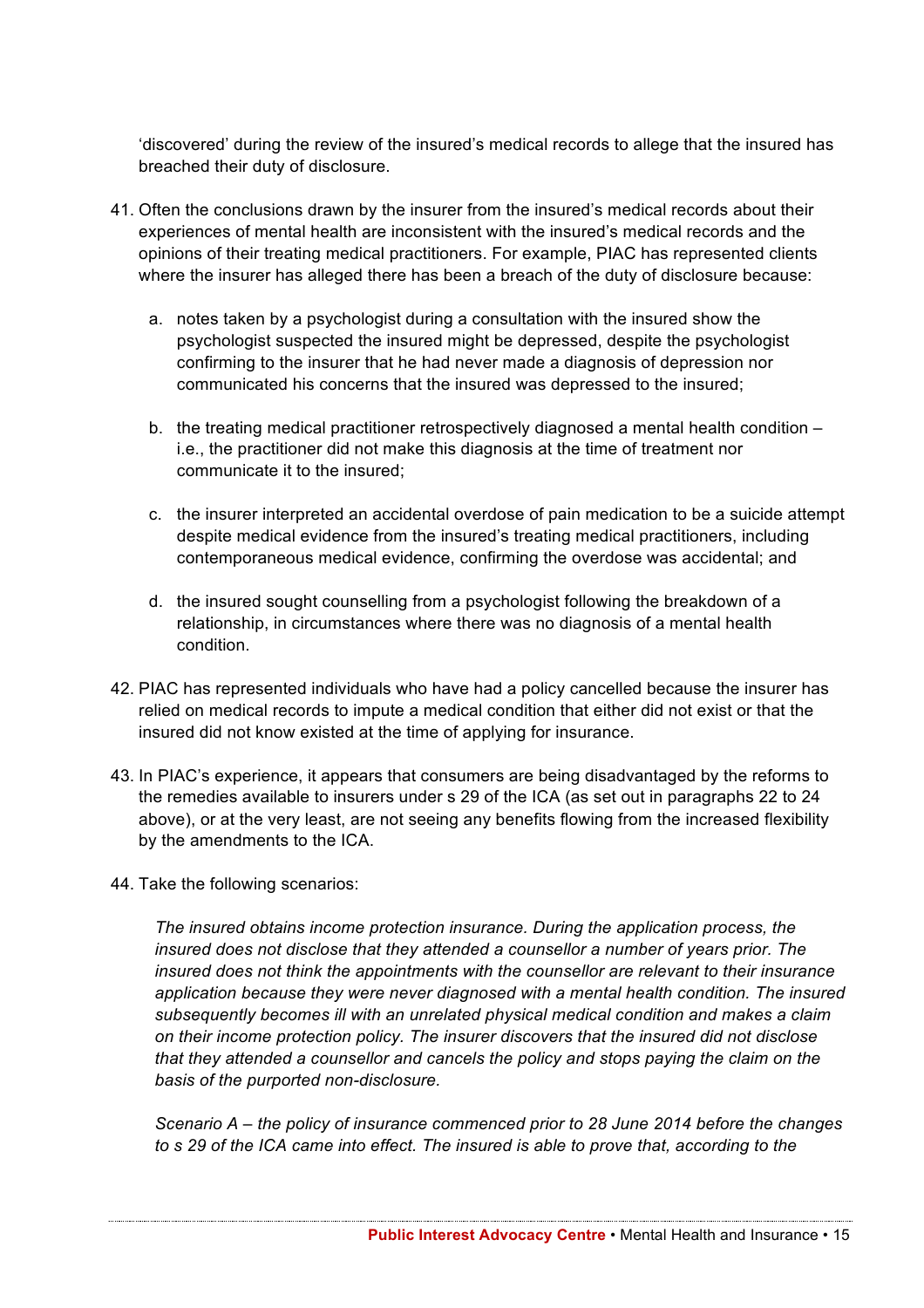*insurer's underwriting guidelines, the insurer would have offered them an income protection insurance with a mental health exclusion. Because the insurer would have offered a policy of insurance, the insurer is not entitled to cancel the insured's policy and must continue to pay the insured's claim arising from their unrelated physical medical condition.* 

*Scenario B – the policy for insurance commenced after 28 June 2014 when the changes to s 29 of the ICA came into effect. The insured is unable to prove that the insurer would have offered them the same policy had he made the alleged non-disclosure during the application process. The insurer is entitled to cancel the policy and the insured's claim is not paid.* 

- 45. As the above scenarios demonstrate, decisions to cancel contracts of insurance can operate harshly on people who reasonably believe that they are protected by insurance (and had they known they were not insured may have been able to take other steps to protect themselves financially – including approaching other insurers). Cancellation often occurs at a point in time where the insured is particularly vulnerable and has made a claim on the policy (sometimes for a condition that is not related to mental health), thereby depriving them of the benefit of the insurance.
- 46. However, there are other less drastic measures that an insurer may take under the ICA. Insurers are able to vary a contract of insurance *at any time*, whether the non-disclosure is fraudulent or non-fraudulent, to adjust the sum insured using a statutory formula for proportionality,  $14$  or to vary the terms of the contract to place the insurer in the position they would have been in if the duty of disclosure had been complied with.<sup>15</sup> The discretion as to whether to vary or to cancel a contract of insurance rests solely with insurers.
- 47. The unfairness of cancellation is particularly evident where the insurer purports to cancel a policy of insurance for non-disclosure of matters that were known to the insurer, or could reasonably have been known to an insurer, from medical information provided about the insured in respect of prior applications for insurance with the same insurer that was accepted by the insurer.

#### **Case study 4**

The insured obtained income protection insurance. During the application process, the insured did not disclose that they had seen a psychologist three years prior, initially to discuss the breakdown of a relationship and then, seeing that the counselling had been effective, undertaking further counselling to discuss issues the insured had experienced historically with their family.

The insured was subsequently diagnosed with cancer and stopped working. They made a claim on their income protection policy. The insurer initially paid the claim but, after obtaining the insured's medical records and discovering the appointments with the counsellor, the insurer argued that the insured had not complied with their duty of disclosure when answering

 $14$  ICA s 29(4).

 $15$  ICA s 29(6).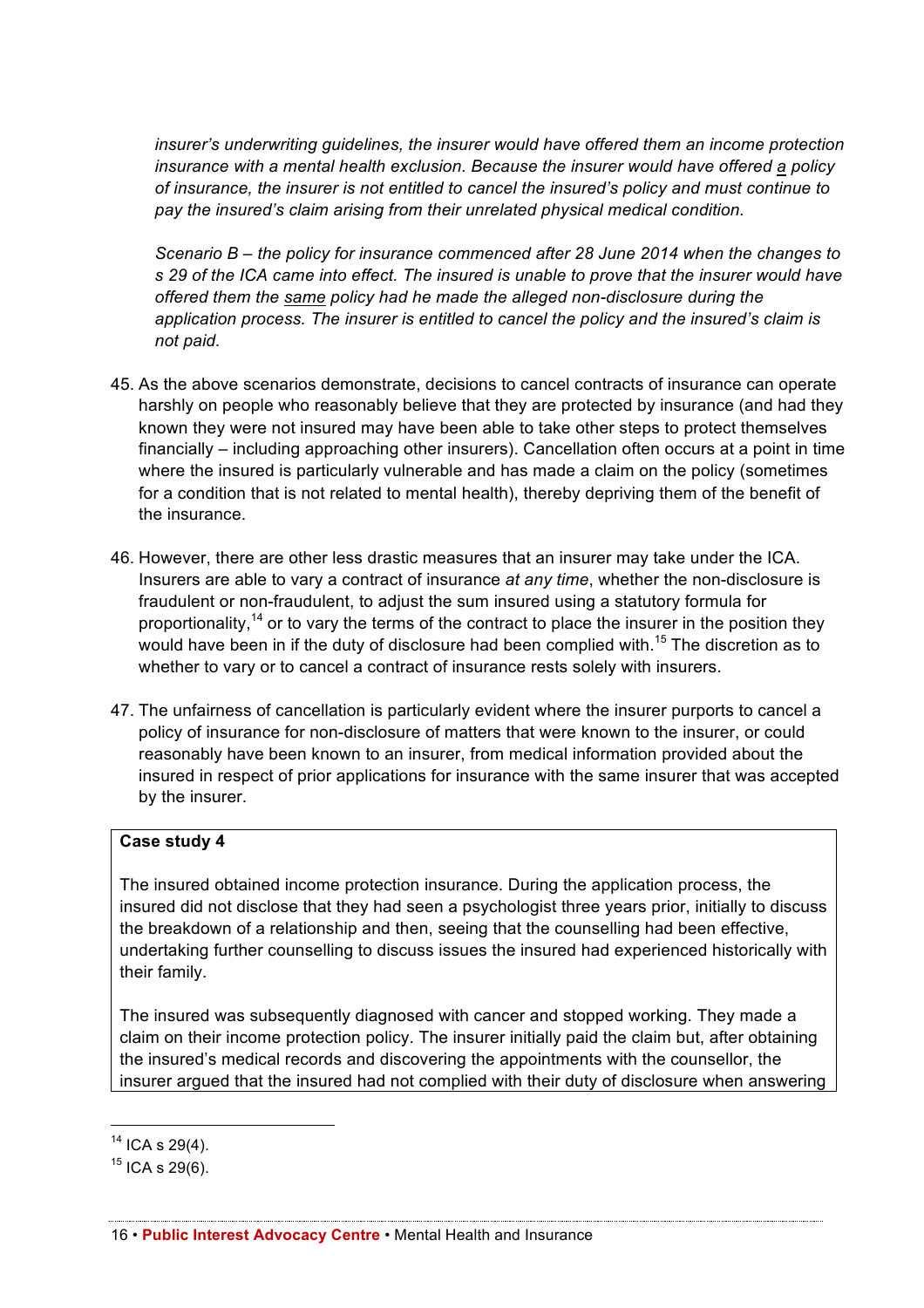a question during the application process as to whether the insured had ever received medical treatment for a mental health condition. The insured argued that they had never been diagnosed with a mental health condition or had symptoms of a mental health condition and answered the questions asked of them during the application process truthfully. The insurer relied on clinical notes that described observations by the treating doctor that the insured had been feeling low and that they had discussed anti-depressant medication. The insurer cancelled the policy and stopped paying the claim on the basis of the non-disclosure.

PIAC assisted the insured to challenge the insurer's decision by arguing that the insured had not been diagnosed with a mental illness (which the insured's psychologist confirmed in a written report provided to the insurer) and that if the insured had made the disclosure at the time of the application, the insurer would have offered the insured a policy anyway. As a result of PIAC's assistance, the insured settled their dispute with the insurer.

## **Many insurance policies have blanket mental health exclusions**

48. PIAC has advised and represented individuals who have had their insurance claims denied on the basis of a blanket mental health exclusion contained in a policy. These are standard exclusions contained in product disclosure statements (**PDS**) which apply to all policy holders regardless of their medical history. Insurers rely on these exclusions to refuse to pay a claim in circumstances where the insured had no history of a past or current mental health condition when applying for insurance but developed a mental health condition after purchasing the policy. Examples include the following:

Example 1

*We will not pay under any circumstances if:* 

*[…] Your claim arises from or is in any way related to mental illness including: dementia, depression, anxiety, stress or other mental or nervous condition; or conditions that have resulted in behavioural issues; or a therapeutic or illicit drug or alcohol addiction.*

Example 2

*We will not pay a claim arising directly or indirectly from:* 

- *a mental illness condition;*
- 49. Blanket mental health exclusions are common in the Australian travel insurance market. While some insurers have recently taken steps to remove these exclusions from their policies<sup>16</sup>, there are still a significant number of polices in Australia which include these

**Public Interest Advocacy Centre** • Mental Health and Insurance • 17

 <sup>16</sup> See: http://www.smh.com.au/business/consumer-affairs/travel-insurance-providers-remove-mentalhealth-illness-exclusions-20170704-gx4514.html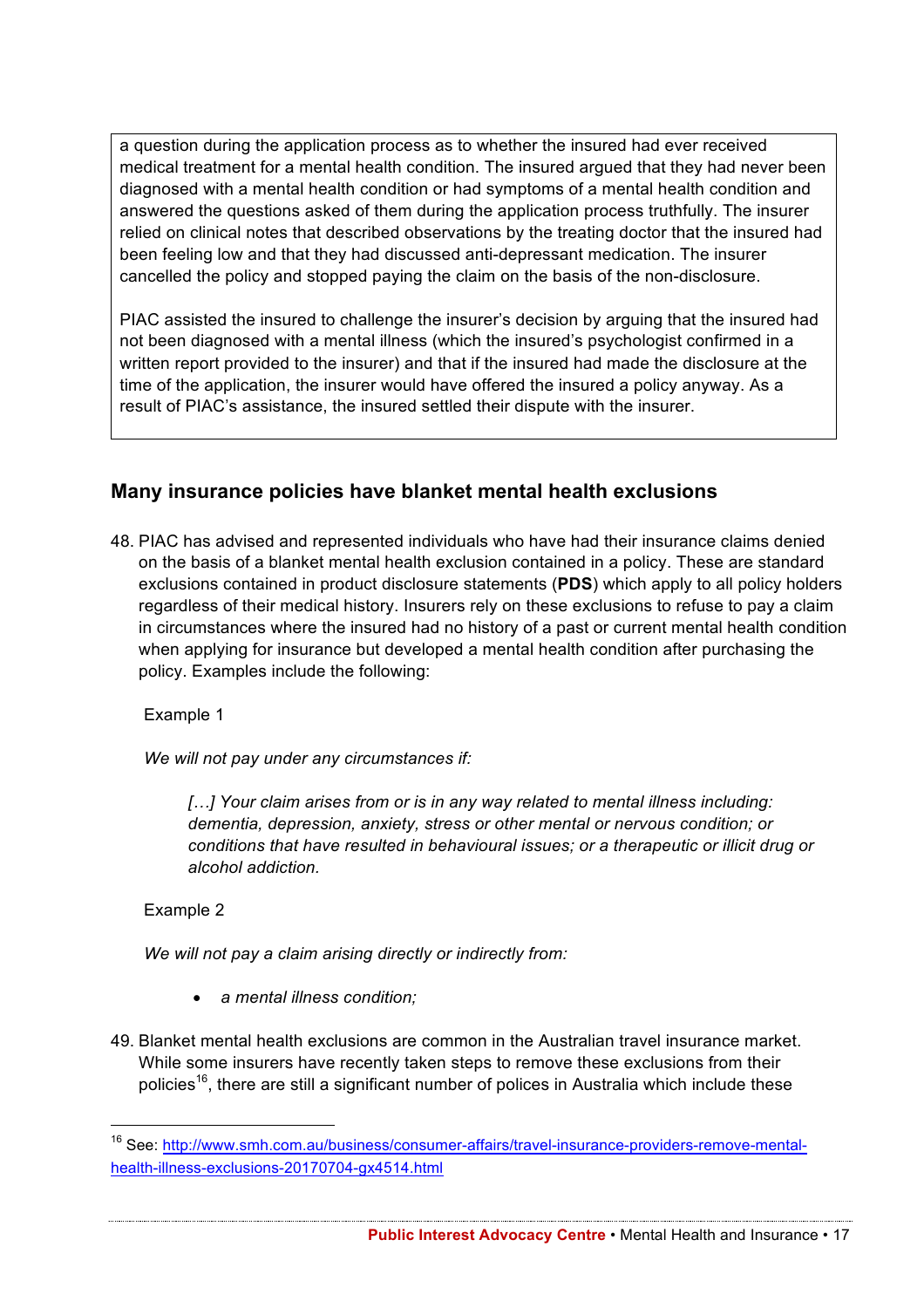exclusions. We set out in Annexure A a list of the mental health exclusions included in the travel insurance policies of many of Australia's leading travel insurance providers.

- 50. Blanket mental health exclusions also appear in some income protection insurance policies. These policies often involve limited individual underwriting and are purchased directly by a customer via an insurer's website, telephone sales or other branches of an insurers' partners or affiliates. We set out in Annexure B a list of some of the income protection policies in the Australian market which contain blanket mental health exclusions.
- 51. As stated above, pursuant to the DDA, insurers must ensure that the decision to include a blanket mental health exclusion in a policy is based on actuarial or statistical data that is reasonable for the insurance provider to rely on and the decision is reasonable having regard to that data and other relevant factors. Otherwise the inclusion of the blanket mental health exclusion in the policy may constitute unlawful disability discrimination.
- 52. However, PIAC is concerned that some insurers continue to include blanket mental health exclusions in their policies in circumstances where:
	- a. they may not have the statistical or actuarial data to support their decision to include the exclusion in their policy; or
	- b. the statistical or actuarial data upon which they rely is out-of-date, general in nature and not directly applicable to the person or insurance product involved, based on an insufficient sample size or not directed towards insurance risk or incidence data.
- 53. In some cases, it is not known what, if any, actuarial or statistical data insurance companies rely upon when designing policies with blanket mental health exclusions. In PIAC's experience, insurers often protect this information by claiming it is commercial-in-confidence.
- 54. Moreover, because in the general insurance industry travel insurance providers have not historically covered mental illness, we understand there is no relevant pool of claims experience from which to draw. This compounds the lack of clarity regarding the basis on which travel insurance providers assess the likelihood of future claims being made.
- 55. It also unclear whether products which are designed to include blanket mental health exclusions can ever satisfy the exemption in s 46 of the DDA given that s 46 mandates an insurer to consider "other relevant factors" which includes relevant information about the particular applicant seeking insurance such as the type of disability they have or the functional impact of the disability. Blanket mental health exclusions preclude the consideration of these factors.

## **Failure to disclose blanket mental health exclusions**

56. In our experience, people are generally not aware that a blanket mental health exclusion applies to their policy before they purchase a product and only become aware of the exclusion at claim time, at which point they are often shocked to discover that their claim is not covered by their policy.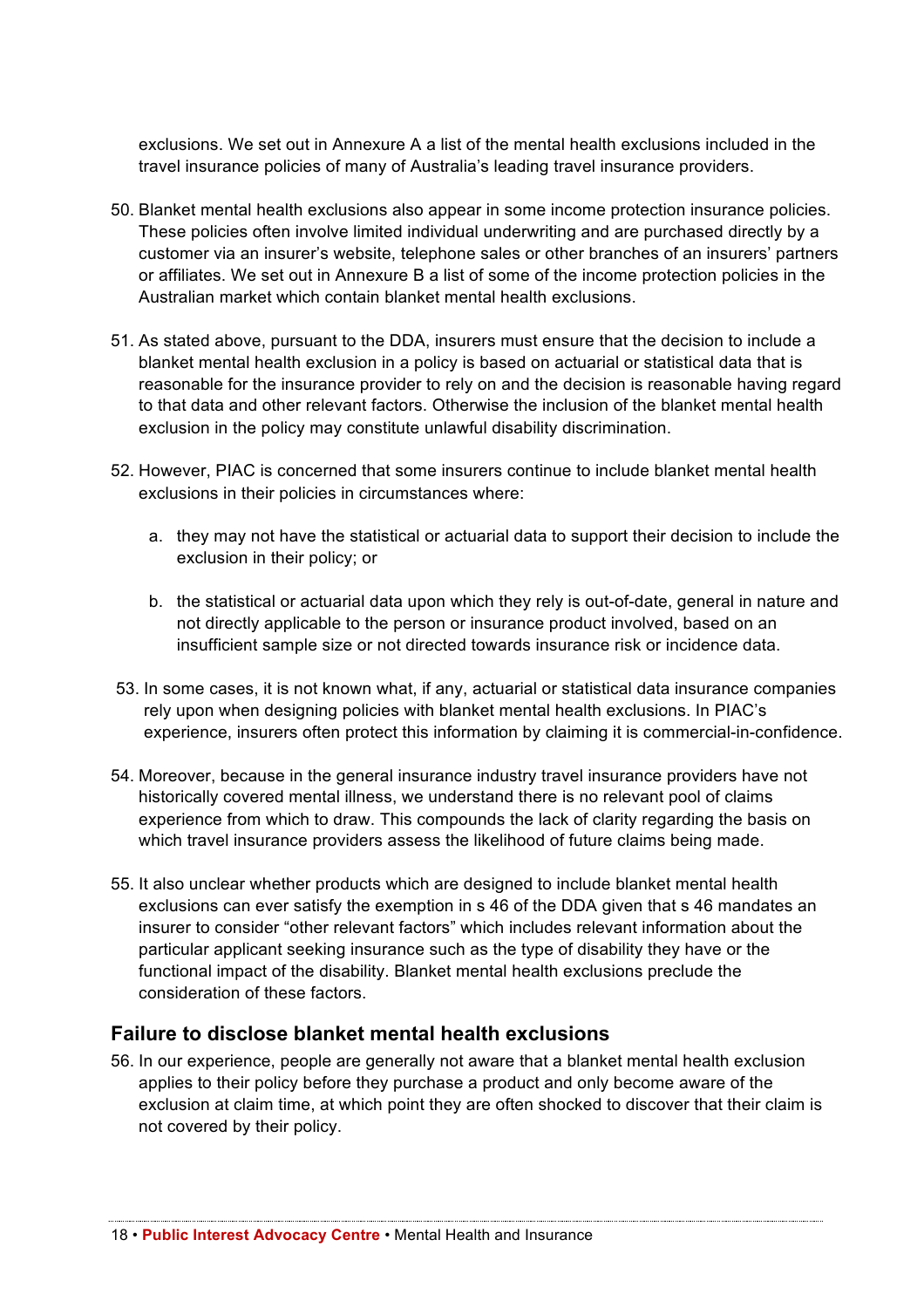- 57. Policy exclusions, including blanket mental health exclusions, are often buried in dense and lengthy PDSs. These documents can range between 40 to 100 pages long and are difficult documents to read even for experienced legal practitioners. Applicants are usually provided with a link to the PDS at the application stage and/or are provided with a copy of the PDS after they purchase the policy. It is not always clear to a consumer why it is important to read a PDS. Even if a consumer is well-informed and tries to read a copy of a PDS before they commence the application process, it is often difficult to find a copy of the PDS on an insurer's website. For example, the links tend to be placed at the bottom of webpages in very small text without a clear explanation as to the relevance of the PDS.
- 58. We submit that merely providing a person with a link to a PDS during the application process or after an insured has purchased a policy does not constitute adequate disclosure, particularly for crucial terms such as policy exclusions. We are also concerned that these practices may constitute a breach of an insurers' duty to act with the utmost good faith as required by s 13 of the ICA.

#### **Case study 5**

The insured booked a trip to Vietnam and purchased travel insurance. Approximately 10 months before the trip, the insured became unwell and was subsequently diagnosed with clinical depression. Following admission to hospital, the insured cancelled their trip to Vietnam.

The insured made a claim on their travel insurance policy for the cost of the cancelled trip. The insured gave authority for the insurer to obtain copies of the insured's medical records from their GP and their treating psychiatrist. Having reviewed the records, the insurer acknowledged that the insured's condition was not a pre-existing medical condition at the time she entered into the policy. However, the insurer nevertheless declined the claim on the basis of a blanket mental health exclusion in the travel insurance policy. The insured requested an internal review of the decision to decline to pay their claim and the insured reaffirmed the decision.

PIAC assisted the insured to request the insurer to change its decision on the basis that:

- the general mental health exclusion clause on the insured's travel insurance policy constituted unlawful disability discrimination;
- the insurer's application of the exclusion to decline the insured's claim is a breach of the terms of the policy; and
- given that the insured apparently always intended to rely on the blanket mental health exclusion in the policy to decline the insured's claim, the insurer's decision to nonetheless obtain information and documents from the insured's treating mental health professionals about their mental health condition, was a breach of the insured's privacy and a potential breach of the *Privacy Act 1988* (Cth).

The insurer subsequently agreed to pay the insured's claim. However, among other things, the insurer did not provide an adequate explanation for its discriminatory conduct or for the potential breaches of the insured's privacy.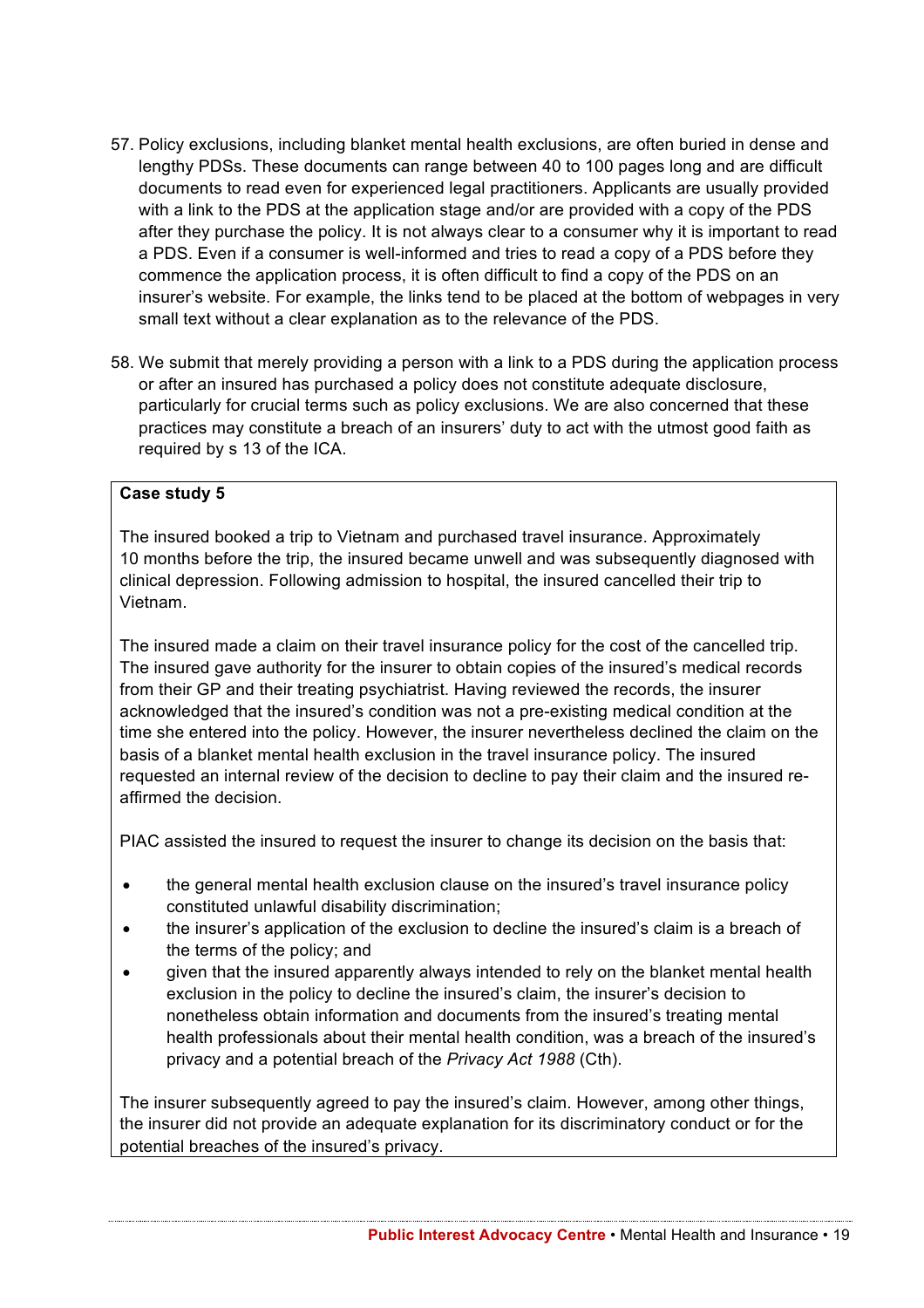PIAC assisted the client to file a complaint with the NSW Anti-Discrimination Board.

The matter settled on favourable terms to the insured.

#### **Case study 6**

The insured booked a trip to Thailand and purchased travel insurance. During the trip in Thailand, she experienced a sudden panic attack with symptoms of paranoia and confusion. She was admitted to hospital where she stayed for four days to support her recovery. The insured's husband flew to Thailand to accompany her on the journey home. The insured was subsequently diagnosed with bi-polar disorder and received medical treatment in Australia.

Upon return to Australia, the insured made an insurance claim for her medical expenses and unexpected travel costs. The insurer refused to pay her claim on the basis of a blanket mental health exclusion in her policy. The insurer also implied that the condition the insured experienced in Thailand was a pre-existing illness, on the basis that she had experienced post-natal depression following the birth of her first child, over 16 years earlier.

PIAC assisted the insured to seek an internal review of the insurer's decision to refuse to pay her claim on the basis that:

- the blanket mental health exclusion was likely to constitute unlawful disability discrimination under state and federal disability discrimination legislation; and
- the insured's single episode of post-natal depression 16 years prior did not fall within the definition of a "pre-existing medical condition" in the insured's product disclosure statement.

The insurer eventually paid the insured's claim.

## **The methods of redress for individuals against insurers are ineffective**

- 59. It is extremely difficult for an individual who finds themselves in any of the above situations, to seek review and redress of the insurer's decision without legal assistance. This is because:
	- a. the internal review process, which is itself flawed, generally results in the insurer affirming its original decision. Following the internal review process, the individual has no choice but to pursue a formal complaint or claim to an external body;
	- b. the individual is often denied access to some or all of the material relied on by the insurer, thereby making it extremely difficult for the individual to address the insurer's concerns; and
	- c. some of the material relied on by insurers to demonstrate that applicant for insurance poses too high a risk, for example, medical journal articles, require expert analysis by lawyers, actuaries and medical experts in the field of psychiatry. Notably, in our

20 • **Public Interest Advocacy Centre** • Mental Health and Insurance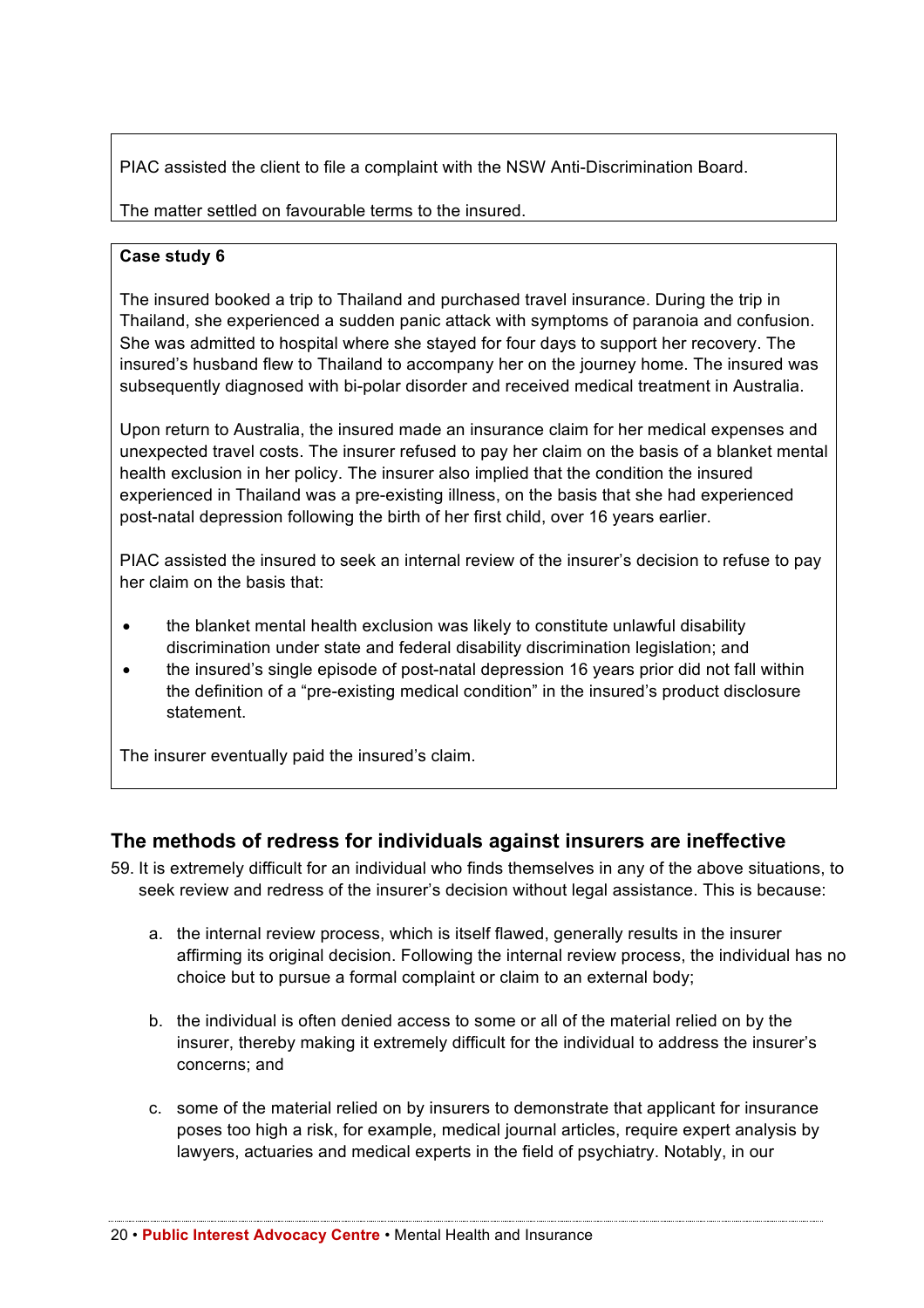experience, the data relied on by insurers is sometimes outdated and/or irrelevant and/or has been misinterpreted by the insurer.

#### *Difficulties in obtaining written reasons*

- 60. Where an insurance provider has declined to offer insurance or has offered insurance on nonstandard terms, for example, with a mental health exclusion or a premium loading, the applicant (on written request) is able to obtain written reasons for the decision pursuant to section 75 of the ICA.
- 61. However, in PIAC's experience:
	- a. insurers are extremely reluctant to articulate precisely why an application was rejected. Even after a formal request for reasons has been made, insurers' responses are often generic and unhelpful. For example, insurers often simply state that an application was rejected "due to your medical history" or "because of the answers you gave in your application form";
	- b. where an applicant for insurance has applied for insurance through an insurance broker, the insurer will only communicate with the insurance broker, thereby reducing the applicant's ability to advocate for themselves and relying on the efficacy and expertise of the insurance broker who often has only a basic understanding of mental illness; and
	- c. insurers will only provide written reasons to the applicant/insured/s medical practitioner, even if the circumstances of the case do not suggest that there is any health or safety risk if the written reasons are provided to the applicant/insured directly.

#### **Failure to provide statistical and actuarial data**

- 62. It is also extremely difficult for consumers to gain access to the data relied upon by insurers in decisions that affect them. Insurers rarely provide such data outside formal complaints or court processes.
- 63. This means that for many individuals the only way to test whether an insurer has satisfied the insurance exemption in the DDA is for an individual to pursue a legal complaint at a court or tribunal, using compulsory document production processes to access the actuarial and statistical data and other reasons for insurers decisions. This places an unrealistic and unfair burden on vulnerable individuals who suspect an insurer has unlawfully discriminated against them.
- 64. Pursuing a legal complaint is arduous, time consuming and expensive. For many of PIAC's clients, the risk of an adverse costs order dissuades them from pursuing a discrimination complaint in the federal courts even when they have a strong claim. It is not unusual for respondent insurers to retain large law firms and senior and junior counsel to represent them and costs, even on a party/party basis, can be significant. Due to the risk of an adverse costs order, many strong claims settle on terms that may be favourable to the claimant but are far less than they ought to be under the law. Most often respondent insurers insist that any such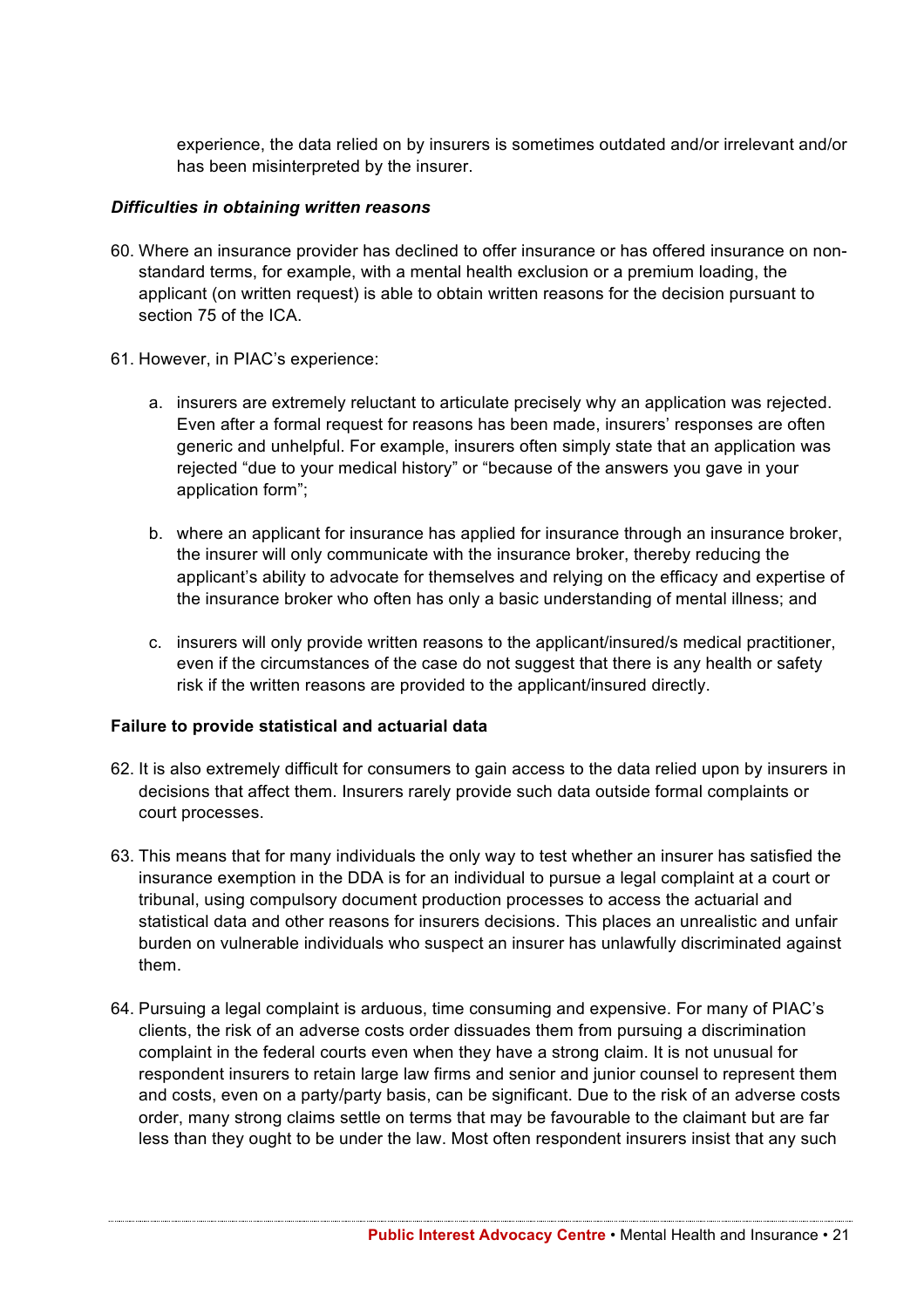settlement be confidential. The result is that the impetus for making any long-lasting change to current practice is lost and no legal precedent is made.

#### **Ineffectiveness of internal dispute resolution mechanisms**

65. Where an applicant for insurance or an insured is unhappy with an insurer's decision, they may seek an internal review of that decision. In PIAC's experience, internal dispute resolution (**IDR**) mechanisms in an insurance context are rarely effective in resolving disputes. IDR requests are sometimes ignored or 'overlooked', time frames are long, there is generally little to no contact with the consumer during this period (for example, the insurer rarely seeks further information from the consumer during this period, although it may obtain the consumer's consent to obtain further information from a third party, such as a medical practitioner), thereby limiting the consumer's ability to advocate for themselves during the IDR process. On the whole, an insurer will usually affirm its original decision following IDR. The likelihood of a different decision following IDR is only slightly increased by the involvement of a solicitor representing the consumer.

#### 66. In PIAC's experience:

- a. it can take up to six months, and sometimes longer, for an insurer to consider an application for internal review on a decision;
- b. the applicant/insured is generally not consulted with as part of the internal review process;
- c. the applicant/insured often does not know why the original decision was made or have enough information about the original decision, thereby reducing their ability to effectively engage in the process;
- d. insurers will often ask for medical health records spanning most or all of the applicant's life as part of the internal review process. This can be time consuming and costly for an applicant for insurance. In addition, they often ask for these records some time into the review process (for example 1-3 months) which has the effect of significantly delaying the review process and the period of time for which the individual remains uninsured. The result of the internal review is almost always to reaffirm the original decision; and
- e. the prospect of obtaining an improved outcome following internal review is low, however it increases where an applicant has engaged legal representatives.

#### **Lack of clarity regarding complaints process following IDR**

67. Individuals who have had their contract cancelled, application for insurance denied or accepted on non-standard terms, or a claim denied because of their disability may have claims under both the ICA and the DDA (or equivalent state anti-discrimination legislation). This means that they may have grounds to lodge a complaint to more than one dispute resolution body, such as FOS or the AHRC.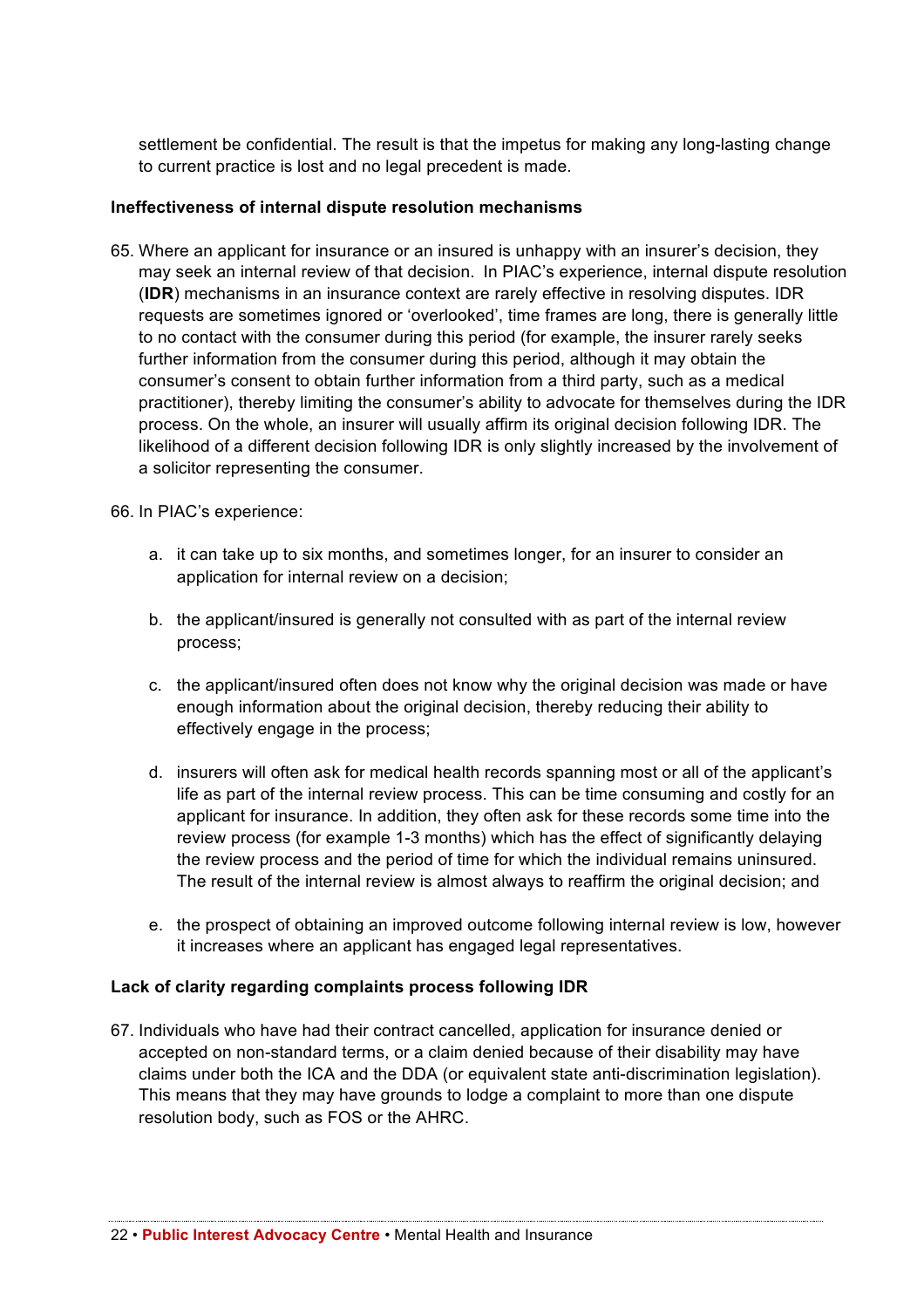- 68. Following IDR the insurer will usually only advise the consumer of their right to lodge a complaint with one complaints body but not all of the complaints bodies that are an option for them.
- 69. Further, an individual generally cannot lodge complaints in both FOS and AHRC, which means that they must elect the forum in which to make their complaint. Both bodies have the power to decline to consider a dispute that it considers has been or would be more effectively dealt with in another forum. The forum in which the complaint is lodged may impact the remedies that are available to the complainant by:
	- a. preventing them from commencing a complaint in another jurisdiction if the complaint in the jurisdiction initially elected is unsuccessful; and
	- b. operation of the various time limits for example, if the period taken to resolve the complaint in the initial jurisdiction is such that the individual finds that they are then outside of the time limits within which to bring a complaint in the other jurisdiction.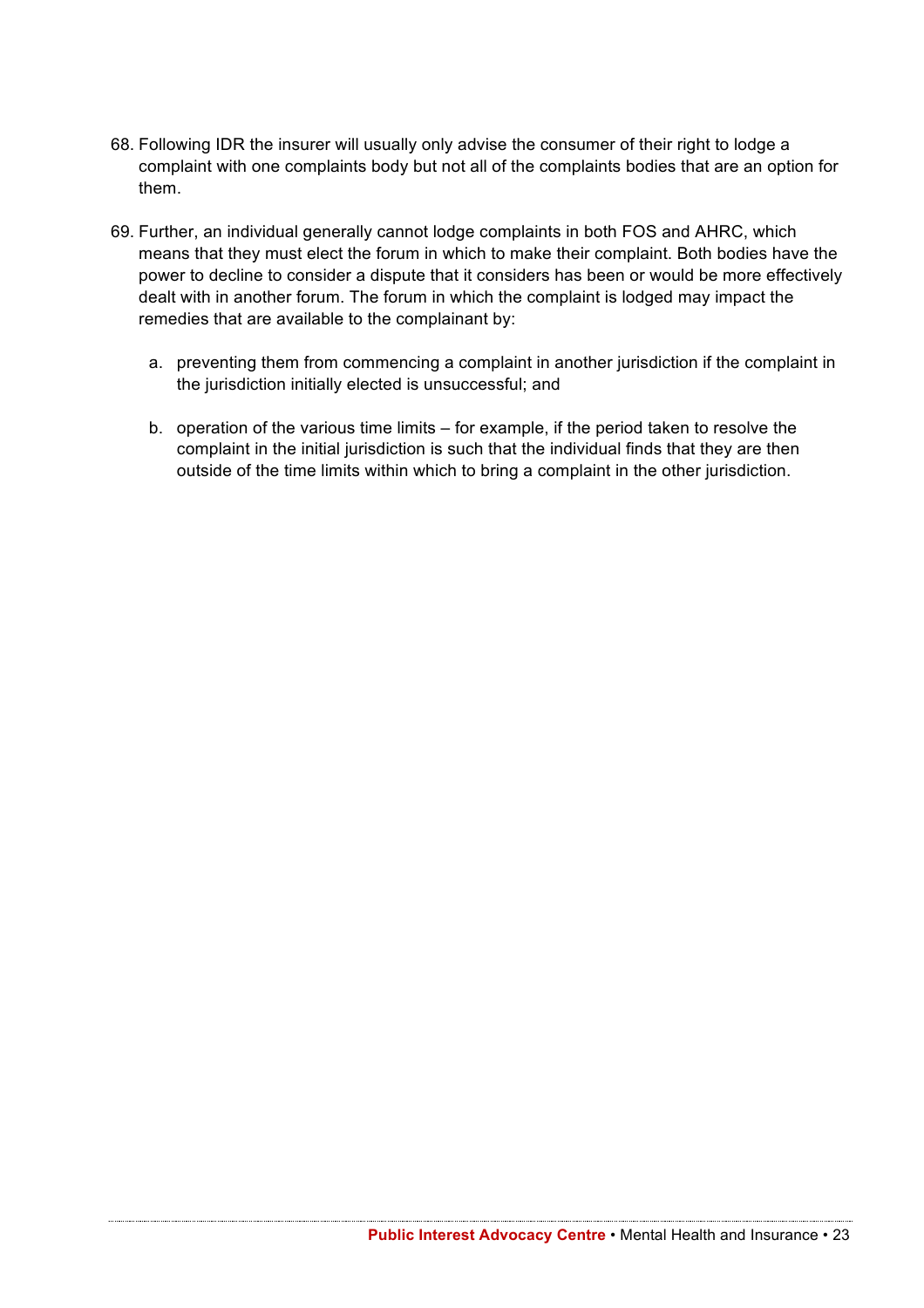## **Proposed inquiry by the Commission**

- 70. The unfair and discriminatory practices set out above have a profound impact on the lives of people with a mental health condition. Individuals can find themselves in the precarious situation of not being able to secure any insurance protection for themselves or their families or a situation where the protection they are able to secure is of limited value.
- 71. When an insured person makes a claim on their policy, this is often one of the most stressful and uncertain times of their lives. For life insurance policies in particular (which as noted above, includes life, income protection and total and permanent disability insurance), it can lead to disastrous consequences when the financial safety net of the insurance policy the insured thought they had does not exist. This can leave people unable to provide for their own or their families' basic necessities and cause them to incur substantial debt.
- 72. These practices also have the perverse consequence of discouraging people from seeking professional treatment and support for their mental health condition for fear that it could negatively impact their insurance applications in the future. This undermines government funded campaigns and programs that encourage people to seek medical assistance for their mental health.
- 73. PIAC has advocated for change on these issues for over five years. Other mental health advocates, like Mental Health Australia and *beyondblue,* have been engaged on this issue for over a decade. So far, the insurance industry has shown itself to be unwilling to commit to meaningful change.
- 74. As far as PIAC is aware, we are one of the only legal organisations in Australia dedicated to exploring this issue on an ongoing basis. As a community legal centre, our resources are limited and our ability to address the systemic issues is limited to assisting clients on a case by case basis. We believe that our casework is representative of a much larger problem.
- 75. PIAC therefore calls upon the Commission to fully inquire into these unfair and discriminatory practices, to report on the extent of the problems and to make recommendations for reform.
- 76. Given the significance of mental health as a national issue and the crucial role insurance plays as a means of providing financial security, PIAC submits that the issues set out in this submission should be the subject of a dedicated topic of inquiry or case study by the Commission and should be a topic for public hearing.
- 77. We set out below our thoughts as to how the Commission might structure its inquiry into these issues so as to assist the Commission's consideration of this matter.

## **Evidence from consumers**

78. PIAC suggests that the Commission should call for submissions from individuals who have experienced the issues set out above and it should actively encourage people who have experienced any of these issues to provide their story to the Commission.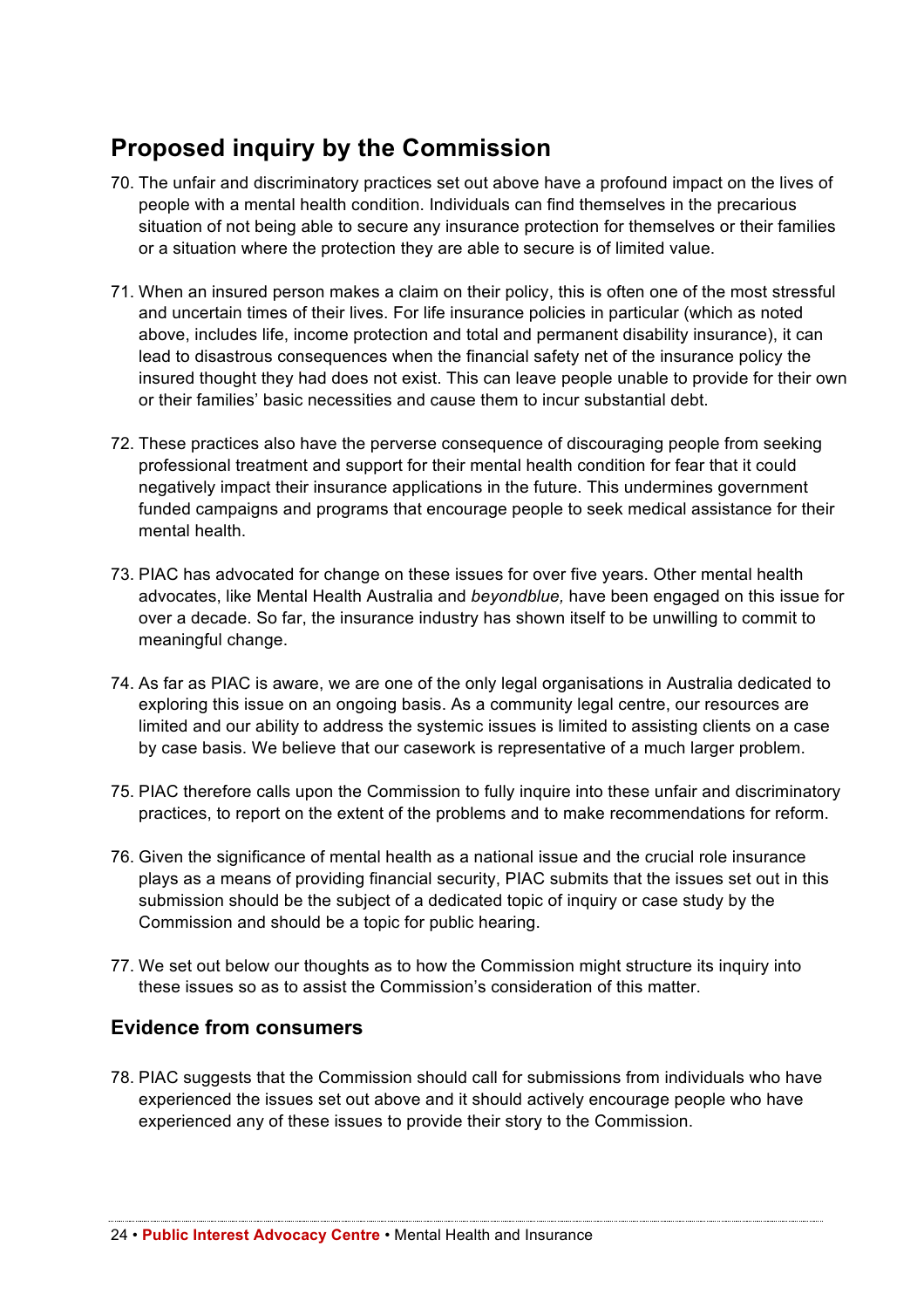- 79. PIAC has a small but compelling cohort of past and current clients who have experienced the issues set out in this submission. The de-identified case studies set out in paragraphs 30 to 58 of this submission represent the experiences of some of those clients. We note that a number of our clients are unlikely to voluntarily provide an identified submission to the Commission due to concerns about legal redress that might be taken against them (notwithstanding the comments made by the Commission at the public hearing on 12 February 2018).
- 80. The Commission might also approach mental health stakeholders such as *beyondblue*, Mental Health Australia and SANE Australia to provide information on the issues identified in this submission.
- 81. We then suggest that the Commission obtain statements and hear evidence from selected individuals who are representative of the particular issues identified.

## **Evidence from insurers**

- 82. PIAC respectfully submits that obtaining material from insurers will be crucial to the Commission's inquiry. We set out in Annexure C a matrix that highlights the type of information the Commission could seek in order to investigate the issues we have identified.
- 83. It may also assist the Commission to obtain oral evidence from relevant individuals within the insurance companies with responsibility for:
	- a. underwriting decisions;
	- b. product design;
	- c. risk management;
	- d. claims handling; and
	- e. dispute resolution,

such as chief underwriters/actuaries, chief risk officers and general counsel.

## **Funding and support**

- 84. There is currently no financial support available for the work consumer representatives are doing to provide the Commission with consumers' stories. This work is largely falling to already under-resourced community legal centres and not-for-profit organisations.
- 85. As a result, we are concerned that many consumers' stories will not be heard by the Commission and many consumers will not receive legal advice and representation they require to engage with the Commission.
- 86. In order to ensure fair and adequate representation for consumers, PIAC respectfully submits that the Commission should work with the Commonwealth Attorney-General to provide funding to community legal centres who are assisting people to put forward submissions to the Commission.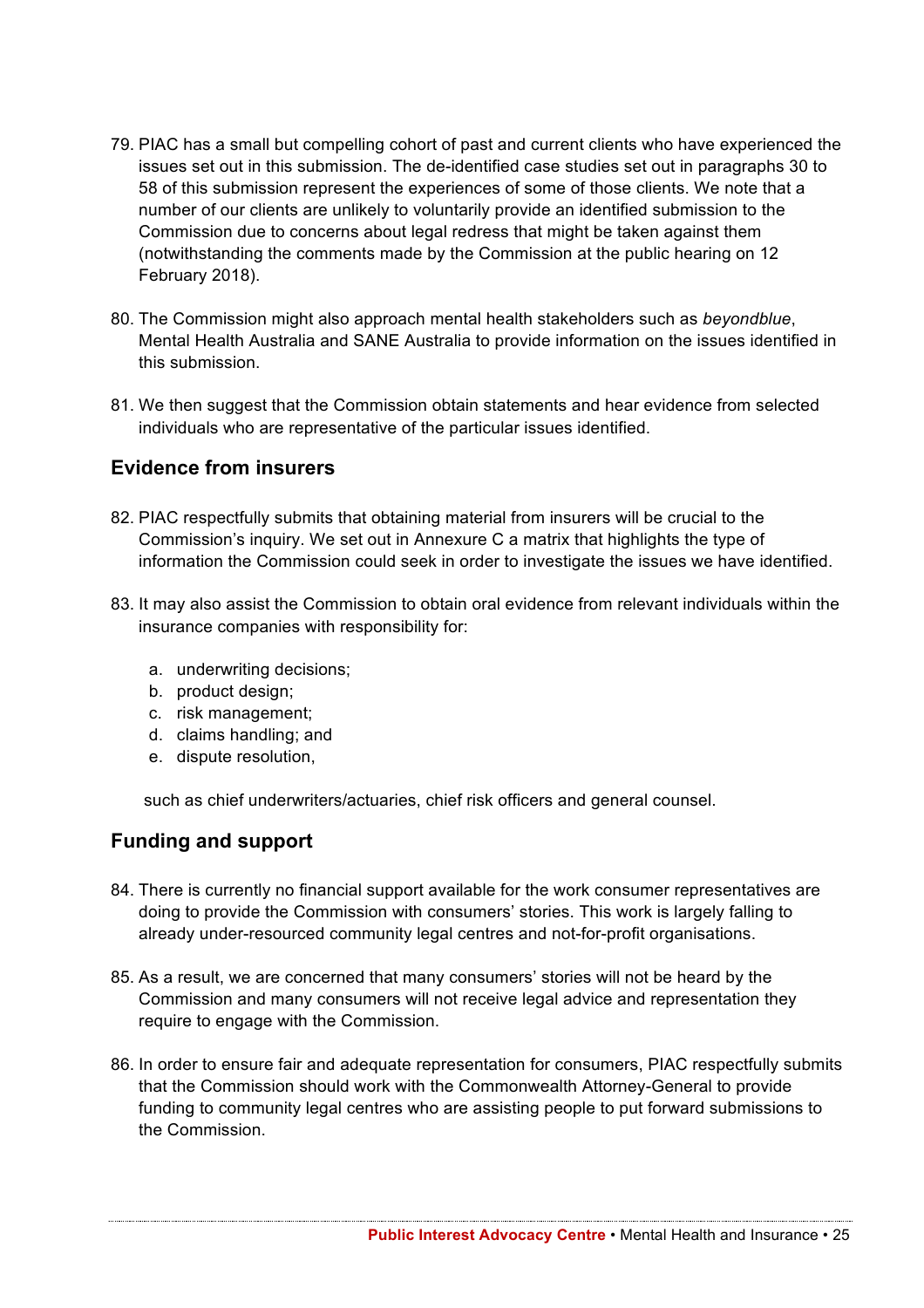## **Proposals for reform**

- 87. The proposals for reform will largely depend on the outcome of the Commission's investigation. Should the Commission decide to investigate this issue, PIAC will seek to make further submissions about reform needed to the industry at the appropriate time.
- 88. In the interim, we suggest that any proposals for reform should explore the matters listed below. These matters are focused on addressing the systemic issues we have identified in relation to mental health, however, we acknowledge that a number of these suggestions will have implications beyond mental health.

### **Increasing transparency and accountability to applicants for insurance who have been denied cover or offered cover on non-standard terms due to a mental health condition**

- 89. There should be increased transparency and accountability to applicants for insurance who have been denied cover or offered cover on non-standard terms due to a mental health condition. This may be achieved by:
	- a. requiring insurers to provide an applicant with plain language written reasons for the decision to decline on the basis of mental health, irrespective of whether the applicant has made a written request to the insurer for written reasons (a written request is currently required by section 75 of the ICA); and
	- b. requiring insurers to provide, directly to an applicant or insured, the actuarial and statistical data and relevant factors relied on to make a decision upon request. Currently, insurers are only obliged to provide such data during a formal external dispute resolution process, where that power is exercised by the relevant forum.

## **Defining 'other relevant factors' in disability discrimination legislation**

- 90. Though the AHRC Guidelines and the decision of the Federal Court in *Bassanelli* provide clear guidance on the meaning of 'other relevant factors', improved compliance with the requirements to consider other relevant factors would be achieved by amending disability discrimination legislation to expressly state that 'other relevant factors' includes but is not limited to:
	- a. factors that reduce any risk to insurers as well as the factors that increase the risk to insurers; and
	- b. factors that are relevant to the specific circumstances of the individual applicant.

## **Reversing the amendments made to section 29 of the ICA**

91. PIAC submits that the amendments made to section 29 of the ICA have given insurers almost unfettered ability to cancel policies for purported non-disclosure or misrepresentation.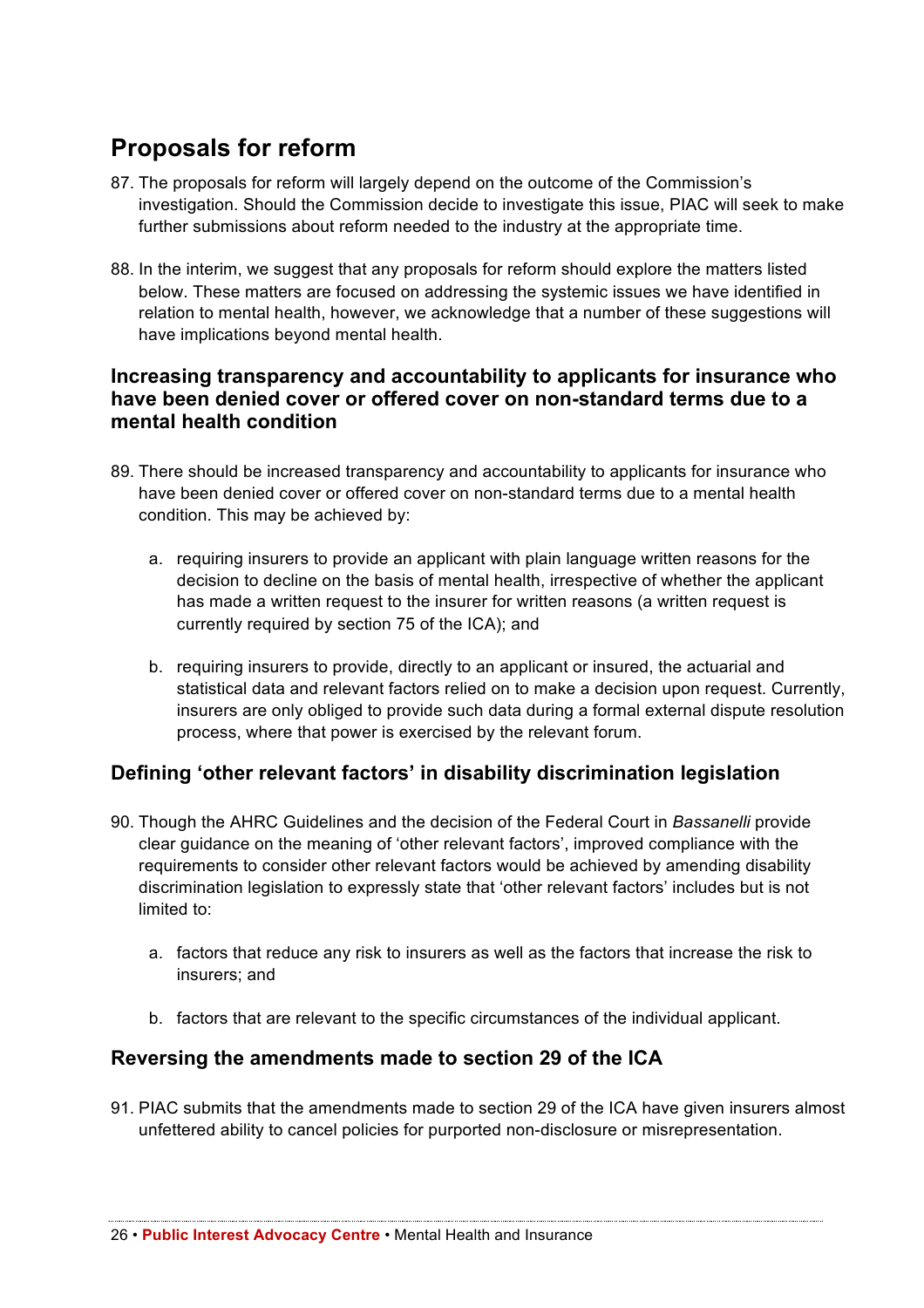92. This imbalance should be corrected and the amendments made to section 29 of the ICA should be reversed.

## **Amending the ICA to require clear disclosure of policy exclusions**

93. The ICA should be amended to require insurers to clearly inform customers of all exclusions that apply to their policy prior to the customer entering into the contract. For example, at the application stage, insurers should be required to provide customers with a complete list of the exclusions that apply to their policy and not simply provide customers with an electronic link to a copy of the PDS.

## **Increasing transparency and accountability to the community by requiring insurers to report annually to the AHRC**

- 94. It is difficult to hold the industry accountable when so much of its practices are hidden from public view. Insurance companies have known for over a decade that reform is needed in the area of mental health, however, that reform has largely not occurred because the industry lacks sufficient regulatory oversight and accountability to consumers.
- 95. At a minimum, insurance companies should be required to report annually to the AHRC on the number of times they have declined to provide insurance or offered insurance on nonstandard terms on the ground of disability. This information should specify whether the insurer has relied on actuarial or statistical data in making their decision and the type of disability invoked by the insurance exemption. The AHRC should publish the information every year by each insurer on its website and/or in its annual report.
- 96. Each insurer should be required to report publicly (for example, in its annual report) the number of policies that it cancelled in the previous 12 months.

## **Giving power to the AHRC to investigate and enforce**

- 97. The AHRC has the power to inquire into, and attempt to conciliate, individual complaints of unlawful discrimination.<sup>17</sup> While this power allows people to seek redress on a case by case basis, its utility is limited in addressing systemic breaches of the DDA.
- 98. Part 9 of the *Equal Opportunity Act 2010* (VIC) empowers the Victorian Equal Opportunity and Human Rights Commission to conduct investigations into any matter relating to the operation of the Act if:
	- a. the matter:
		- i. raises an issue that is serious in nature;
		- ii. relates to a class or group of persons; and
		- iii. cannot reasonably be expected to be resolved by dispute resolution or by filing an application in the Victorian Civil and Administrative Tribunal; and

 <sup>17</sup> Section 11(1)(aa) of the *Australian Human Rights Commission Act 1986* (Cth).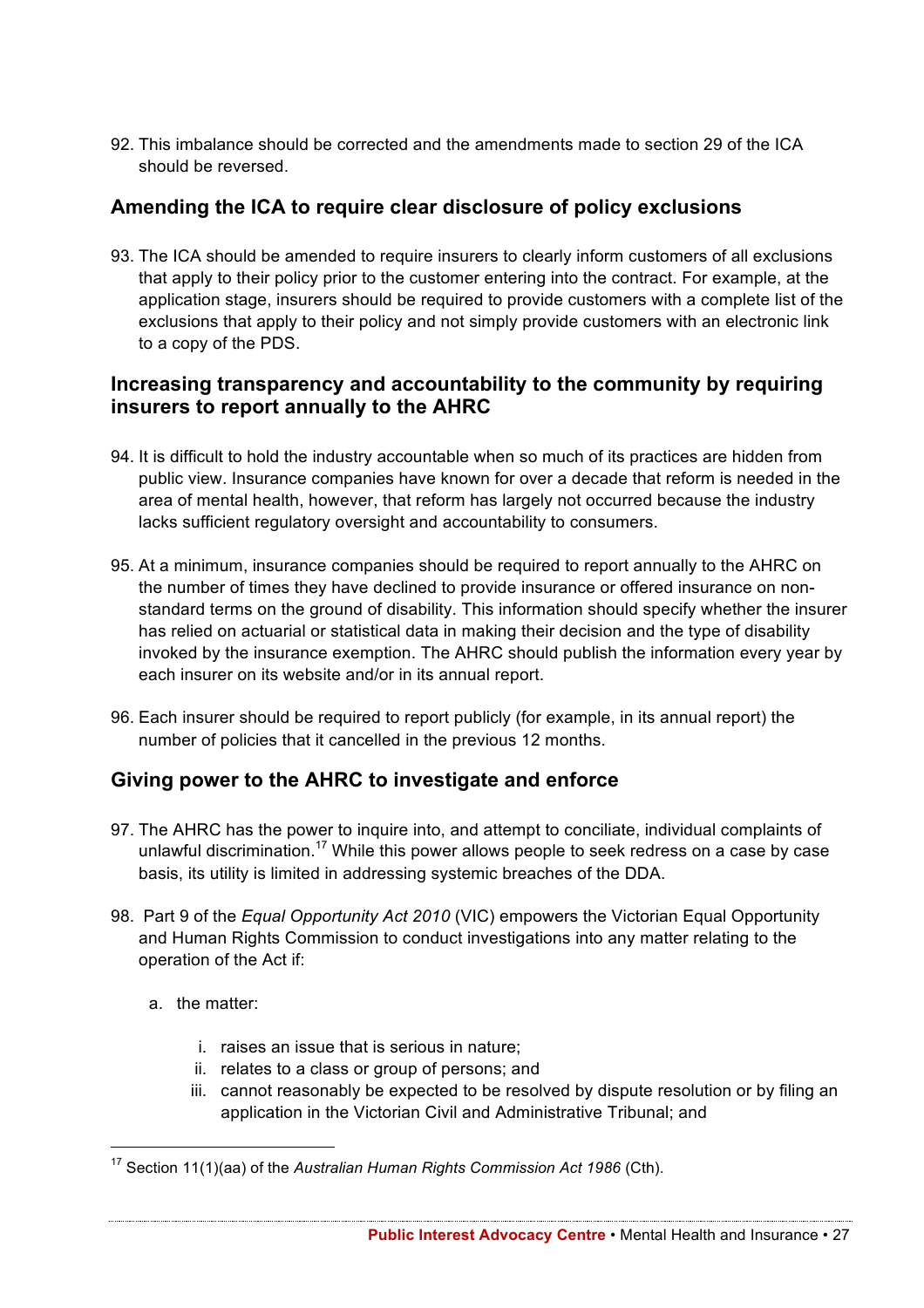- b. there are reasonable grounds to suspect that one or more contraventions of the Act have occurred; and
- c. the investigation would advance the objectives of the Act.
- 99. The AHRC should be provided with similar powers to conduct investigations into suspected breaches of the DDA. The power should be sufficiently broad to permit the AHRC to conduct an audit of an insurer's actuarial and statistical data where it seeks to rely on s 46 of the DDA.

## **Ensuring greater clarity in the application process by improving questions in health questionnaires**

- 100. Insurers should be required to improve the structure and content of the health questionnaires they use by ensuring that questions in application forms:
	- a. are simple, clear and specific;
	- b. ask only one question at a time and not bundle several questions together at once;
	- c. not ask questions requiring knowledge which the applicant could not reasonably be expected to possess;
	- d. are accompanied by examples of the type of information that is sought where possible;
	- e. provide sufficient opportunity for an applicant to provide more detailed answers where necessary; and
	- f. only ask questions that are relevant to the insurer's underwriting guidelines and its risk assessment of the applicant.

## **Improving Industry Codes of Practice**

- 101. The industry Codes of Practice administered by the Insurance Council of Australia (for general insurers) (**ICOA**) and the Financial Services Council (for life insurers) (**FSC**) are currently being reviewed by the ICOA and the FSC.
- 102. These codes should:
	- a. be binding and enforceable;
	- b. be approved by ASIC in accordance with ASIC Regulatory Guide 183 "Approval of Financial Services Sector Codes of Conduct";
	- c. set out guidance about insurers' obligations under the DDA. This guidance should be drawn from the AHRC Guidelines; and

28 • **Public Interest Advocacy Centre** • Mental Health and Insurance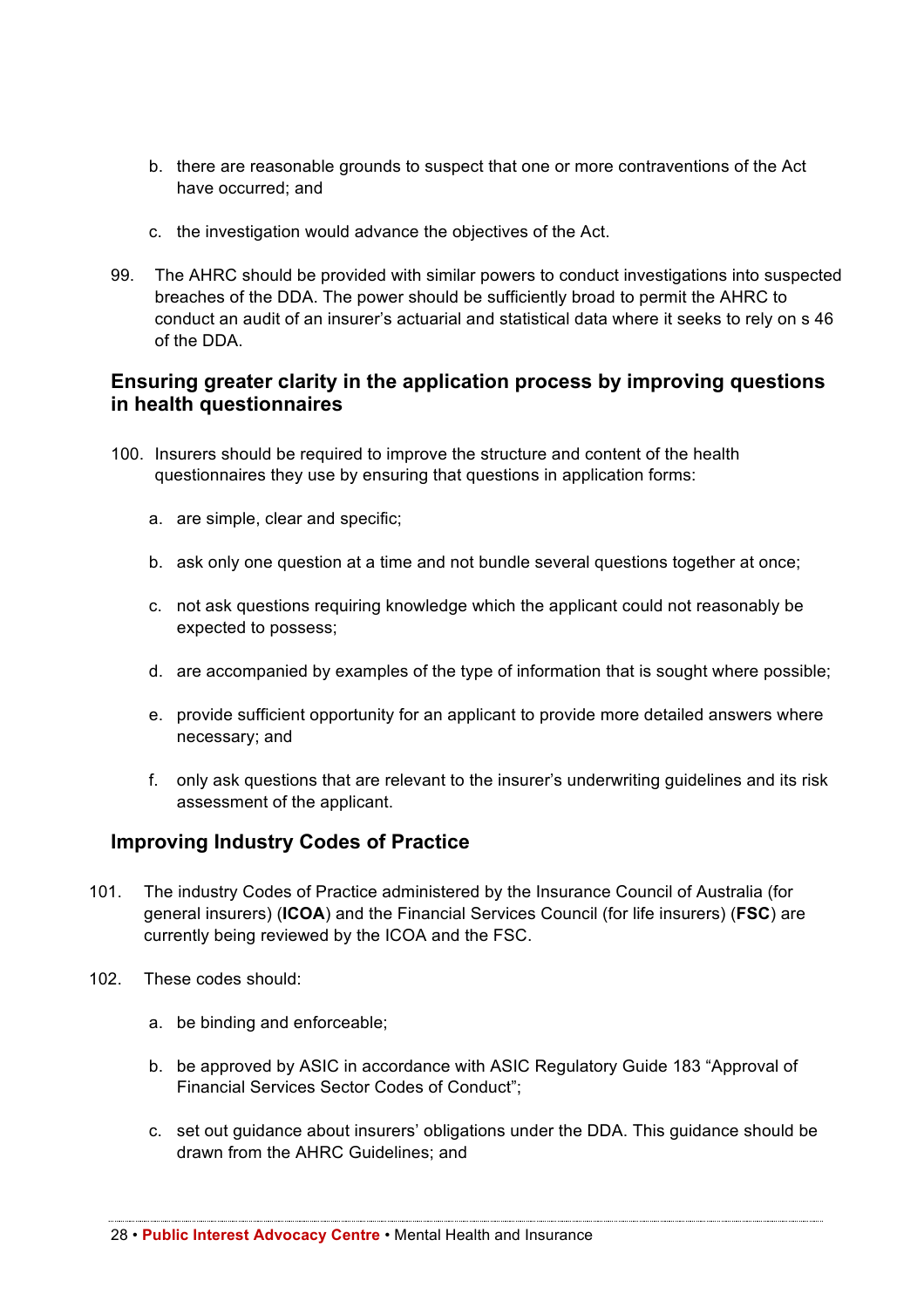- d. require insurers to:
	- i. ensure that applications for insurance that reveal a mental health condition or symptoms of a mental health condition are not automatically declined;
	- ii. refer applications for insurance that reveal a mental health condition or symptoms of a mental health condition to an appropriately qualified underwriter and obtain further information from the applicant to assist in the proper risk assessment of their application;
	- iii. wherever possible, provide cover to persons with a past or current mental health condition and manage risk through policy pricing, exclusions, limits and caps based on actuarial and statistical data and other relevant factors, rather than not provide cover at all;
	- iv. ensure that products are not designed to include blanket mental health exclusions;
	- v. ensure that where a policy is offered with a blanket mental health exclusion or a premium loading, that the exclusion (including the breadth of the exclusion) and the premium loading satisfy s 46 of the DDA;
	- vi. ensure that where a policy is offered with a blanket mental health exclusion or a premium loading, specify:
		- A. how long it is intended that the exclusion or higher premium will apply to the policy;
		- B. the criteria the insured would be required to satisfy to have the exclusion removed or premium reduced; and
		- C. the process for removing or amending the exclusion/premium;
	- vii. automatically provide applicants with detailed written reasons when they refuse to provide insurance or offer cover on non-standard terms (e.g. with an exclusion or a premium loading), which at a minimum refers to the specific grounds on which the decision was made having regard to the disclosures made during the application process and the risk according to actuarial and statistical data;
	- viii. ensure that claims are assessed according to current, commonly accepted professional standards and diagnoses; and
	- ix. provide training to staff (not just call centre operators but also underwriters and managers) on:
		- A. mental health conditions, the spectrum on which they can occur and their treatment;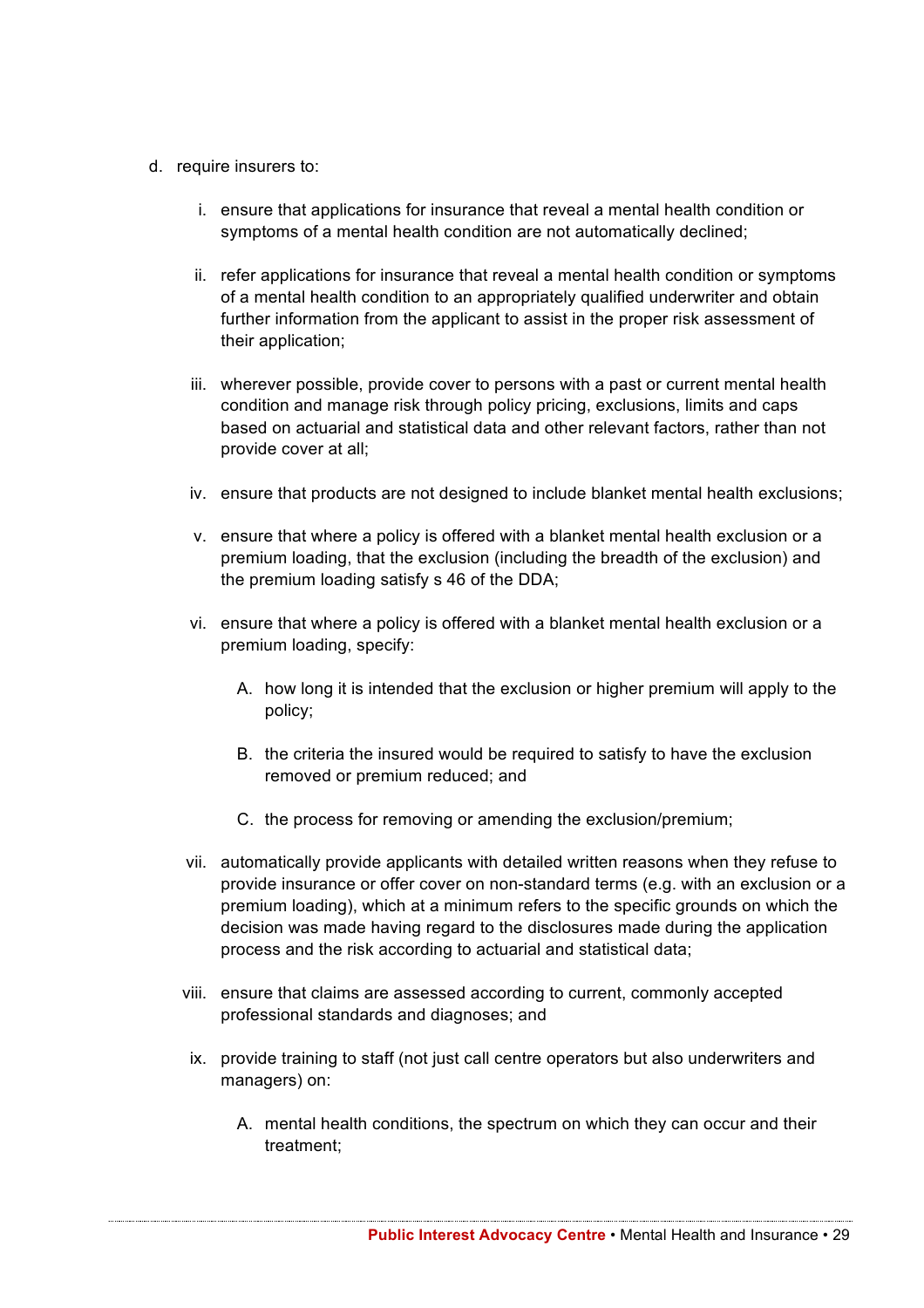- B. the operation and requirements of s 46 of the DDA and the equivalent provisions in state and territory anti-discrimination legislation; and
- C. communicating with people with mental illness.
- 103. The Life Insurance Code of Conduct should be amended to:
	- a. require insurers to vary rather than cancel policies wherever reasonably possible (consistent with the ICA); and
	- b. include guidance notes providing examples of situations in which variation rather than cancellation of a policy is appropriate, including where the insured has made a claim on their policy for an illness or condition that is unrelated to the illness or condition that it is alleged was required to have been disclosed during the application process.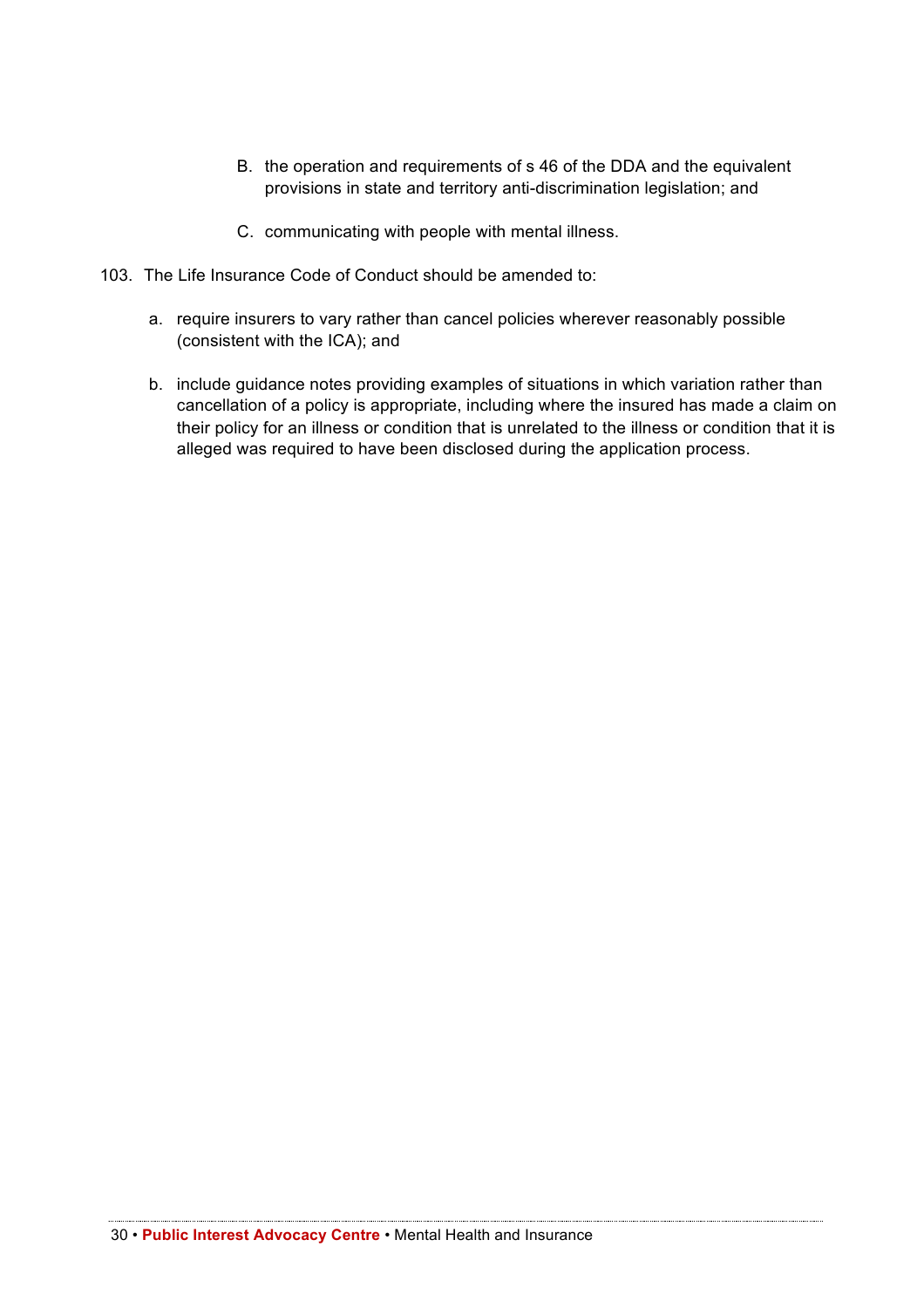## **Annexure A**

## **Examples of travel insurance policies with blanket mental health exclusions as at 19 April 2018**

| <b>Insurer</b>                              | <b>Wording of exclusion</b>                                                                                                                                                                                                                                                                                                                                                                                                                                                                                  |
|---------------------------------------------|--------------------------------------------------------------------------------------------------------------------------------------------------------------------------------------------------------------------------------------------------------------------------------------------------------------------------------------------------------------------------------------------------------------------------------------------------------------------------------------------------------------|
| Nomad <sup>18</sup>                         | We won't pay for costs arising in any way from:                                                                                                                                                                                                                                                                                                                                                                                                                                                              |
|                                             | 15. Any mental illness as defined by Diagnostic and Statistical Manual of<br>Mental Disorders (DSM-IV), whether or not the condition arises<br>independently or is secondary to other medical conditions, including but not<br>limited to: dementia, depression, anxiety, stress, or other mental or nervous<br>conditions (except claims following assault as outlined under Section 1.5 -<br>Clinical psychology (Explorer Plan); behavioural diagnoses; a drug or<br>alcohol addiction; eating disorders. |
| <b>Allianz</b>                              | p 40: We will not pay under any circumstances if:                                                                                                                                                                                                                                                                                                                                                                                                                                                            |
| Australia <sup>19</sup>                     | cl B.8: Your claim arises from or is in any way related to mental illness<br>including: dementia, depression, anxiety, stress or other mental or nervous<br>condition; or conditions that have resulted in behavioural issues; or a<br>therapeutic or illicit drug or alcohol addiction.                                                                                                                                                                                                                     |
| <b>American</b><br>Express AU <sup>20</sup> | cl 11: We will not (under any Section) pay for claims arising directly or<br>indirectly from:                                                                                                                                                                                                                                                                                                                                                                                                                |
|                                             | (18): Your nervous, anxiety or stress disorders resulting in a disinclination to<br>travel or complete Your Journey.                                                                                                                                                                                                                                                                                                                                                                                         |
| Citibank <sup>21</sup>                      | cl 10: We will not pay (under any Section) for claims arising directly or<br>indirectly from:                                                                                                                                                                                                                                                                                                                                                                                                                |
|                                             | (16): Your or a Travelling Companion's nervous, anxiety or stress disorders<br>resulting in a disinclination to travel or complete Your Journey.                                                                                                                                                                                                                                                                                                                                                             |
| GIO <sup>22</sup>                           | p 52: We will not pay claims arising from:                                                                                                                                                                                                                                                                                                                                                                                                                                                                   |

#### **(hyperlinks to relevant PDSs provided in 'Insurer' column)**

 <sup>18</sup>https://productsapi.worldnomads.com/v1/insuranceContract/8/pds?preferredDocumentFileType=HTML&p lanId=13&countryCode=AUS#exclusions

<sup>19</sup> https://travel.allianz.com.au/allianztravel/File/Download?docType=PDS

<sup>20</sup> https://www.americanexpress.com/au/content/pdf/insurance/files/travel-insurance-pds.pdf

<sup>&</sup>lt;sup>21</sup> https://www.citibank.com.au/global\_docs/pdf/12594\_CitibankOneTrip\_DL.pdf

<sup>22</sup> https://www.gio.com.au/documents/travel/holiday-travel/gio-holiday-travel-insurance-pds.pdf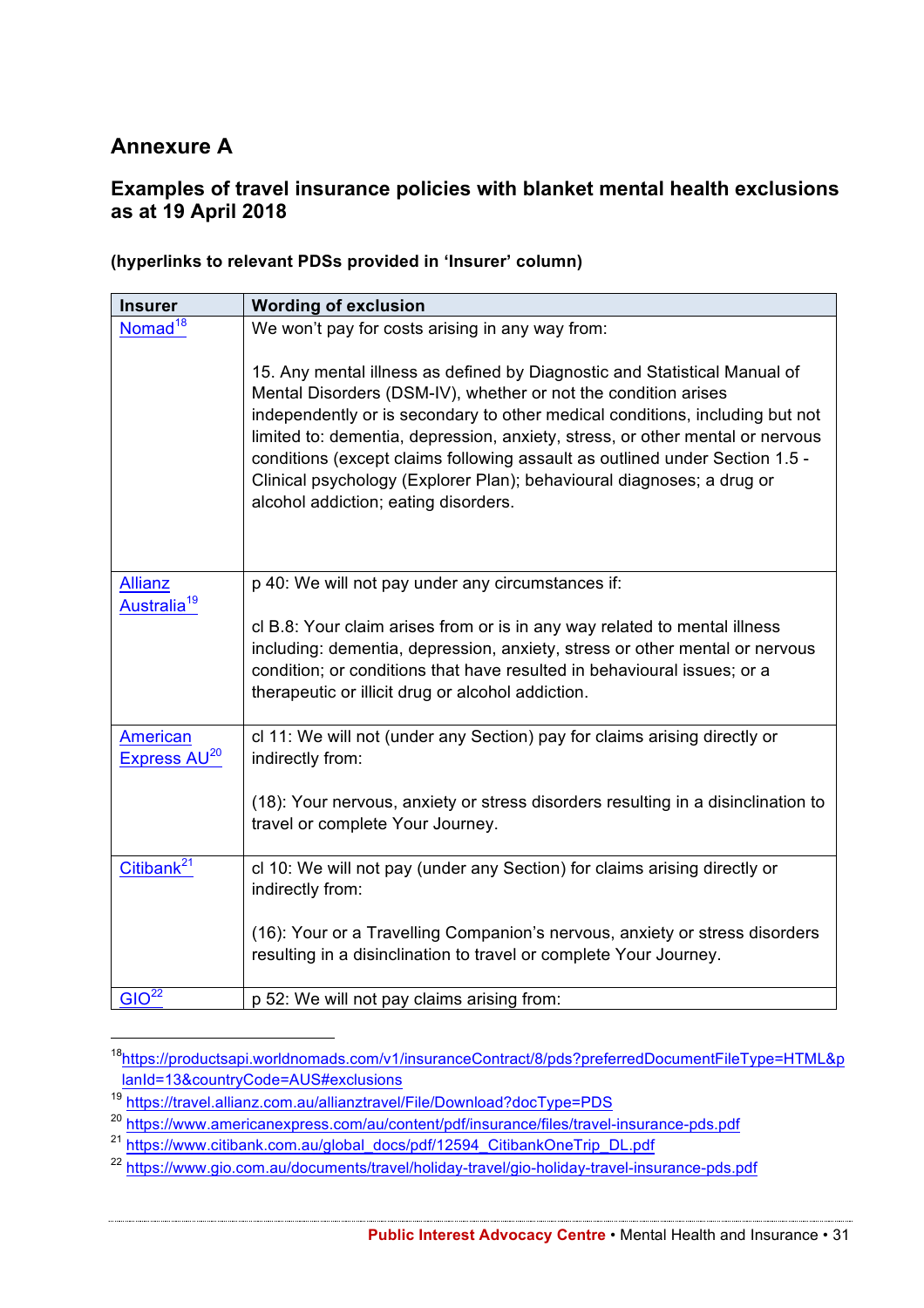| <b>Insurer</b>                                | <b>Wording of exclusion</b>                                                                                                                                                                                                                                                                                                                                                                                                                                                                                             |  |
|-----------------------------------------------|-------------------------------------------------------------------------------------------------------------------------------------------------------------------------------------------------------------------------------------------------------------------------------------------------------------------------------------------------------------------------------------------------------------------------------------------------------------------------------------------------------------------------|--|
|                                               | cl 6: all psychiatric, mental, nervous, emotional, personality and behavioural<br>disorders, including but not limited to phobias, stress, anxiety and<br>depression,                                                                                                                                                                                                                                                                                                                                                   |  |
| HSBC AU <sup>23</sup>                         | p 36-40: To the extent permitted by law we will not pay if:                                                                                                                                                                                                                                                                                                                                                                                                                                                             |  |
|                                               | Your claim arises from or is in any way related to:<br>mental illness or:<br>dementia, depression, anxiety, stress<br>or other mental or nervous condition; or<br>conditions that have resulted in behavioural issues; or<br>a therapeutic or illicit drug or alcohol addiction.                                                                                                                                                                                                                                        |  |
| NAB Travel <sup>24</sup>                      | p 16-7: Excluded conditions  Part A is a list of Pre-existing Medical<br>Conditions for which there is no cover for medical expenses, cancellation<br>costs or additional expenses Arising from or related to these particular<br>conditions.<br>Pt A, cl 10: Any mental illness as defined by DSM-IV including:<br>a) Dementia, depression, anxiety, stress or other nervous condition; or<br>b) Behavioural diagnoses such as but not limited to autism; or<br>c) A therapeutic or illicit drug or alcohol addiction. |  |
|                                               | p 55-6: We will not pay under any circumstances if:                                                                                                                                                                                                                                                                                                                                                                                                                                                                     |  |
|                                               | cl 16: Your claim Arises from, is related to or associated with any Pre-<br>existing Medical Condition, except as provided under the section "Pre-<br>existing Medical Conditions" (pages 13 to 21) section 1.1 d (page 37) and<br>section 4.1 e (page 41) []                                                                                                                                                                                                                                                           |  |
|                                               | cl 23: Your claim Arises from or is in any way related to depression, anxiety,<br>stress, mental or nervous conditions.                                                                                                                                                                                                                                                                                                                                                                                                 |  |
| <b>Real Travel</b><br>Insurance <sup>25</sup> | p 48: We will not pay for any claim or loss under any circumstances if Your<br>claim Arises from:                                                                                                                                                                                                                                                                                                                                                                                                                       |  |
|                                               | cl 28: or is in any way related to depression, anxiety, stress, mental or<br>nervous conditions;                                                                                                                                                                                                                                                                                                                                                                                                                        |  |

 <sup>23</sup> https://enhance.agatravelinsurance.com.au/hsbc/File/Download?docType=PDS

<u> 1989 - Johann Stoff, amerikan bestein de stad for de former for de former for de former for de former for de</u>

32 • **Public Interest Advocacy Centre** • Mental Health and Insurance

<sup>&</sup>lt;sup>24</sup> https://www.nab.com.au/content/dam/nabrwd/personal/insurance/documents/travel-insurance-spdspds.pdf

<sup>25</sup> https://www.realinsurance.com.au/RealInsurance-Mk2/media/documents/pds/travel/real-insurancetravel-pds.pdf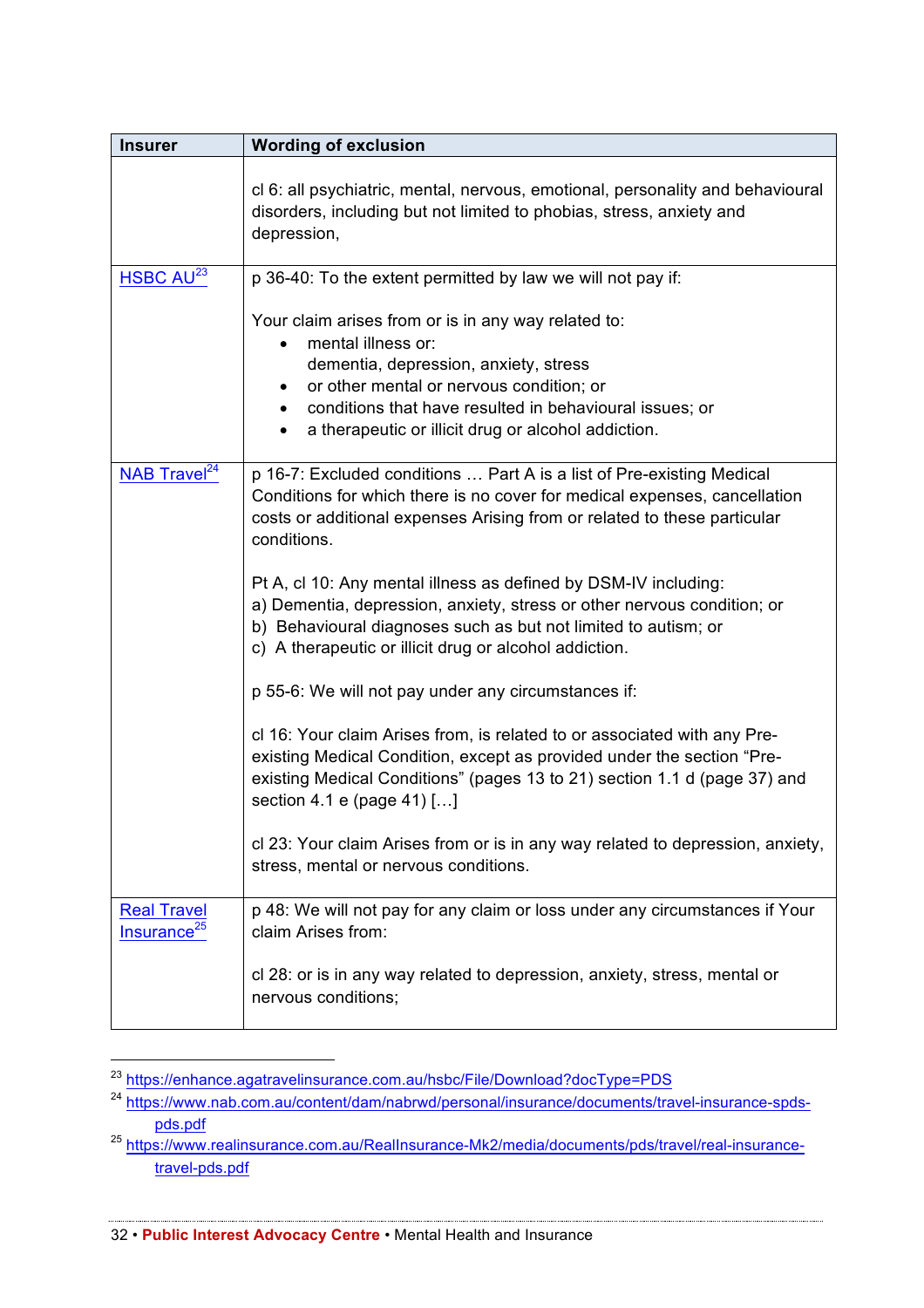| <b>Insurer</b>                           | <b>Wording of exclusion</b>                                                                                                                                                                                                               |  |
|------------------------------------------|-------------------------------------------------------------------------------------------------------------------------------------------------------------------------------------------------------------------------------------------|--|
| Suncorp <sup>26</sup>                    | p 48: We will not pay claims arising from:                                                                                                                                                                                                |  |
|                                          | cl 6: all psychiatric, mental, nervous, emotional, personality and behavioural<br>disorders, including but not limited to phobias, stress, anxiety and<br>depression,                                                                     |  |
| <b>Travel</b>                            | p 24: We will not pay for any claim arising from or relating to the following:                                                                                                                                                            |  |
| <b>Insurance</b><br>Direct <sup>27</sup> | cl 27: Any mental illness defined by DSM IV including but not limited to<br>dementia, depression, anxiety, stress, or other nervous condition,<br>behavioural diagnoses such as autism, eating disorders, a drug or alcohol<br>addiction. |  |
| Virgin Money <sup>28</sup>               | We will not pay for:                                                                                                                                                                                                                      |  |
|                                          | B.7 Your claim arises from or is in any way related to:                                                                                                                                                                                   |  |
|                                          | · mental illness; or                                                                                                                                                                                                                      |  |
|                                          | • dementia, depression, anxiety, stress or other mental or nervous condition;<br>or                                                                                                                                                       |  |
|                                          | • conditions that have resulted in behavioural issues;                                                                                                                                                                                    |  |

 <sup>26</sup> https://www.suncorp.com.au/content/dam/suncorp/insurance/suncorpinsurance/documents/travel/holiday-travel/holiday-travel-insurance-pds.pdf

<sup>&</sup>lt;sup>27</sup> https://www.travelinsurancedirect.com.au/pds

<sup>28</sup> https://virginmoney.com.au/content/dam/virginmoney/vma-downloads/Travel-Insurance/Travel-Insurance-Product-Disclosure-Statement.pdf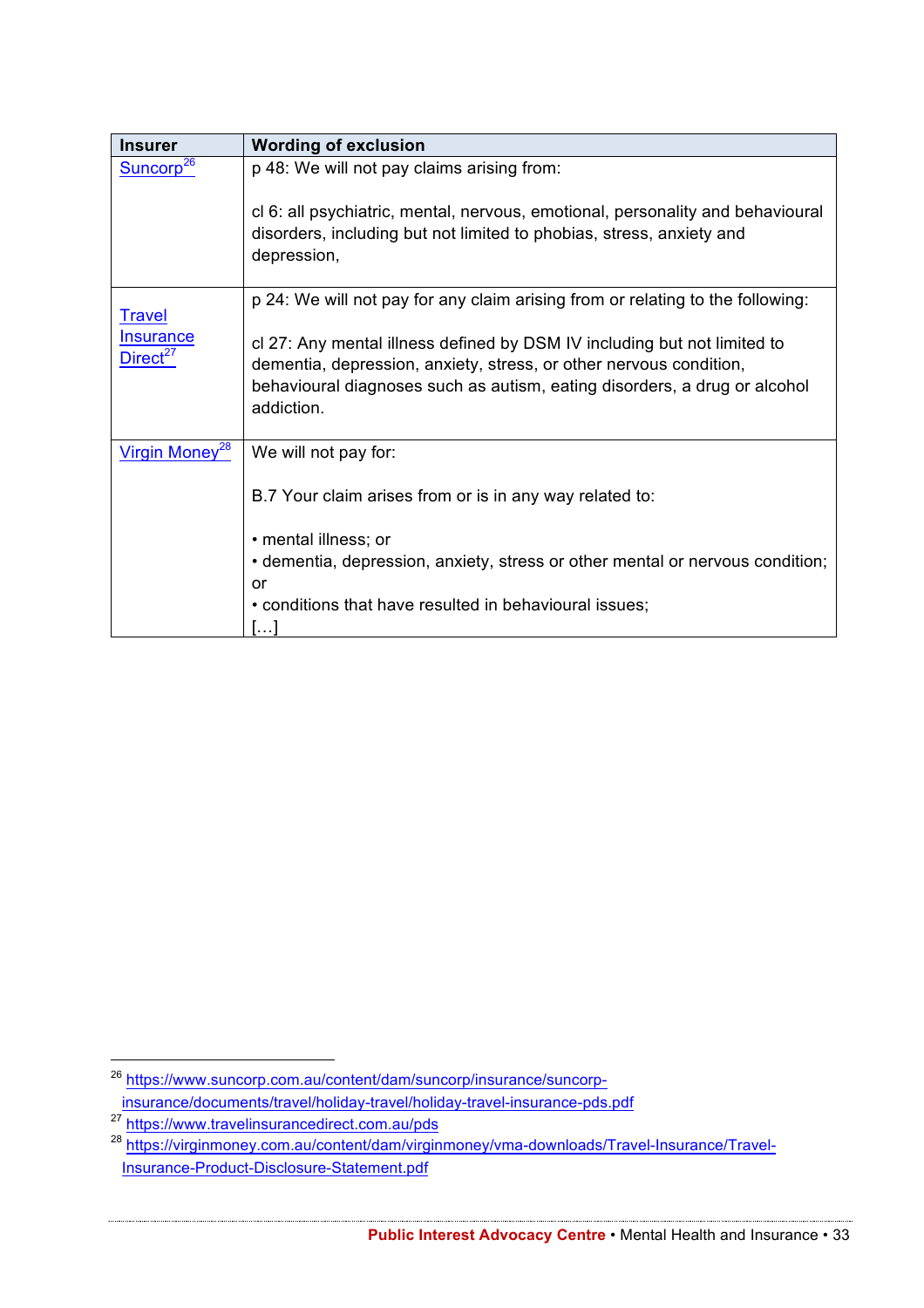## **Annexure B**

## **Examples of income protection insurance policies with blanket mental health exclusions as at 19 April 2018**

| <b>Insurer</b>                                                                                              | <b>Exclusion</b>                                                                                                                                                                 |  |
|-------------------------------------------------------------------------------------------------------------|----------------------------------------------------------------------------------------------------------------------------------------------------------------------------------|--|
| AAMI <sup>29</sup>                                                                                          | p 20-21 6. When we will not pay - Disability Benefit:                                                                                                                            |  |
|                                                                                                             | We will not pay the Disability Benefit, refund or waive any premiums under<br>your policy if the event giving rising to the claim, directly or indirectly, is a<br>result of: [] |  |
|                                                                                                             | Any mental disorder or mental illness                                                                                                                                            |  |
| $ANZ^{30}$                                                                                                  | p 13<br>We do not pay any claim arising directly or indirectly from:                                                                                                             |  |
|                                                                                                             | []                                                                                                                                                                               |  |
|                                                                                                             | a mental illness condition                                                                                                                                                       |  |
| NRMA <sup>31</sup><br>p 24: General exclusions for both Income Protection Cover and Essentials<br>$Cover -$ |                                                                                                                                                                                  |  |
|                                                                                                             | We won't pay a benefit if the claim is caused directly or indirectly by:                                                                                                         |  |
|                                                                                                             | Any mental health disorder; including anxiety disorders, depression<br>and stress, disorders related to fatigue, drug or alcohol abuse                                           |  |
| Suncorp <sup>32</sup>                                                                                       | p 20: cl6 What we won't pay - Disability Benefit                                                                                                                                 |  |
|                                                                                                             | We will not pay the Disability Benefit, refund or waive any premiums under<br>your policy if the event giving rise to the claim, directly or indirectly, is as a<br>result of:   |  |
|                                                                                                             | $[]$                                                                                                                                                                             |  |
|                                                                                                             | any mental disorder or mental illness []                                                                                                                                         |  |

#### **(hyperlinks to relevant PDSs provided in 'Insurer' column)**

<u> 1989 - Johann Stoff, Amerikaansk politiker (de ferske fan de ferske fan de ferske fan de ferske fan de ferske</u>

34 • **Public Interest Advocacy Centre** • Mental Health and Insurance

 <sup>29</sup> https://www.aami.com.au/aami/documents/life-and-income/income-protection/pds-income-protection.pdf

<sup>30</sup> https://www.wealth.anz.com/content/dam/anzwealth/pdfs/insurance/ANZ-Income-Protection-Insurance-PDS.pdf

<sup>&</sup>lt;sup>31</sup> https://www.nrma.com.au/sites/nrma/files/nrma/policy\_booklets/income\_pds\_0617\_all.pdf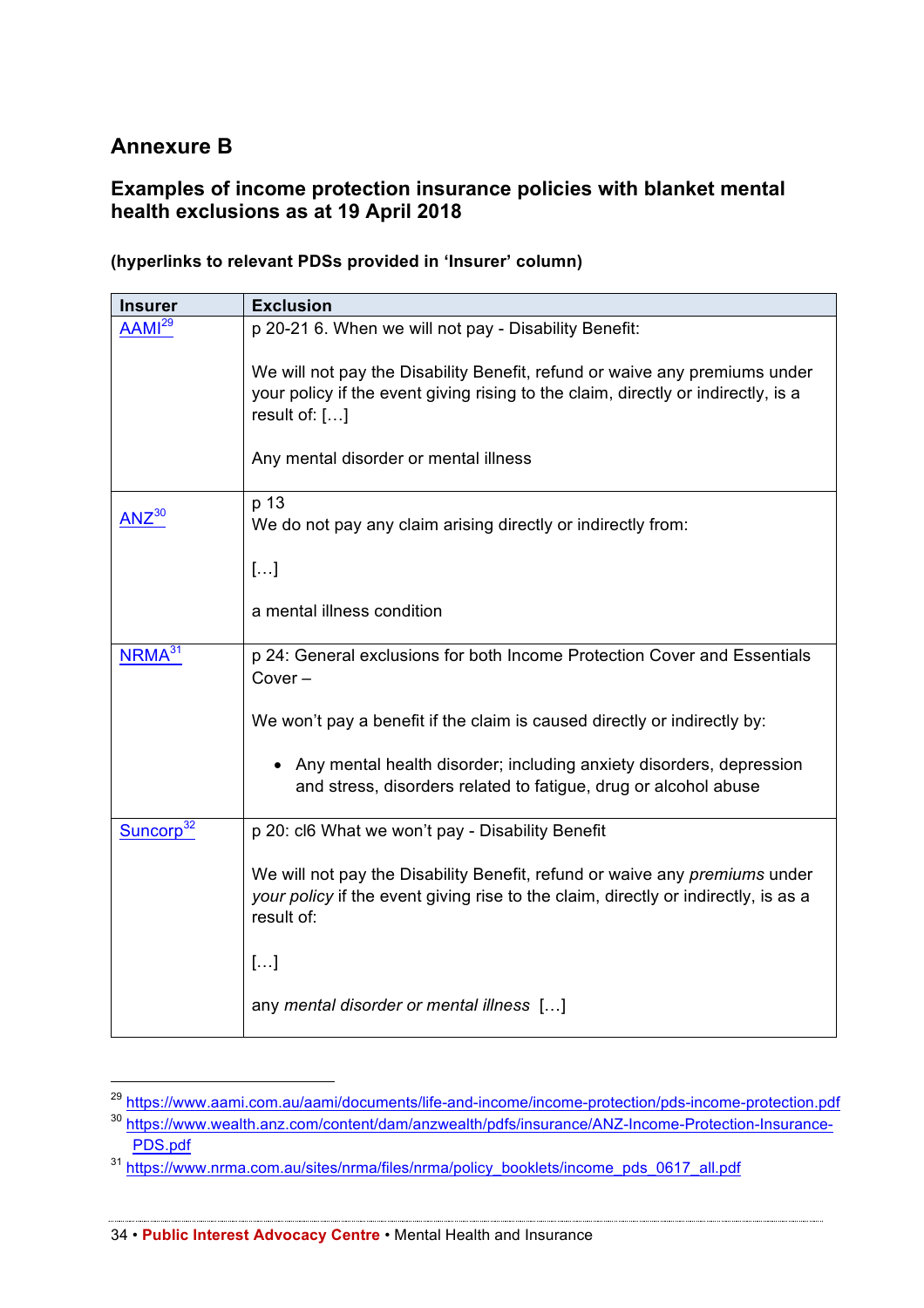| <b>Insurer</b>                               | <b>Exclusion</b>                                                                                                                                                                                                                                                                                                      |  |  |
|----------------------------------------------|-----------------------------------------------------------------------------------------------------------------------------------------------------------------------------------------------------------------------------------------------------------------------------------------------------------------------|--|--|
| Virgin money <sup>33</sup>                   | p 13: When is a benefit not payable?                                                                                                                                                                                                                                                                                  |  |  |
|                                              | No Sickness and Injury or Permanent Disability Cover Benefit will be<br>payable for:                                                                                                                                                                                                                                  |  |  |
|                                              | Any mental health disorder, including anxiety, depression, stress,<br>adjustment disorders, eating disorders, emotional or behavioural<br>disorders, disorders relating to fatigue including chronic fatigue<br>syndrome, myalgia, drug or alcohol abuse, psychosomatic disorders,<br>or any treatment complications; |  |  |
|                                              | $[]$                                                                                                                                                                                                                                                                                                                  |  |  |
| <b>Guardian</b><br>Insurance                 | P 12: We will not pay an Income Benefit in respect of a claim for a Disabling<br>Sickness or Injury occurring directly or indirectly from:                                                                                                                                                                            |  |  |
|                                              | a Mental Disorder or Illness;                                                                                                                                                                                                                                                                                         |  |  |
|                                              | []                                                                                                                                                                                                                                                                                                                    |  |  |
|                                              | P 16: We will not pay a Homemaker Benefit in respect of a claim for a<br>Sickness or Injury occurring directly or indirectly from:                                                                                                                                                                                    |  |  |
|                                              | $[]$                                                                                                                                                                                                                                                                                                                  |  |  |
|                                              | a Mental Disorder or Illness                                                                                                                                                                                                                                                                                          |  |  |
| <b>OnePath Easy</b><br>Protect <sup>35</sup> | P 11: We will not pay a claim arising directly or indirectly from:                                                                                                                                                                                                                                                    |  |  |
| a mental illness condition;                  |                                                                                                                                                                                                                                                                                                                       |  |  |
|                                              | []                                                                                                                                                                                                                                                                                                                    |  |  |
|                                              |                                                                                                                                                                                                                                                                                                                       |  |  |

 <sup>32</sup> https://www.suncorp.com.au/content/dam/suncorp/insurance/suncorp-insurance/documents/life-andincome/income-protection/suncorp-income-protection-pds.pdf

<sup>33</sup> https://virginmoney.com.au/content/dam/virginmoney/vma-downloads/life-insurance/Virgin-Money\_IP\_LI\_PDS\_FSG.pdf

<sup>&</sup>lt;sup>34</sup> https://www.guardianinsurance.com.au/resources/pdf/Income/guardian-income-protection-pds.pdf

<sup>&</sup>lt;sup>35</sup> http://www.onepath.com.au/public/pdfs/OnePath-EasyProtect-Income-Protection-PDS.pdf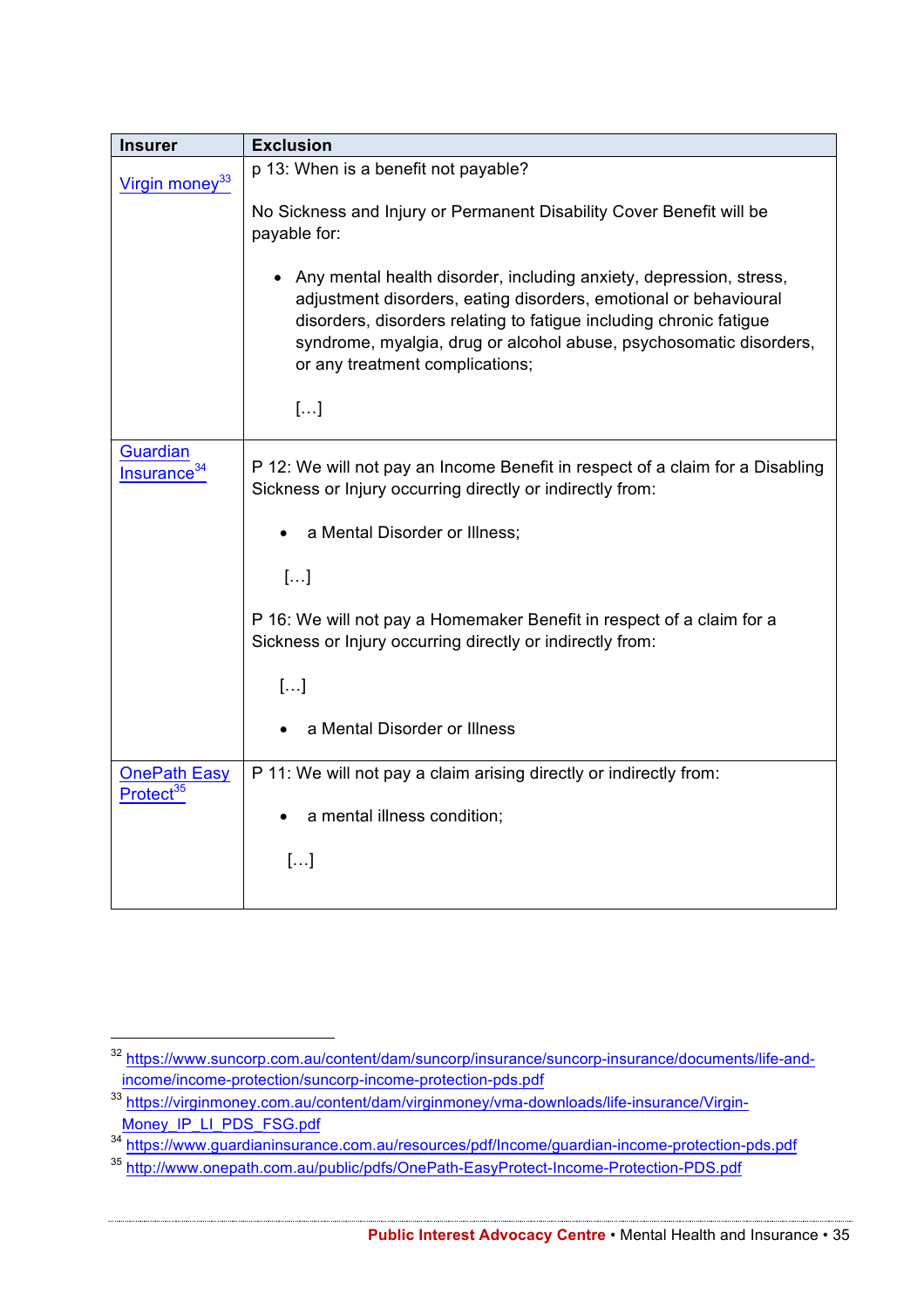| <b>Insurer</b>                                                                                                                                                                                   | <b>Exclusion</b>                                                                                                                                                                                                                                                                    |  |
|--------------------------------------------------------------------------------------------------------------------------------------------------------------------------------------------------|-------------------------------------------------------------------------------------------------------------------------------------------------------------------------------------------------------------------------------------------------------------------------------------|--|
| <b>Budget</b><br>Direct <sup>36</sup>                                                                                                                                                            | P <sub>7</sub>                                                                                                                                                                                                                                                                      |  |
|                                                                                                                                                                                                  | 10. We will not pay the monthly benefit if the serious illness or injury<br>occurred directly or indirectly from;                                                                                                                                                                   |  |
|                                                                                                                                                                                                  | A mental disorder, illness or condition.                                                                                                                                                                                                                                            |  |
| Real<br>Insurance <sup>37</sup>                                                                                                                                                                  | P 11: We will not pay an Income Benefit in respect of a claim for a Disabling<br>Sickness or Injury occurring directly or indirectly from:                                                                                                                                          |  |
|                                                                                                                                                                                                  | a Mental Disorder or Illness; or                                                                                                                                                                                                                                                    |  |
|                                                                                                                                                                                                  | $[]$                                                                                                                                                                                                                                                                                |  |
| Medibank <sup>38</sup><br>P 11: We will not pay an Income Benefit in respect of a claim for a Disability<br>occurring directly or indirectly as a result of:<br>a Mental Disorder or Illness; or |                                                                                                                                                                                                                                                                                     |  |
|                                                                                                                                                                                                  |                                                                                                                                                                                                                                                                                     |  |
| $nib^{39}$                                                                                                                                                                                       | P 11: [] For nib Income Protection cover and Basics cover or when<br>making a claim for Permanent Disability Cover or Involuntary<br>Unemployment Cover, no Benefit will be payable under this Policy if the<br>event giving rise to the claim is caused directly or indirectly by: |  |
|                                                                                                                                                                                                  | Any mental health disorder, including: anxiety disorders and<br>depression; stress or adjustment disorders; eating disorders;<br>emotional or behavioural disorders; drug or alcohol abuse;<br>psychosomatic disorders; or any treatment complications.                             |  |
|                                                                                                                                                                                                  | []                                                                                                                                                                                                                                                                                  |  |

 <sup>36</sup> https://secure.budgetdirect.com.au/branding/resources/BUDD/legal/incomeprotection/PDS.pdf?\_ga=2.39282147.198680171.1521527077- 833957357.1518509456&\_gac=1.149087746.1521527077.EAIaIQobChMIvKWWoKH62QIVWwQqCh3a MQ\_6EAAYASAAEgLQ\_vD\_BwE

<sup>37</sup> https://www.realinsurance.com.au/RealInsurance-Mk2/media/documents/pds/income/real-insuranceincome-pds.pdf

<sup>38</sup> https://www.medibank.com.au/content/dam/retail/travel-pet-lifeassets/pds/life/Medibank\_Income\_Protection\_PDS\_Dec2015\_WEB.pdf

<sup>39</sup> https://www.nib.com.au/docs/life-insurance-income-protection-pds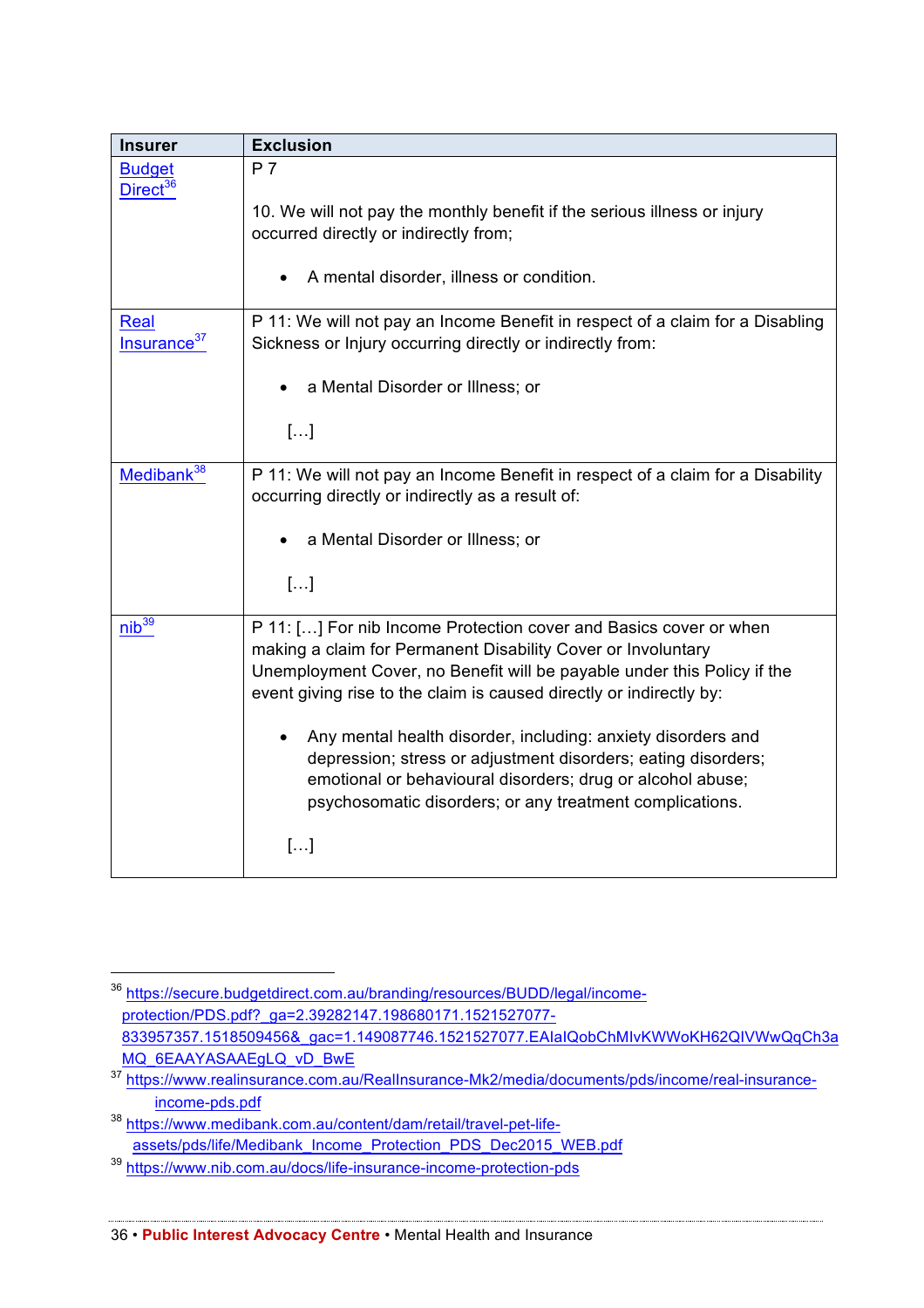| <b>Insurer</b>              | <b>Exclusion</b>                                                                                                                                                                                                                                                                         |  |
|-----------------------------|------------------------------------------------------------------------------------------------------------------------------------------------------------------------------------------------------------------------------------------------------------------------------------------|--|
| Insuranceline <sup>40</sup> | P 26: [] For your standard personal Cover on Income Protection Plus<br>(Rate Saver and Time Saver), or when making a claim for Permanent<br>Disability Cover, no Benefit will be payable under this Policy if the event<br>giving rise to the claim is caused directly or indirectly by: |  |
|                             | Any mental health disorder, including: anxiety disorders and<br>depression; stress or adjustment disorders; eating disorders;<br>emotional or behavioural disorders; drug or alcohol abuse;<br>psychosomatic disorders, or any treatment complications.<br>[]                            |  |
| RACQ <sup>4</sup>           | P 18: Please read this section carefully to understand what is not covered.<br>Mental Illness, including any condition which is directly or indirectly<br>$\bullet$<br>contributed to, caused or aggravated by Mental Illness.                                                           |  |

 <sup>40</sup> https://www.insuranceline.com.au/~/media/PDS/income-protection-pds.ashx

<sup>&</sup>lt;sup>41</sup> https://www.racq.com.au/insurance/learn-more-about-insurance/product-disclosure-statements#life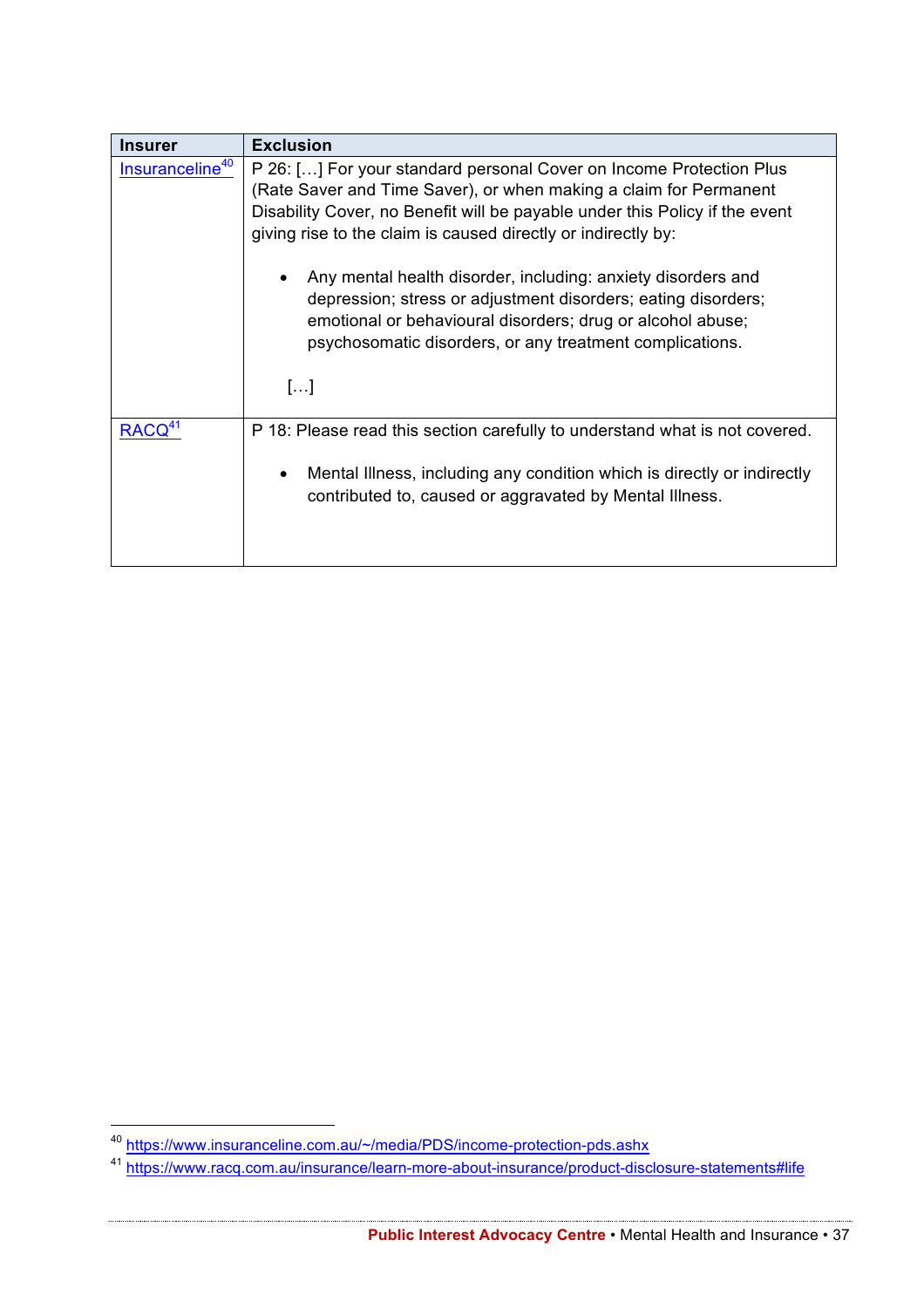## **Annexure C**

## **Matrix of documents relevant to particular enquiries**

|    | <b>Subject of enquiry</b>                                                                 | Information held by insurers                                                                                                                                                                                                                                                                                      |
|----|-------------------------------------------------------------------------------------------|-------------------------------------------------------------------------------------------------------------------------------------------------------------------------------------------------------------------------------------------------------------------------------------------------------------------|
| 1. | To obtain statistics on the<br>prevalence of the issues<br>identified in this submission: | Yearly statistics (for at least the past 5 years, broken down<br>according to the type of policy eg income protection, TPD,<br>life, travel and by gender and age) on:                                                                                                                                            |
|    |                                                                                           | the number of applicants for insurance who have been<br>$\bullet$<br>declined cover for mental health reasons and the total<br>proportion this represents of all applications that were<br>declined;                                                                                                              |
|    |                                                                                           | the number of applicants for insurance who have been<br>$\bullet$<br>offered insurance with a mental health exclusion and/or<br>a premium loading and the total proportion this<br>represents of all individuals offered insurance;                                                                               |
|    |                                                                                           | the number of applications for insurance who, after<br>being offered insurance with a mental health exclusion<br>and/or a premium loading, accepted the offer;                                                                                                                                                    |
|    |                                                                                           | the number of applicants for insurance who have<br>$\bullet$<br>disclosed a mental health condition and been offered<br>insurance without a mental health exclusion or a<br>premium loading and the total proportion this represents<br>of all individuals offered insurance;                                     |
|    |                                                                                           | for policies with a mental health exclusion, the terms of<br>$\bullet$<br>that exclusion; and                                                                                                                                                                                                                     |
|    |                                                                                           | the number of policies cancelled by an insurer on the<br>basis of purported non-disclosure or misrepresentation<br>of a mental health condition during the application<br>process and the total proportion this represents of all<br>policies cancelled on the grounds of non-disclosure or<br>misrepresentation. |

<u> 1989 - Johann Stoff, fransk konger (f. 1989)</u>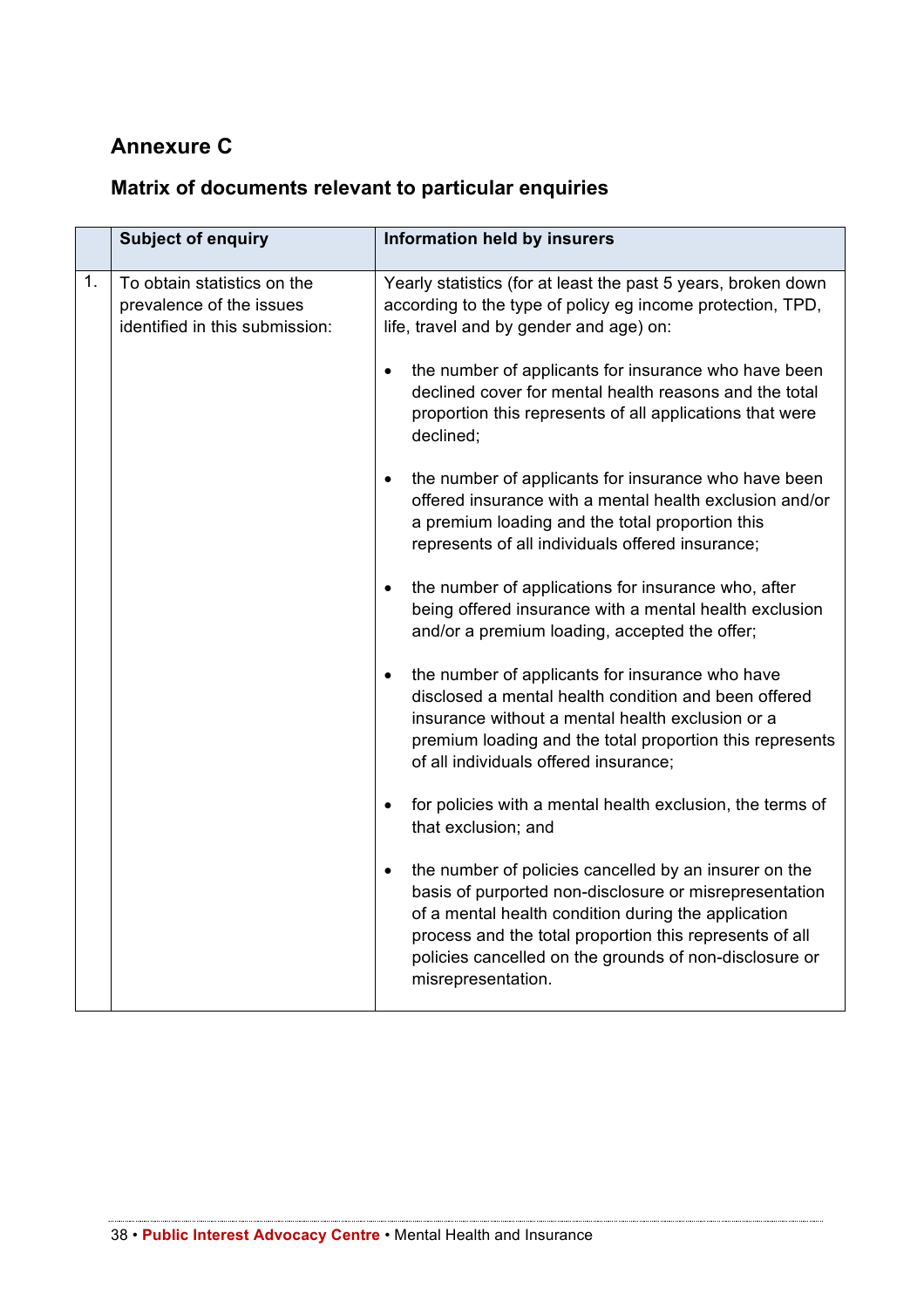|    | <b>Subject of enquiry</b>                                                                                                                                                                                                                                                       | Information held by insurers                                                                                                                                                                                                                                                                                                                                                                                                                                                                                                                                                                                                                        |
|----|---------------------------------------------------------------------------------------------------------------------------------------------------------------------------------------------------------------------------------------------------------------------------------|-----------------------------------------------------------------------------------------------------------------------------------------------------------------------------------------------------------------------------------------------------------------------------------------------------------------------------------------------------------------------------------------------------------------------------------------------------------------------------------------------------------------------------------------------------------------------------------------------------------------------------------------------------|
| 2. | To investigate individual refusals<br>to provide insurance because<br>the applicant disclosed a past or<br>current mental health condition<br>or symptoms of a past or current<br>mental health condition:                                                                      | the personal and medical questionnaires completed by<br>$\bullet$<br>the applicant during the application process;<br>the medical documents relied on by the insurer to refuse<br>$\bullet$<br>to issue the policy;<br>any information and documents (in whatever form)<br>$\bullet$<br>provided by the insurer to the applicant about their<br>application;<br>the underwriting procedures and guidelines relied upon<br>by the insurer when it decided to refuse to provide<br>insurance; and<br>any statistical or actuarial data or other relevant<br>information relied upon by the insurer when it decided to<br>refuse to provide insurance. |
| 3. | To investigate insurance<br>products with automatic<br>processes to decline<br>applications revealing a mental<br>health condition (e.g. when an<br>applicant applies via an online<br>application process):                                                                    | the underwriting guidelines;<br>$\bullet$<br>the internal policies and manuals which inform the<br>$\bullet$<br>underwriting guidelines;<br>the documents regarding the product's design including<br>٠<br>the design of the questions in the application process<br>and any programmed responses to those questions;<br>and<br>the internal training and other guidance material<br>provided to customer service officers.                                                                                                                                                                                                                         |
| 4. | To investigate individual<br>insurance policies that are<br>offered with mental health<br>exclusions and/or premium<br>loadings because the applicant<br>disclosed a past or current<br>mental health condition or<br>symptoms of a past or current<br>mental health condition: | the policies and the certificates of insurance;<br>$\bullet$<br>the personal and medical questionnaires completed by<br>the insured person during the application process;<br>the medical documents relied on by the insurer to issue<br>$\bullet$<br>the policy with a blanket mental health exclusion and/or<br>a premium loading;<br>any information and documents (in whatever form)<br>$\bullet$<br>provided by the insurer to the insured about the mental<br>health exclusion and/or the premium loading;                                                                                                                                    |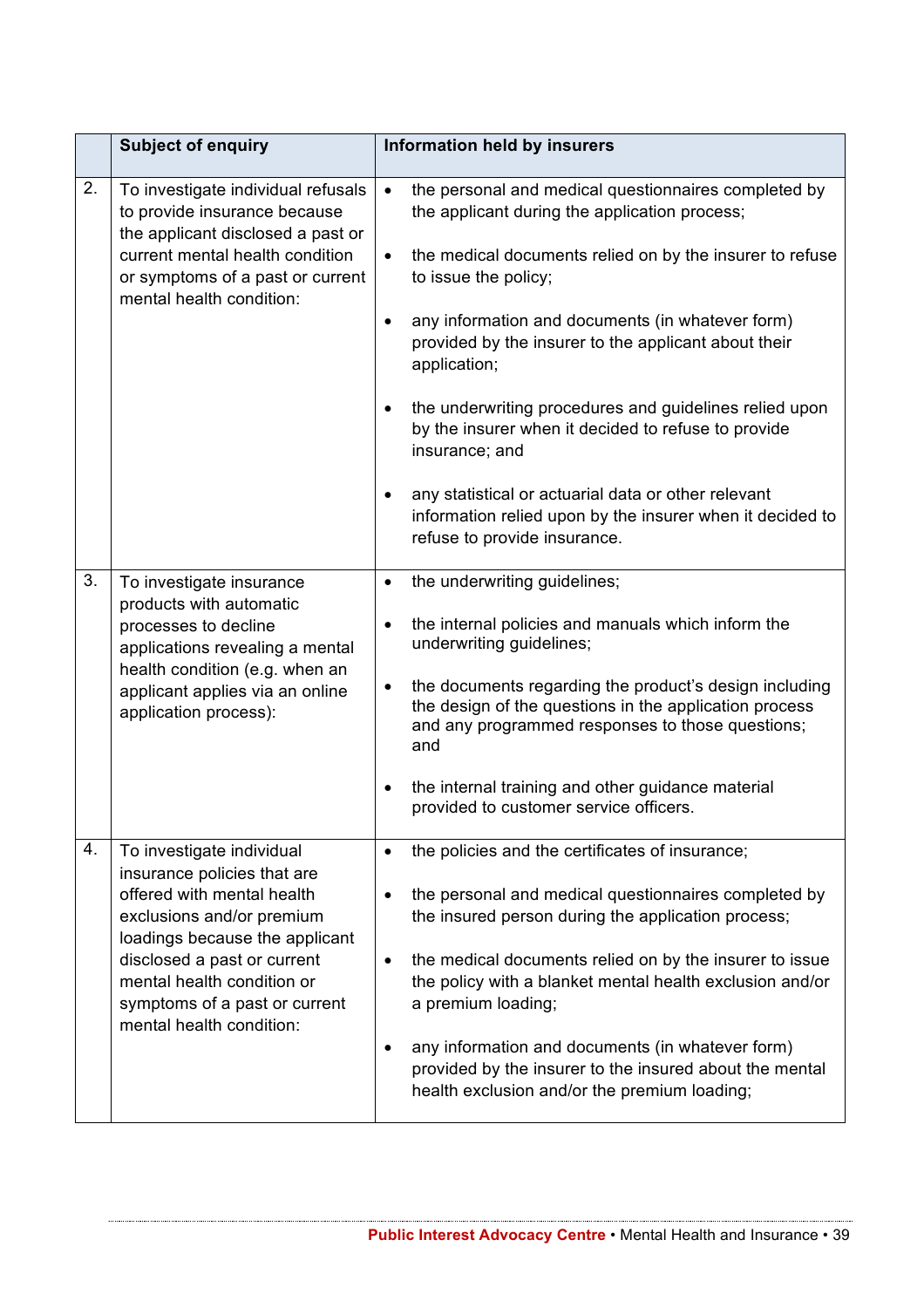| <b>Subject of enquiry</b> |                                                                                                                                          | Information held by insurers                                                                                                                                                                                                                                                                                                                                                      |
|---------------------------|------------------------------------------------------------------------------------------------------------------------------------------|-----------------------------------------------------------------------------------------------------------------------------------------------------------------------------------------------------------------------------------------------------------------------------------------------------------------------------------------------------------------------------------|
|                           |                                                                                                                                          | the underwriting procedures and guidelines relied upon<br>$\bullet$<br>to determine that the mental health exclusion and/or<br>premium loading was reasonable; and<br>any statistical or actuarial data or other relevant<br>$\bullet$<br>information that the insurer relied upon to determine that<br>the mental health exclusion and/or the premium loading<br>was reasonable. |
| 5.                        | To investigate products which                                                                                                            | the product disclosure statement for the policies;<br>$\bullet$                                                                                                                                                                                                                                                                                                                   |
| health history:           | are designed to include blanket<br>mental health exclusions<br>applicable to all persons<br>covered by the policy regardless             | any underwriting procedures and guidelines relied upon<br>$\bullet$<br>to determine that the mental health exclusion was<br>reasonable;                                                                                                                                                                                                                                           |
|                           | of their past or current mental                                                                                                          | any statistical or actuarial data that the insurer relied<br>$\bullet$<br>upon to determine that the mental health exclusion was<br>reasonable; and                                                                                                                                                                                                                               |
|                           |                                                                                                                                          | internal documents and communications relating to the<br>$\bullet$<br>design and approval of the product.                                                                                                                                                                                                                                                                         |
| 6.                        | To investigate individual policies                                                                                                       | the policies and the certificates of insurance;<br>$\bullet$                                                                                                                                                                                                                                                                                                                      |
|                           | that were cancelled because of<br>a failure to disclose a past or                                                                        | the claim forms;<br>$\bullet$                                                                                                                                                                                                                                                                                                                                                     |
|                           | current mental health condition<br>or a misrepresentation by the<br>insured in relation to a past or<br>current mental health condition: | the personal and medical questionnaires completed by<br>$\bullet$<br>the insured person during the application process;                                                                                                                                                                                                                                                           |
|                           |                                                                                                                                          | any medical documents relied upon by the insurer to<br>cancel the policy;                                                                                                                                                                                                                                                                                                         |
|                           |                                                                                                                                          | all information and documents (in whatever form)<br>٠<br>provided by the insurer to the insured about the<br>decision to cancel the policy; and                                                                                                                                                                                                                                   |
|                           |                                                                                                                                          | the insured's written reasons for the decision to cancel<br>$\bullet$<br>the policy.                                                                                                                                                                                                                                                                                              |
| 7.                        | To investigate individual<br>complaints by customers                                                                                     | the complaint file including documents which evidence:<br>$\bullet$                                                                                                                                                                                                                                                                                                               |
|                           | regarding:                                                                                                                               | - the complaint by the customer;                                                                                                                                                                                                                                                                                                                                                  |
|                           | a. a refusal to provide<br>insurance because of the                                                                                      | - communications between the insurer and the<br>complainant during the complaint process;                                                                                                                                                                                                                                                                                         |